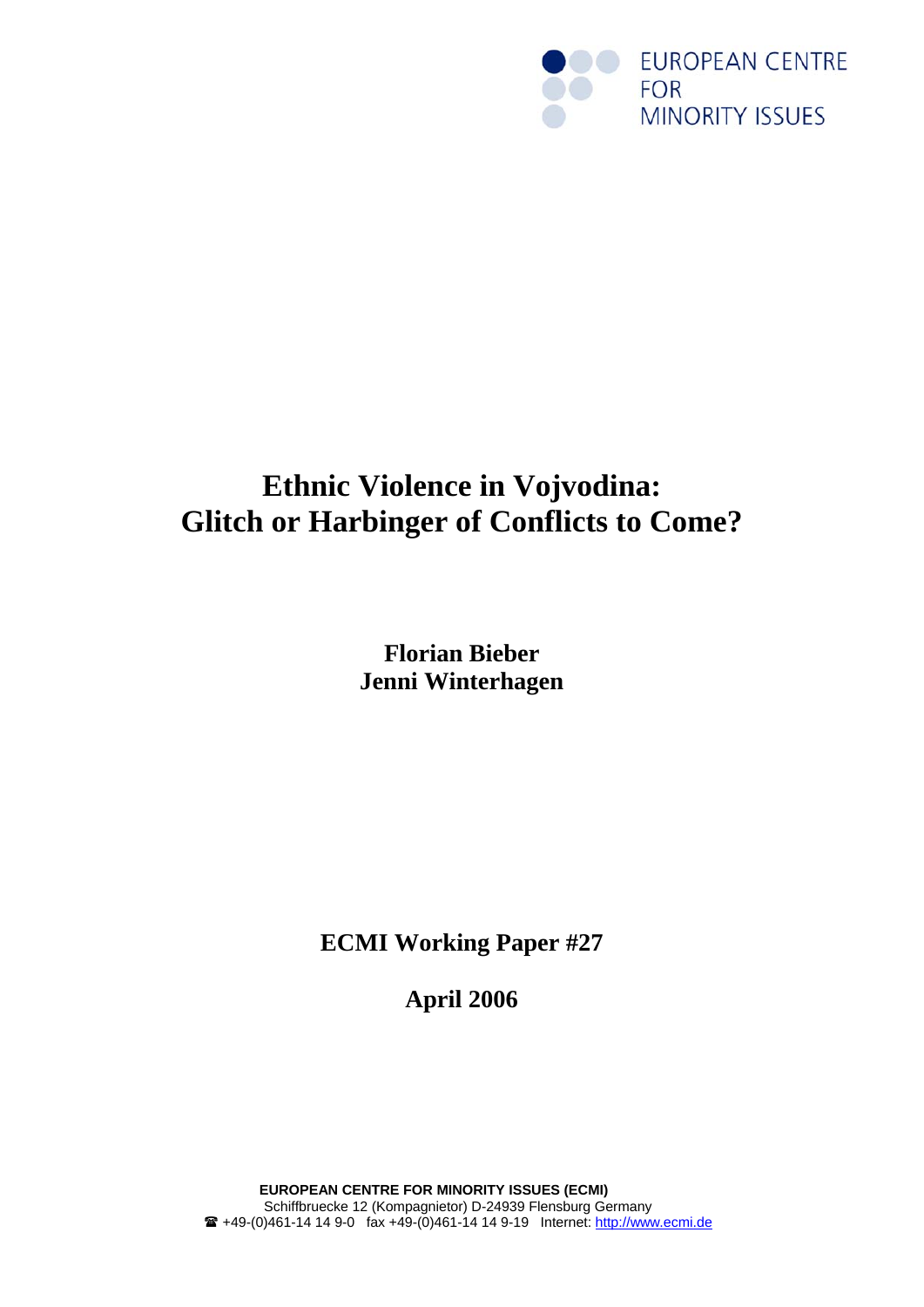ECMI Working Paper #27

European Centre for Minority Issues (ECMI) Director: Marc Weller

Copyright 2006 European Centre for Minority Issues (ECMI) Published in April 2006 by the European Centre for Minority Issues (ECMI)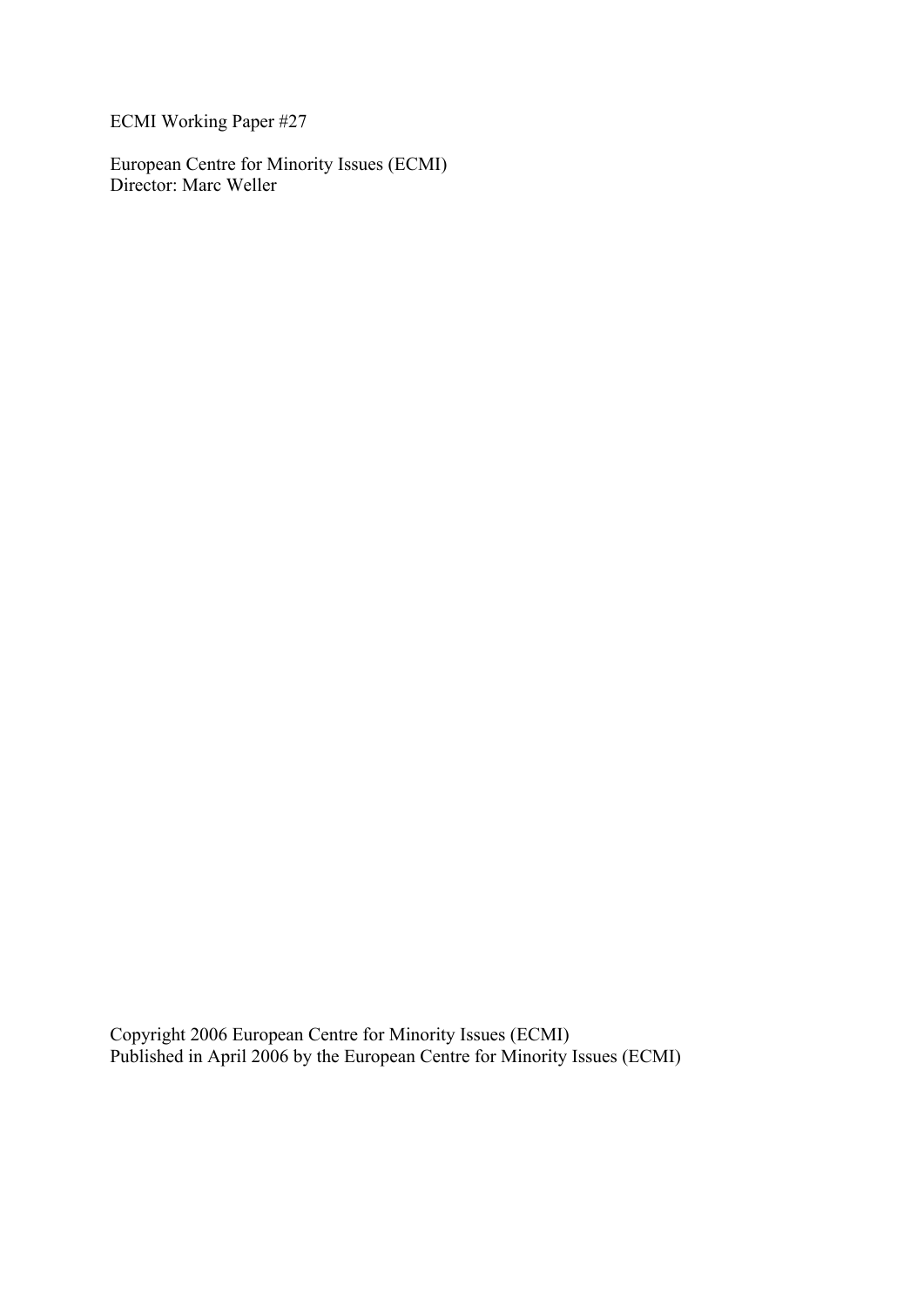# Table of Contents

| 1.             |               |  |
|----------------|---------------|--|
| 2.             |               |  |
| 3.             |               |  |
|                | a)            |  |
|                | b)            |  |
|                | $\mathbf{c})$ |  |
| 4.             |               |  |
|                | $\mathbf{d}$  |  |
|                | b)            |  |
|                | $\mathbf{c})$ |  |
|                | $\rm d)$      |  |
|                | e)            |  |
|                | f)            |  |
| 5 <sub>1</sub> |               |  |
|                | a)            |  |
|                | $\mathbf{b}$  |  |
|                | $\mathbf{c})$ |  |
|                | $\rm d)$      |  |
| 6.             |               |  |
| 7.             |               |  |
| 8.             |               |  |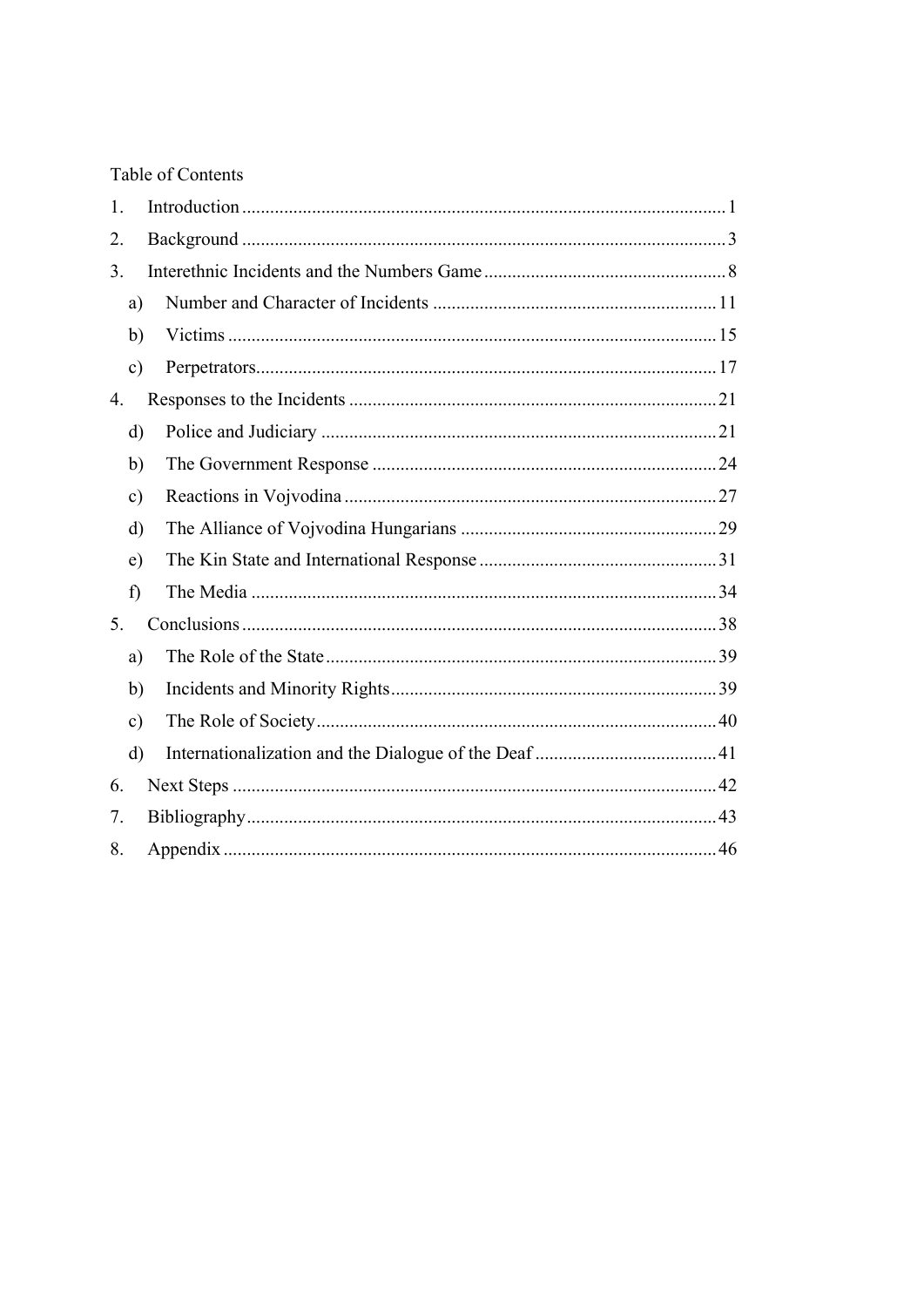# <span id="page-3-0"></span>**1. Introduction[1](#page-3-1)**

Ethnically motivated incidents in Vojvodina have influenced international debates about Serbia over the past few years. This working paper attempts to reach a better understanding of the scale and nature of the incidents in 2004. It argues that while the incidents have been alarming, their real significance lies in the broader problems they shed a light on. The acts of violence, graffiti and damage to sites associated with minority communities shed light on three particular aspects to be discussed in the working paper. First, the political elites and institutions in Serbia have been responding only slowly and under international pressue to the incidents, which attests to the challenges of majority-minority relations in Serbia. Second, the incidents reveal the strong attraction of nationalism to the youth which grew up under the Milošević regime. Third, a pattern of separate lives has become a feature of majority-minority relations in Vojvodina, as is already a problem in other regions of Serbia. Altogether, the incidents and their context suggest that nationalism and strained minority-majority relations are not merely a passing legacy of the Milošević era, but more deeply engrained and will remain a formidable obstacle if not tackled.

 On 29 September 2005 the European Parliament passed a resolution declaring "that the Serbian authorities mostly turn a blind eye to the violence" in Vojvodina and accusing "the central and local authorities of Serbia" for having "failed to insure respect for fundamental human rights."<sup>[2](#page-3-2)</sup> In addition, the resolution called on the pre-1990 political autonomy to be restored to Vojvodina. Shortly thereafter, the influential Serbian weekly *NIN* carried on its front page a picture of the president of the main Hungarian party in Vojvodina, József Kasza, next to the headline "The Threat of Greater Hungary."<sup>[3](#page-3-3)</sup> What had happened? Was a new conflict in the making? After a wave of incidents in 2004, few had been noted in 2005.

The rhythm and timing of the domestic and international response to the incidents in Vojvodina have been disharmonious over the past two years. When minorities became targeted in a series of incidents since late 2003, nobody outside of Vojvodina paid much attention. While it was first noted widely in Serbia in April 2004, international attention cumulated in September 2004 with a declaration by the European Parliament. The number of incidents in the mean time declined, whereas the topic received dramatic attention in

 $\frac{1}{1}$ <sup>1</sup> The authors would like to thank Aleksandra Vujić for her helpful comments.

<span id="page-3-2"></span><span id="page-3-1"></span>European Parliament, *Vojvodina: harassment of minorities*, *P6\_TA(2004)0016,* 29.9.2005. 3"Pretnja velije mađarske", *NIN,* 20.10.2005.

<span id="page-3-3"></span>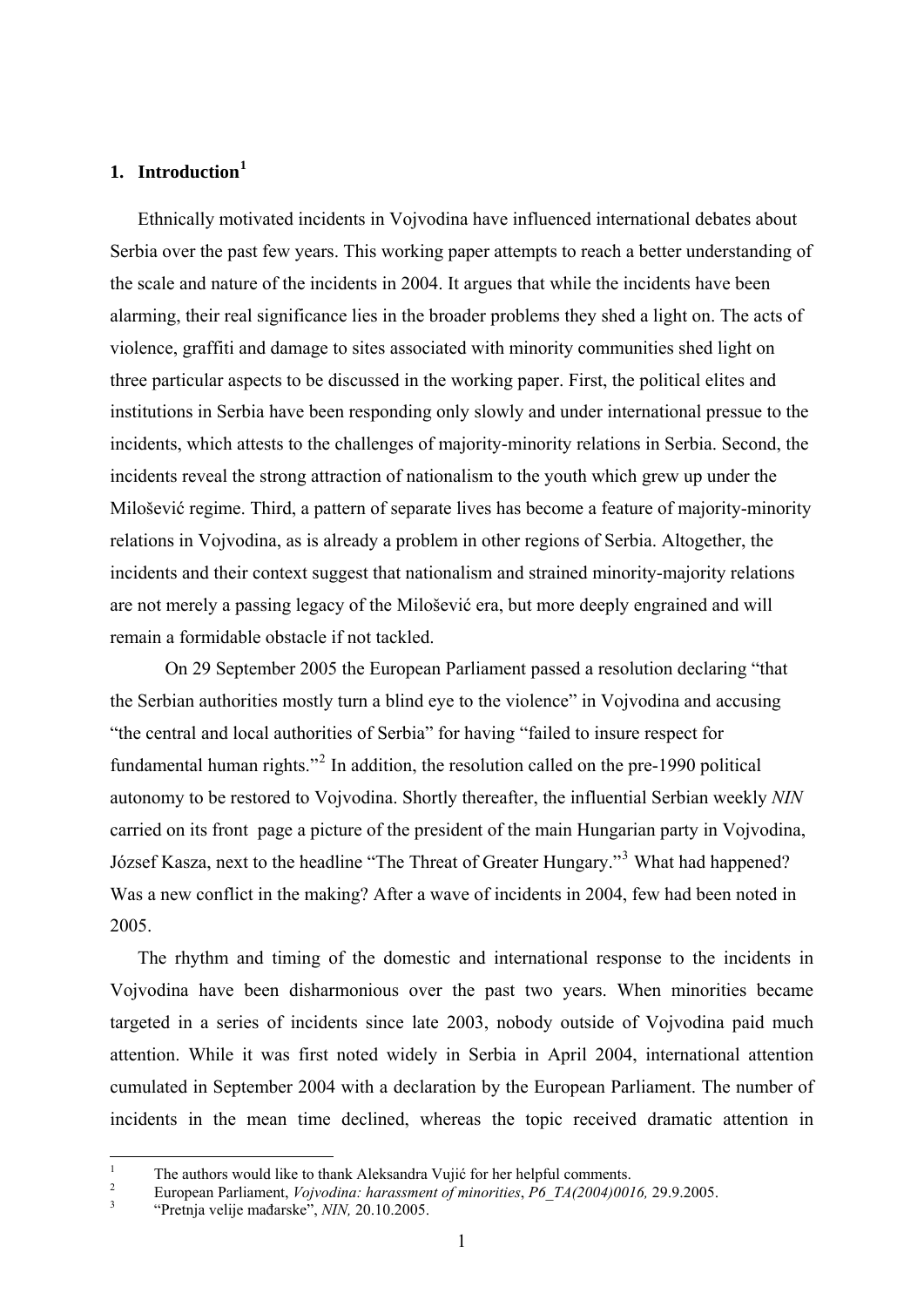September and October 2005. The Serbian media discussed the implied threats to the territorial integrity of Serbia and the simultaneity with the discussion on the status of Kosovo and possible independence for Montenegro. Minorities in Vojvodina and elsewhere in Serbia on the other hand noted their dissatisfaction with the state of minority rights. The violence in Vojvodina has been understood and responded to in contradictory ways. Either the story of the incidents is that of the failure of Serbian authorities and their implicit and explicit nationalism, or it is a tale of minorities trying to exaggerate a few incidents, often without any interethnic motivation, to either advance a more sinister agenda or for minority leaders to secure political power within their communities.

Both narratives of the incidents and their meaning cannot explain either what the incidents mean or what dangers they pose. This working paper argues that there have been a considerable number of serious incidents in 2004 (and many fewer in 2005), which are indeed worrying for the future of Serbia. They are less disconcerting due to their character. Most incidents were in fact graffiti or damage to properties. Physical attacks were nearly exclusively confined to bar fights, which often cannot be qualified as ethnically motivated, beyond the fact that the participants belong to different communities. While all minorities in Serbia, and in Vojvodina in particular, have been targeted, from Roma and Albanians to Hungarians and Slovaks, most international attention has focused on the treatment of the Hungarian minority due to the successful lobbying by the kin state. At the same time other minorities continue to be more frequently subjected to attacks, in particular Roma. This working paper argues that the concern arises from a) the profile of the perpetrators; b) the degree of interethnic segregation revealed by the incidents; c) the weakness of state response, d) the scale of nationalist reflexes in the Serbian media and e) the inability for an unbiased and effective international response. The incidents shed a worrying light on the nature of interethnic relations in Serbia and the residue of nationalism, or rather as will be argued here, a new form of grassroots nationalism. These conclusions do not suggest that the incidents will again increase or lead to any kind of larger conflict. However, they suggest that similar waves of interethnic tension can occur elsewhere in Serbia and radicalize the political scene, especially in light of the refocusing on 'status' and 'national' questions in 2006 with the future of the state union and the final status of Kosovo at stake.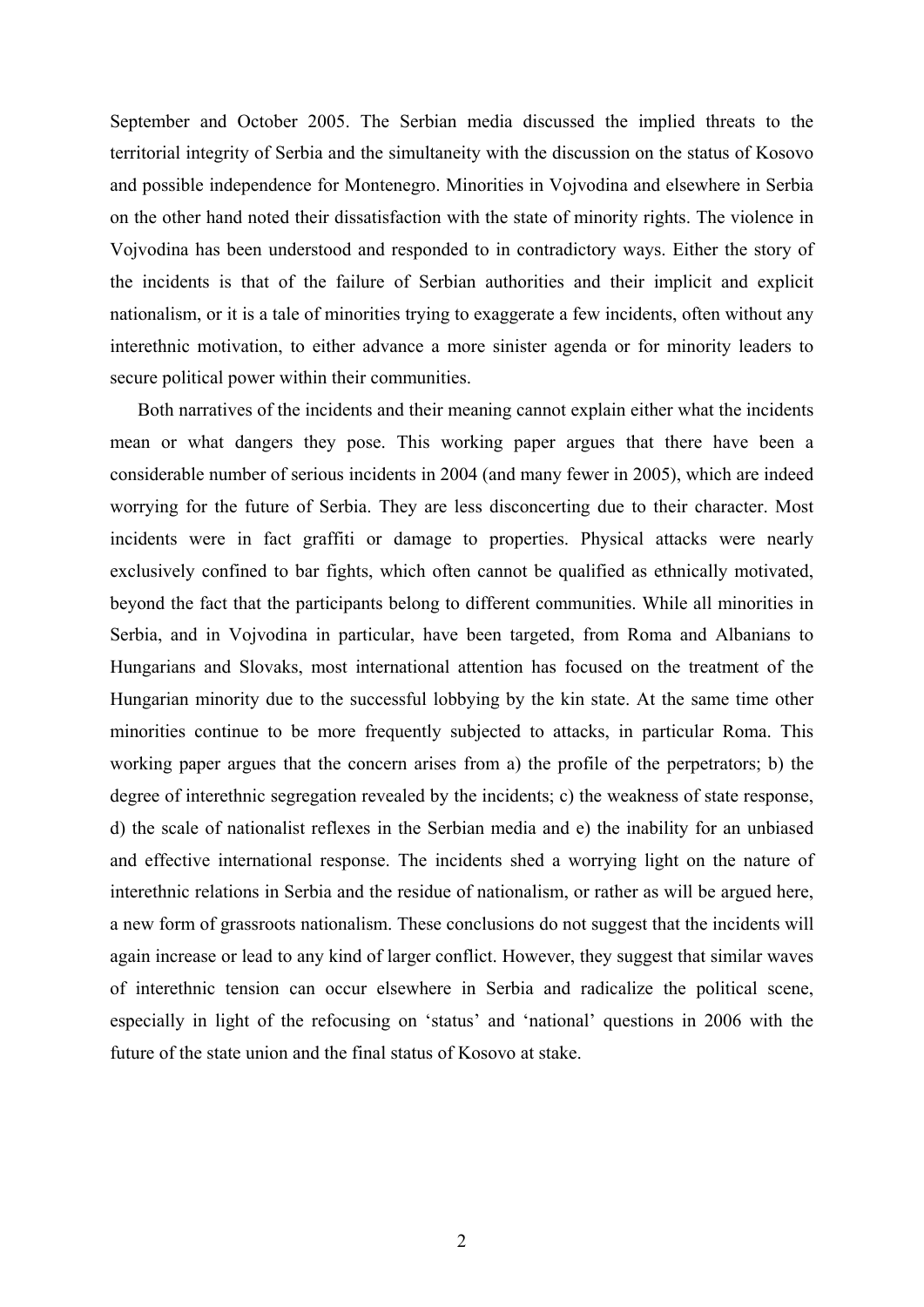#### <span id="page-5-0"></span>**2. Background**

1

Although Vojvodina has experienced many border changes, mass murder and the expulsion of whole population groups in the  $20<sup>th</sup>$  century, it has been spared large scale violence and war in the 1990s. Having become part of the Kingdom of Serbs, Croats and Slovenes in 1918 after the disintegration of Austria-Hungary, this region was shaped by a distinct historical development. Vojvodina experienced a sharp demographic transformation during and after World War Two, first by the Holocaust which decimated the Jewish population in Vojvodina.<sup>[4](#page-5-1)</sup> After the war, the substantial German and parts of the Hungarian population were expelled by the victorious Partisan forces.<sup>[5](#page-5-2)</sup>

Communist Yugoslavia encouraged new settlers to move from agriculturally disadvantaged areas in Croatia and Bosnia—often Partisans rewarded for their services—to Vojvodina. In a two-year period between mid-1945 and mid-1947 over 200,000 people moved to Vojvodina, around 90 percent of whom were Serbs and Montenegrins. This demographic shift and the new population in Vojvodina has become one of the key sources of tension in Vojvodina from the 1980s onwards. The rise to power of Slobodan Milošević began in 1987 over Kosovo. It was in Vojvodina, however, where he would be able to take control of another region of Yugoslavia for the first time. Originally Vojvodina (and Kosovo) were unable to exercise much autonomy from Serbia proper, but through constitutional amendments in 1968 and 1971, consolidated in the last Yugoslav constitution of 1974, the provinces acquired attributes similar to those the six republics. While formally subordinated to Serbia, the province of Vojvodina acted virtually like a separate republic, a source of dissatisfaction in the emerging Serbian nationalist discourse, which viewed the status of Vojvodina and Kosovo as deliberate attempts to weaken Serbia. When Kosovo Serbs, with logistical support by the Serbian regime of Slobodan Milošević, took to the streets of Novi Sad and later other towns and cities in Vojvodina, they protested against the 'bureaucratic' leadership in Vojvodina and for a dismantling of autonomy. Most of the protests in fact took place in towns with a majority of settlers who had moved to Vojvodina after  $1945$ .<sup>[6](#page-5-3)</sup> There

<span id="page-5-1"></span><sup>4</sup> Parts of Vojvodina were controlled by Hungary, others by Croatia and part of the territory was governed by the local German population. Milica Mihailović. 2000. *Jevreji na Jugoslovenskom tlu*. Belgrade and Podgorica: Forum za etničke odnose i Centar za toleranciju i dijalog, pp. 63-69. 5

<span id="page-5-2"></span>Zoran Janjetović. 2000. *Between Hitler and Tito. Disapearance of the Ethnic-Germans from Vojvodina*. Belgrade.

<span id="page-5-3"></span>Emil Kerenji, "From October 1988 to October 2000: Vojvodina Under Milošević," Sabrina P. Ramet, Vjeran Pavlaković (eds), *Serbia Since 1989: Politics And Society Under Milosevic And After*. Seattle: University of Washington Press, 2005, pp. 350-380.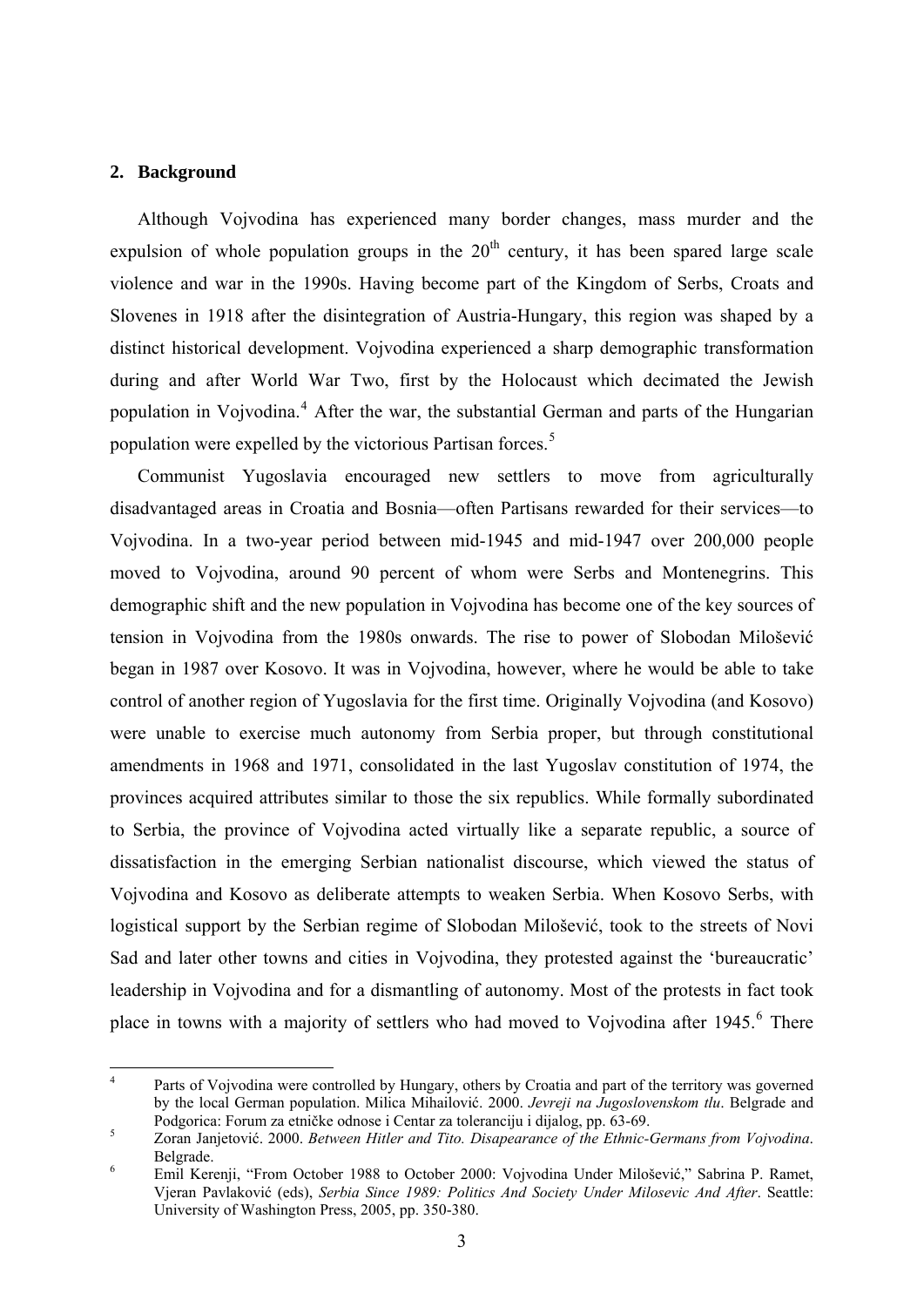emerged a division between settlers–those who reportedly opposed the autonomy–and the established Serb population which had strongly supported provincial autonomy and was commited to inclusive multiethnic governance. This line of division, doubtless to a degree imagined, remained potent in the following years. After the Vojvodina leadership resigned in fall 1988 in the face of mass protests, the province was stripped of its autonomy and minorities and political opponents of the Milošević regime were marginalized.

After World War Two, the wars of the 1990s brought about another major demographic shift in Vojvodina. Although Vojvodina had avoided the wars, it was the destination of a disproportionate number of refugees from Croatia and Bosnia. Of the 379,135 refugees which fled to Serbia during the 1990s and still lived there in 2002, some 49.2 percent lived in Vojvodina, although the province only accounts for only 27.1 percent of the population of Serbia (without Kosovo). As nearly 93 percent of the refugees were Serbs, some 172,726 Serbs had temporarily or permanently found a home in Vojvodina. With the exception of the city of Belgrade, only municipalities in Vojvodina had seen an influx of Serb refugees larger than 2 percent of the total refugee population. Nine municipalities of Vojvodina accommodate nearly a third of the entire refugee population, which amounts to the same share as the city of Belgrade.<sup>[7](#page-6-0)</sup>

At the same time, the number of minorities declined during the 1990s. The three largest minorities—Hungarians, Slovaks and Croats—saw a significant decrease in numbers between the 1991 Yugoslav census and the Serbian census of 2002. Thus in 2002 the three minorities amounted to only between 76 and 89 percent of the 1991 population figures, a decline mirrored also by most smaller minorities with the only exception of Roma. Both due to the decline of minorities and self-declared Yugoslavs and the influx of refugees, the Serb majority increased from just below 57 to over 65 percent of the population.

**Table 1: Population Structure of Vojvodina, 1991, 2002 (only groups over 10,000 included)[8](#page-6-1)**

|                     | Census 1991 |         | Census 2002 | Ratio 1991/2002 |      |
|---------------------|-------------|---------|-------------|-----------------|------|
|                     | In numbers  | In $\%$ | In numbers  | In $\%$         |      |
| <b>Serbs</b>        | 1,143,723   | 56.79   | 1,321,807   | 65.05           | 1.16 |
| <b>Hungarians</b>   | 339,491     | 16.86   | 290,207     | 14.28           | 0.85 |
| <b>Slovaks</b>      | 63,545      | 3.16    | 56,637      | 2.79            | 0.89 |
| <b>Croats</b>       | 74,808      | 3.71    | 56,546      | 2.78            | 0.76 |
| <b>Yugoslavs</b>    | 174,295     | 8.65    | 49,881      | 2.45            | 0.29 |
| <b>Montenegrins</b> | 44,838      | 2.23    | 35,513      | 1.75            | 0.79 |

<span id="page-6-1"></span><span id="page-6-0"></span> $\frac{1}{7}$  Ministarstvo za ljudska i manjiska prava Srbije i Crne Gore, *Izbeglički korpus u Srbiji.* Belgrade, 2004. 8 Source: Zavod za statistiku, Srbija.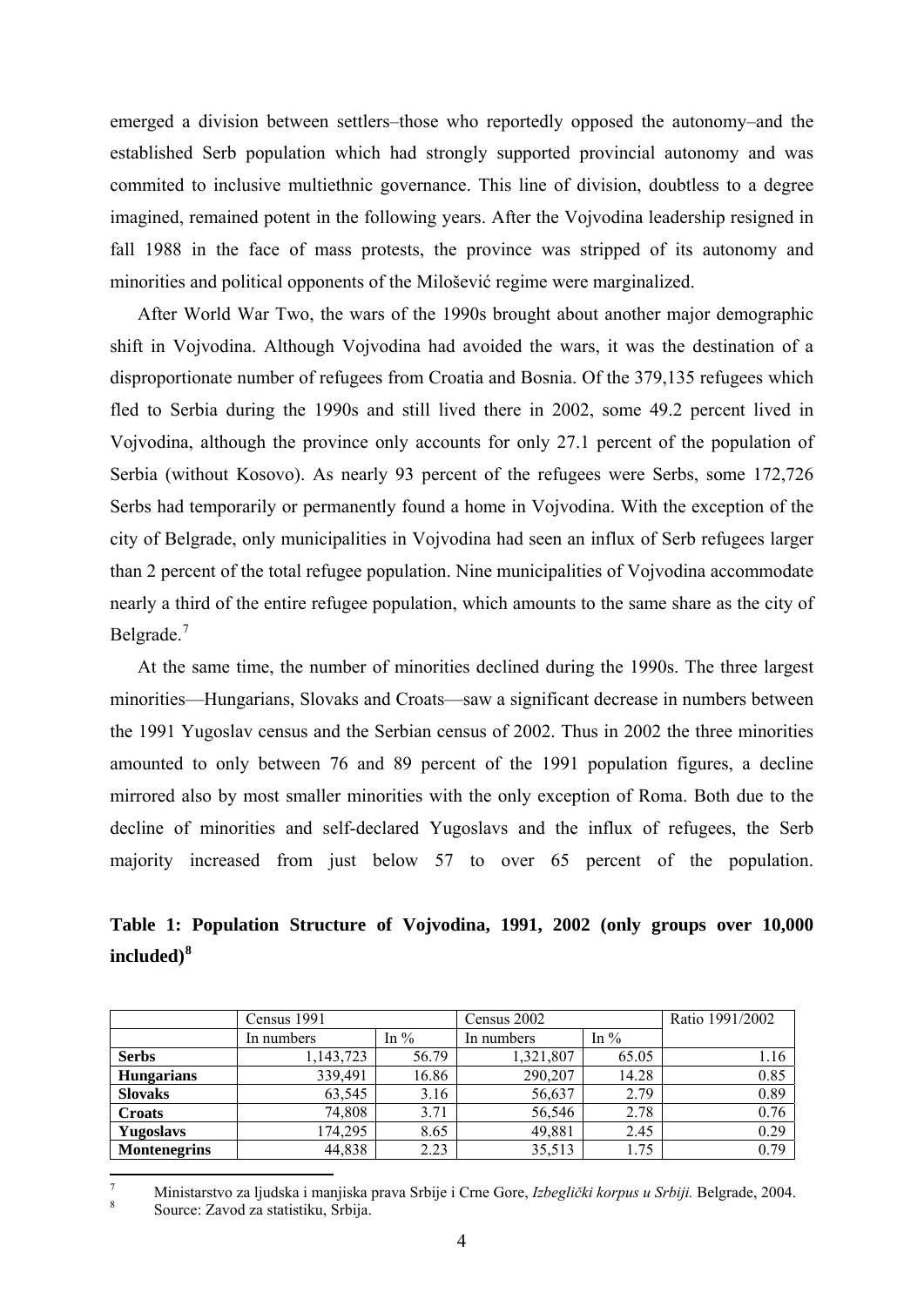| Roma                 | 24,366    | 1.21 | 29,057    | 1.43 | 1.19 |
|----------------------|-----------|------|-----------|------|------|
| <b>Romanians</b>     | 38,809    | .93  | 30,419    |      | 0.78 |
| <b>Bunjevci</b>      | 21,434    | .06  | 19,766    | 0.97 | 0.92 |
| <b>Rusyns</b>        | 17,652    | 0.88 | 15,626    | 0.77 | 0.89 |
| <b>Macedonians</b>   | 17,472    | 0.87 | 11,785    | 0.58 | 0.67 |
| <b>Others</b><br>and | 53,456    | 2.65 | 114,748   | 5.65 | 2.13 |
| undeclared           |           |      |           |      |      |
| <b>Total</b>         | 2,013,889 |      | 2,031,992 |      |      |

During the 1990s, overt physical violence or the explicit threat thereof has been the exception in Vojvodina with the notable exception of the case of Hrtkovci and several other Croat-inhabited villages and towns.<sup>[9](#page-7-0)</sup> In Hrtkovci, members of the Serb Radical Party threatened the local Croat population, following the arrival of Serb refugees from Croatia in 1991. A local SRS official took over control of the municipality illegally and published lists of undesirable inhabitants and changed the name to "Srbislavci" in an attempt to rid the town of its Croat-sounding name. Although state authorities did intervene, some 350 Croat families left between September and November 1992.<sup>[10](#page-7-1)</sup>

The absence of large scale organized violence in Vojvodina is hardly surprising considering that ethnic violence during the 1990s in former Yugoslavia was state-controlled, even if often carried out by paramilitary formations.<sup>[11](#page-7-2)</sup> The Serbian state, key in supporting the uprising of the Croatian and then later the Bosnian Serbs, had no interest in instigating this kind of violence in Vojvodina. Not only was the province under tight Serbian control, the absence of a clear challenge by minorities—a consequence of the numerical dominance of Serbs and moderate platform of minorities—made Vojvodina an unlikely target. In fact, the smaller minorities in the Vojvodina were often taken to 'prove' the government's inclusive policies and justify repressive policies against Albanians in Kosovo. Notwithstanding the government's half-hearted attempts at 'show-casing' minorities in the 1990s, all minorities found themselves in a difficult situation after 1988/90. First, the erosion of the rights of the province meant that minorities had reduced access to governing institutions. This factor is especially significant when considering that most minorities in the Vojvodina might be numerical relevant at the provincial level, but are marginal at the republican level. Secondly, the emphasis of most majority political parties in government and opposition on 'national' issues excluded minorities from mainstream politics.

<span id="page-7-0"></span><sup>-&</sup>lt;br>9 Humanitarian Law Centre, *Human Rights Violations in the Territory of former Yugoslavia 1991-95*. Belgrade, 1997, pp. 83-105.<br>
lud., pp. 9-12.<br>
lud. C. P. J.

<span id="page-7-2"></span><span id="page-7-1"></span>

<sup>11</sup> See Florian Bieber, "Approaches to Political Violence and Terrorism in former Yugoslavia," *Journal of Southern Europe and the Balkans*, Vol. 5, No.1 (2003), pp. 39-51.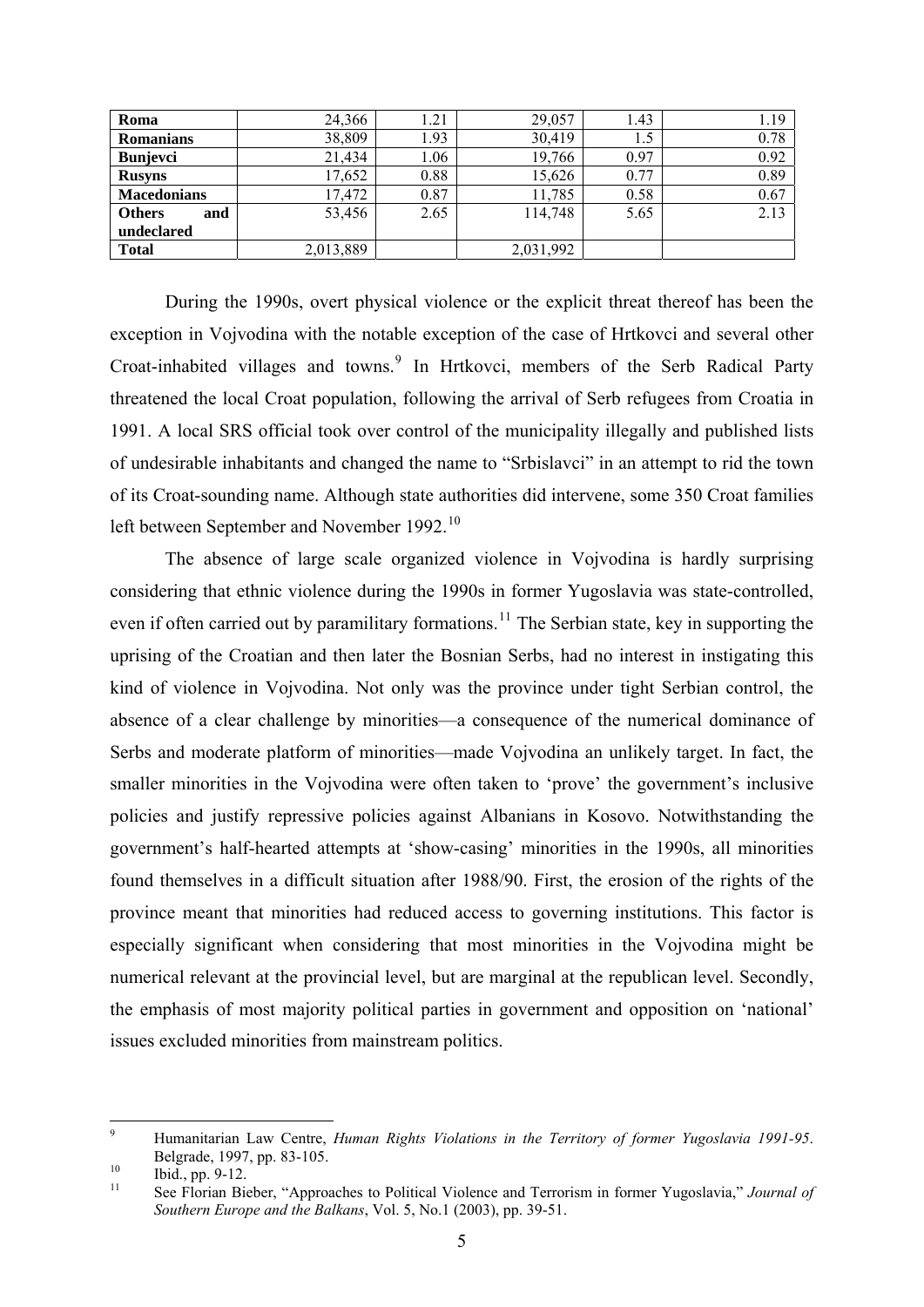Calls for greater autonomy of Vojvodina were met by the government with suspicion and were quickly dismissed as being secessionist. Cooperation between minorities and majority opposition parties emerged only gradually during the 1990s. The Democratic Opposition of Serbia (*Demokratska opozicija Srbije*, DOS), which won the federal parliamentary and presidential elections in September 2000 against the Socialist Party of Serbia (*Socijalistički partija Srbije*, SPS), controlled by Slobodan Milošević, included the main Hungarian minority party, the Alliance of Vojvodina Hungarians (*Savez vojvođanskih Mađara,* SVM; *Vajdasági Magyar Szövetség*, VMSz) and received support from the organizations of smaller minorities. In the first reformist Serbian government, the SVM president, József Kasza, became deputy prime minister. In the provincial government, minorities were included, foremost representatives of the Hungarian community. In the first years of democratic transition some competences were returned to Vojvodina in a series of legal reforms, in particular through the so-called Omnibus law which delegated responsibilities in the field of labor, pensions, health, culture and education to the Vojvodina authorities. In the absence of a new Serbian constitution and because of stiff opposition to a further devolution of competences by the Democratic Party of Serbia (*Demokratska stranka Srbije*, DSS) and other conservative parties, Vojvodina still lacks the autonomy it enjoyed in the period 1974-1990.

Support for extreme nationalist parties reached a lowpoint in 2000. In the parliamentary elections in December 2000, the Serb Radical Party (*Srpska radikalna stranka*, SRS) received between 9.11 % and 15.12 % and the Socialist Party between 8.46% and 12.96% of the vote in the different districts of Vojvodina. In the subsequent elections 2002- 2004, including multiple (failed) presidential elections, parliamentary and local elections, the Radical Party succeeded in emerging as the single largest party in Vojvodina (see table below). The strength of the party has been the result of a) the fragmentation of the democratic parties, b) decreasing voter turn out, c) the consolidation of the anti-reform block with the Radical Party and d) the disappointment with the transition process.

Since the voluntary surrender of its president, Vojislav Šešelj, in February 2003 to the ICTY, the party has adopted a generally less belligerent and more social populist agenda. It has not, however, abandoned its extreme nationalist platform and continues to reiterate its goal of creating a Serb nation-state including territories in Bosnia and Croatia (although nowadays supposedly through peaceful means). The party has not been able to translate its electoral success into political power in either the Serbian parliament or the assembly of Vojvodina. The party has, however, taken power in around 60 municipalities following the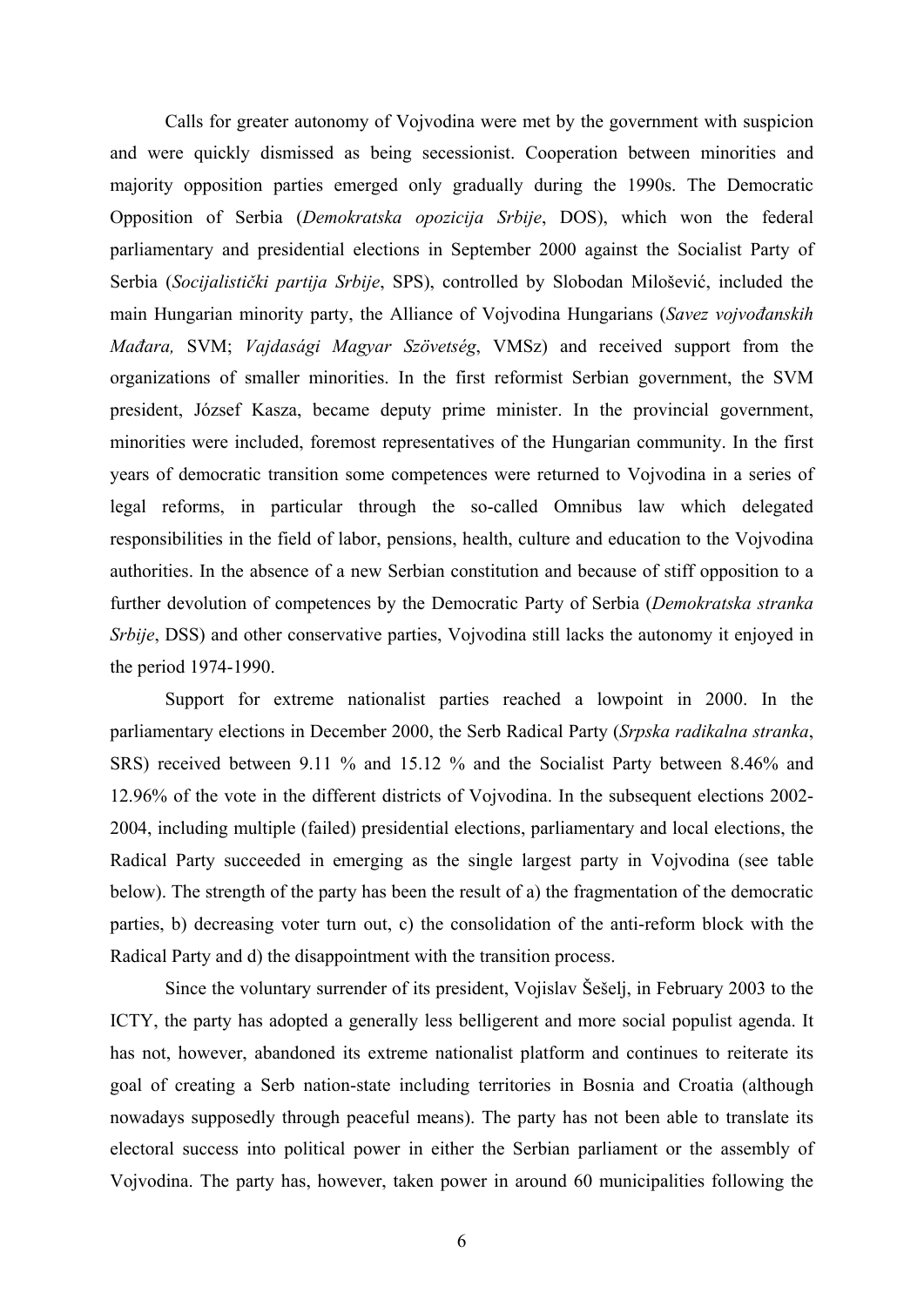2004 local elections, including a number of them in coalition with moderate parties (G17+) and minority parties (e.g. the Sandžak Democratic Party of Rasim Ljajić).

|                             |                          | <b>SRS</b> | <b>DS</b> | <b>DSS</b> | <b>SVM</b> | ZzT/ZzV | <b>PSS</b> | <b>SPS</b> | G17     |
|-----------------------------|--------------------------|------------|-----------|------------|------------|---------|------------|------------|---------|
| Presidential                | votes                    | 245,310    |           | 205,857    |            |         |            |            | 343,155 |
| Elections,                  |                          |            |           |            |            |         |            |            |         |
| 29.9.2002, 1 <sup>st</sup>  | $\frac{0}{0}$            | 26.35      |           | 22.11      |            |         |            |            | 36.85   |
| round                       |                          |            |           |            |            |         |            |            |         |
| Parliamentary               | votes                    | 314,407    | 97,177    | 120,392    | n/a        | 128,139 | n/a        | 291,341    | 134,246 |
| Elections,                  | $\frac{0}{0}$            | 31.88      | 9.85      | 12.20      | n/a        | 12.99   | n/a        | 7.61       | 13.61   |
| 28.12.2003                  |                          |            |           |            |            |         |            |            |         |
| Presidential                | votes                    | 282,737    | 270,042   | 74,344     |            |         | 140,042    |            |         |
| Elections, 13.              |                          |            |           |            |            |         |            |            |         |
| $1^{\rm st}$<br>2004,<br>6. | $\frac{0}{0}$            | 33.60      | 32.09     | 8.84       |            |         | 16.64      |            |         |
| round                       |                          |            |           |            |            |         |            |            |         |
| Local                       | $\frac{0}{0}$            | 27.83      | 21.28     | 7.05       | 4.35       | 2.08    |            | 6.93       |         |
| Elections,                  |                          |            |           |            |            |         |            |            |         |
| 19.9.2004                   |                          |            |           |            |            |         |            |            |         |
| Vojvodina                   | votes                    | 137,238    | 102,481   | 33,872     | 46,343     | 44,572  | 33,842     | 30,864     | 24,763  |
| Assembly <sup>13</sup> ,    | $\overline{\frac{0}{0}}$ | 29.05      | 21.69     | 7.17       | 9.81       | 9.43    | 7.16       | 6.53       | 5.24    |
| 19.9.2004                   |                          |            |           |            |            |         |            |            |         |

**Table 2: Election results in Vojvodina, 2002-2004[12](#page-9-0)**

Minority and regionalist parties on the other hand saw their support decline. Ahead of the 2003 parliamentary elections, the Alliance of Vojvodina Hungarian formed a pre-election coalition with the regionalist League of Social Democrats in Vojvodina (*Liga socijaldemokrata Vojvodine*, LSV) and other minority parties. Although this joint "Coalition for Tolerance" fared relatively well in the Hungarian inhabited areas of Vojvodina it failed to enter parliament due to the five percent threshold and low support for regionalist parties. The previously dominant Democratic Party (*Demokratska stranka*, DS) went into opposition, after loosing dramatically in the 2003 parliamentary elections amid a series of corruption scandals

<span id="page-9-0"></span> $12$ Not included are the failed Serbian presidential elections December 2002, November 2003, the second round of the first failed Serbian presidential elections 2002 and the second round of Presidential Elections 2004. The main candidates for the presidential elections 2002 were Vojislav Šešelj, SRS; Miroljub Labus, G17plus. For the presidential elections in 2004, the candidates were Boris Tadić, DS, Tomislav Nikolić, SRS, Bogoljub Karić, PSS, and Dragan Maršičanin (DSS, supported by G17plus, SPO/NS). The coalition Together for Tolerance (*Zajedno za Tolerancju*, ZzT) included the SVM, the regionalist LSV and the Bosniak SDP. The coalition Together for Vojvovidna (*Zajedno za Vojvodinu*, ZzV) in 2004 was lead by

<span id="page-9-1"></span><sup>13</sup> Results for the seats elected by PR, the other half (60) seats are elected in a two-round run off.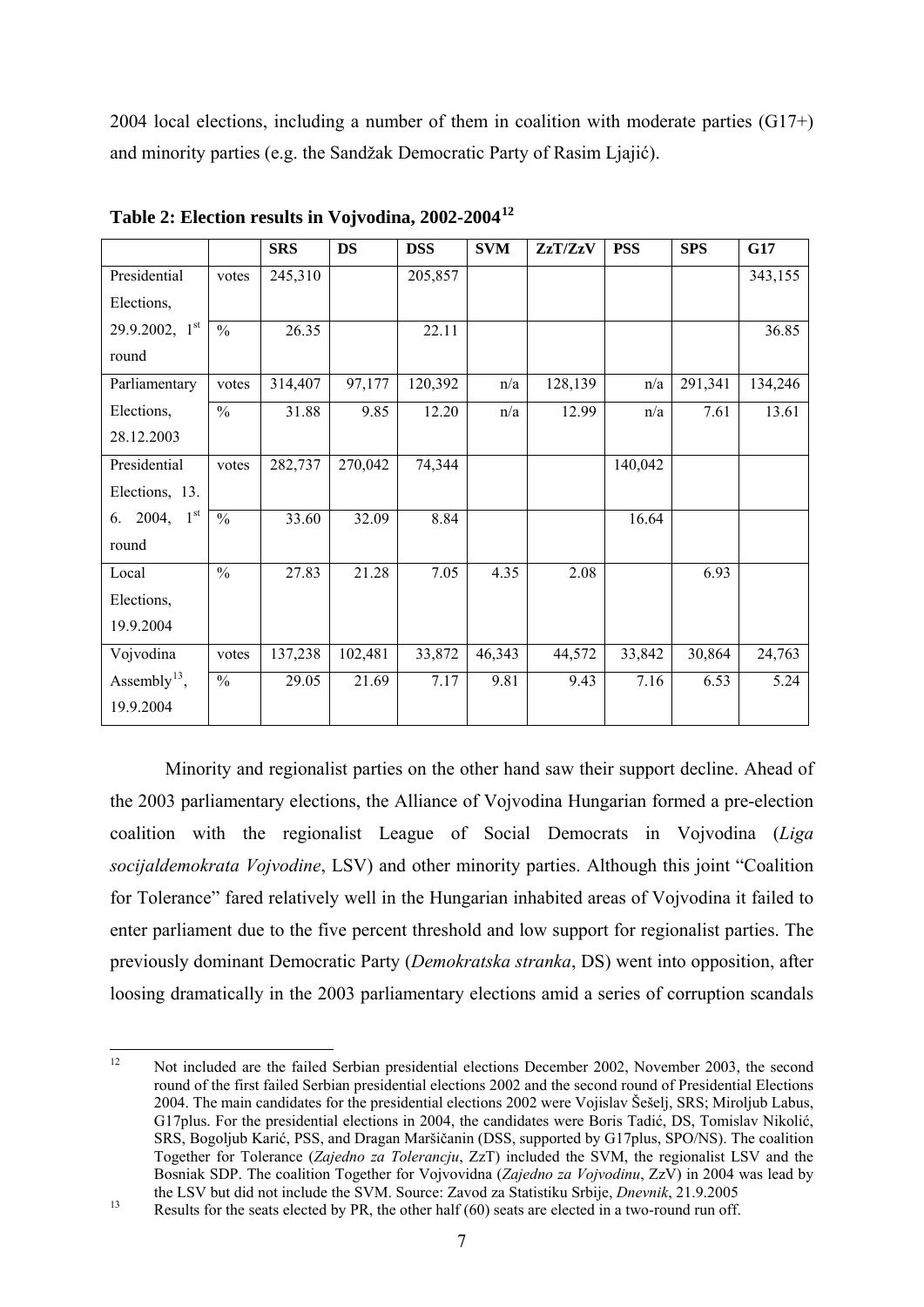<span id="page-10-0"></span>and an internal powerstruggle following the assassination of prime minister and party leader Zoran Djindjić in March 2003.

The electoral success of the SRS and the end of the DOS government marked a watershed in post-Milošević Serbian politics. The more conservative climate was subsequently reflected in the new minority government of Vojislav Koštunica which received support from the Socialist Party of Serbia. In fact, already in 2002 with the escalating conflict between Zoran Djindjić and Vojislav Koštunica, radicals gained strength and the initial reforms came increasingly under fire. It is against this backdrop that Vojvodina experienced a serious increase in violent incidents direct against minorities.

#### **3. Interethnic Incidents and the Numbers Game**

As mentioned above, ethnically motivated violence was commonplace in parts of former Yugoslavia during the 1990s. Although Vojvodina was spared the large-scale violence which other regions saw, attacks against minorities occurred throughout the 1990s. While the end of the Milošević regime in 2000 reduced ethnic tensions in Serbia, ethnically motivated violence did not entirely cease. Particularly striking is the increase of apparently ethnically motivated violence against minorities in Vojvodina in 2003 and 2004. The violence took place over a protracted period, had no apparent cause and a low level of intensity. Nobody was killed and most incidents involved exclusively graffiti and property damage. As a result, both the intensity and degree of these incidents has been difficult to ascertain. Furthermore, both the blurred line between ethnically motivated incidents and confrontations between individuals who happen to be from different ethnic groups and the lack of public information from the Ministry of Interior has rendered a detailed assessment of the incidents which plagued the province for over a year difficult. While data is available on the incidents, it lacks reliability and the sources appear to contradict one another. The incidents have been recorded from a range of organizations, including the Serbian Ministry of Interior, minority organizations, and Vojvodina institutions. The variations in the data cannot be reduced to the different political interests of those publishing it, but the nature of the incidents have often rendered them difficult to classify, as will be discussed later. The Serbian Ministry of Interior alone distributed at least two different sets of data. The first report covered the period 1 January - 31 May 2004 and lists 294 incidents.<sup>[14](#page-10-1)</sup> The second report on the period 1 January - 31 August

<span id="page-10-1"></span> $14$ 14 56 acts of vandalism of graveyards, 20 attacks at religious sites, 42 hate graffiti, 7 attacks at persons and 1 anonymous threat. 129 of these incidents involved ethnic Albanians. The report dates to the 22.6.2004 and is the one Predrag Marković, speaker of Belgrade's parliament, refers to in his press statement in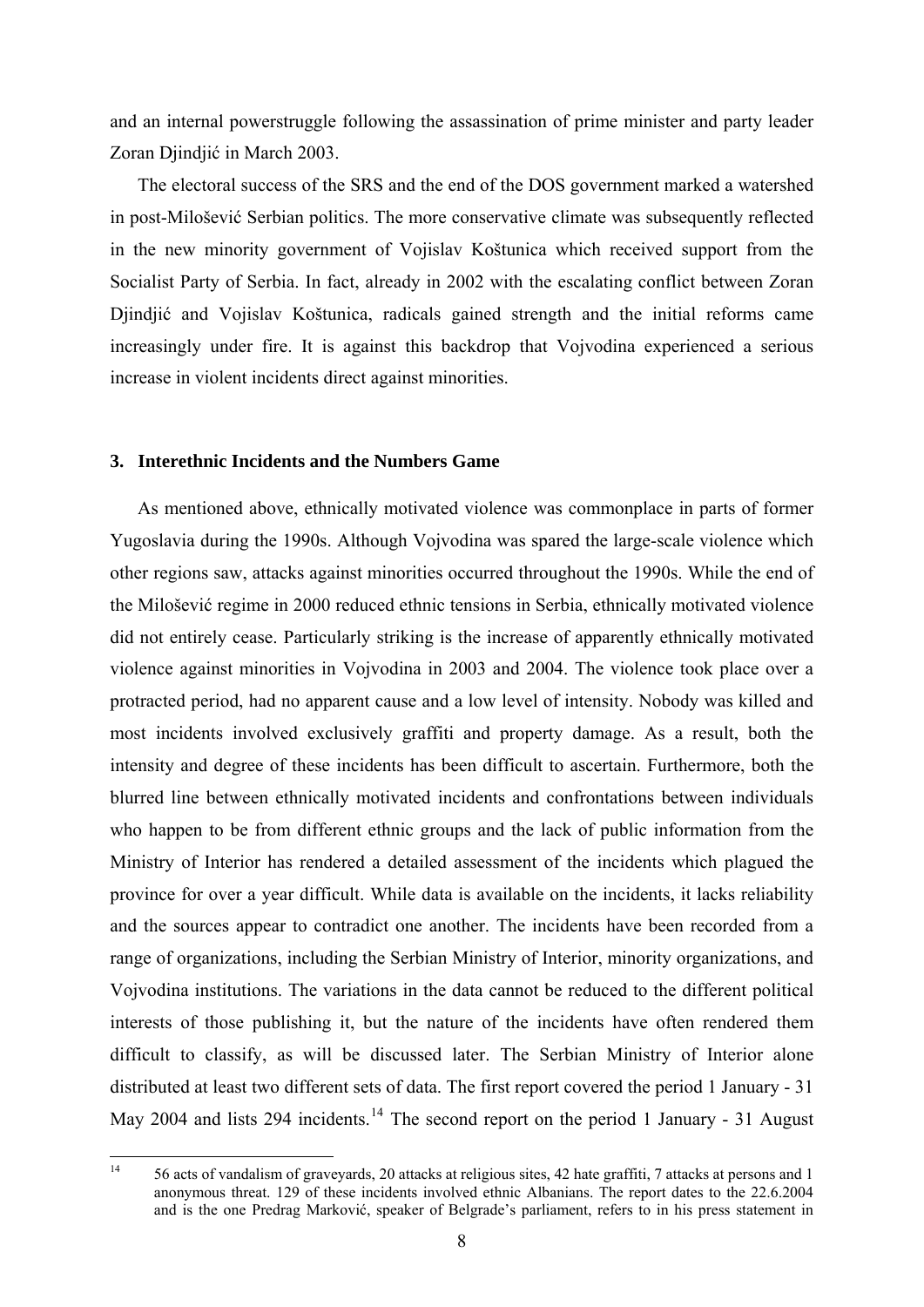2004 counts [15](#page-11-0)0 incidents of which only 67 allegedly had an interethnic background.<sup>15</sup> The Vojvodina Secretariat for Legislation, Administration and National Minorities<sup>[16](#page-11-1)</sup> operates with different numbers. It published a report on anti-minority incidents in January 2005 that refers to a total of 178 incidents in 2003 and 2004. A fourth data set has been compiled by the different national minority councils at the request of the parliament committee on interethnic relations. These lists, however, are not systematic and a number of smaller minorities lack the infrastructure for detailed reporting.<sup>[17](#page-11-2)</sup> Another more systematic effort has been undertaken by the Ombudsman for Vojvodina in his annual report, who noted some 76 incidents in the period January-September 2004.[18](#page-11-3) Finally, the Hungarian Human Rights Foundation, a USbased Hungarian lobbying group, noted some 122 incidents between January 2003 and August 2005.[19](#page-11-4)

1

beginning of July. As Marković collected information on the incidents throughout June it is possible that the MUP made the report on Marković's request. Contradicting this report, Minister of Interior Dragan Jočić claimed in a press conference in July 2004, that there had been a total of 44 attacks and 13 fights involving citizens with different ethnic backgrounds in all of Serbia (he noted that in Belgrade alone some 17 attacks took place against Roma, suggesting that the number of attacks in Vojvodina would be not more than half of the total. "MUP Spreman da suzbije ispade," *B92 Vesti,* 20.7.2004.) In the beginning of September, the report was distributed on the joint session of the parliamentary Committees for Security and Minority Rights in Subotica. According to Pavel Domonji, Helsinki Committee for Human Rights,<br>Novi Sad, during the session Jočić said that only 67 incidents were ethnically motivated.

<span id="page-11-0"></span><sup>&</sup>lt;sup>15</sup> 18 physical attacks, 14 verbal attacks, 30 fights between individuals belonging to different groups, vandalism of graveyards and monuments, 26 attacks at religious sites, 6 damaging of other facilities, 21 anonymous threats, 42 hate graffiti. It is argued that only 5 physical attacks involved ethnic Hungarians and only 67 incidents have the contours of inter-ethnic incidents due to the fact that they concerned individuals belong to different national minorities. Figures cited from OSCE, *Background Report: Inter-*

*Ethnic Incidents in Vojvodina*, Vienna, 13.10.2004, p.1.<br>
Secretaries are the equivalent of ministries at the Vojvodina level.

<span id="page-11-2"></span><span id="page-11-1"></span><sup>17</sup> Committee on Interethnic Relations, *Aktuelna bezbednosa situacija na područiju Autonomne pokrajine Vojvodina*, 2004<br><sup>18</sup> Provincial Ombudsman, *Report of the Provincial Ombudsman on the activities, human rights practices* 

<span id="page-11-3"></span>*and legal security in the Autonomous Province of Vojvodina for 2004*, Novi Sad 2005. Both the Belgrade Centre for Human Rights and the Helsinki Committee for Human Rights have also listed a number of incidents against minorities in their reports. Belgrade Centre for Human Rights, *Human Rights in Serbia and Montenegro*, Belgrade 2005 pp.324-333. 19 Hungarian Human Rights Foundation, *Anti-Minority Aggression Intensifies in Vojvodina, Serbia During* 

<span id="page-11-4"></span>*<sup>2005</sup>*, July 2005.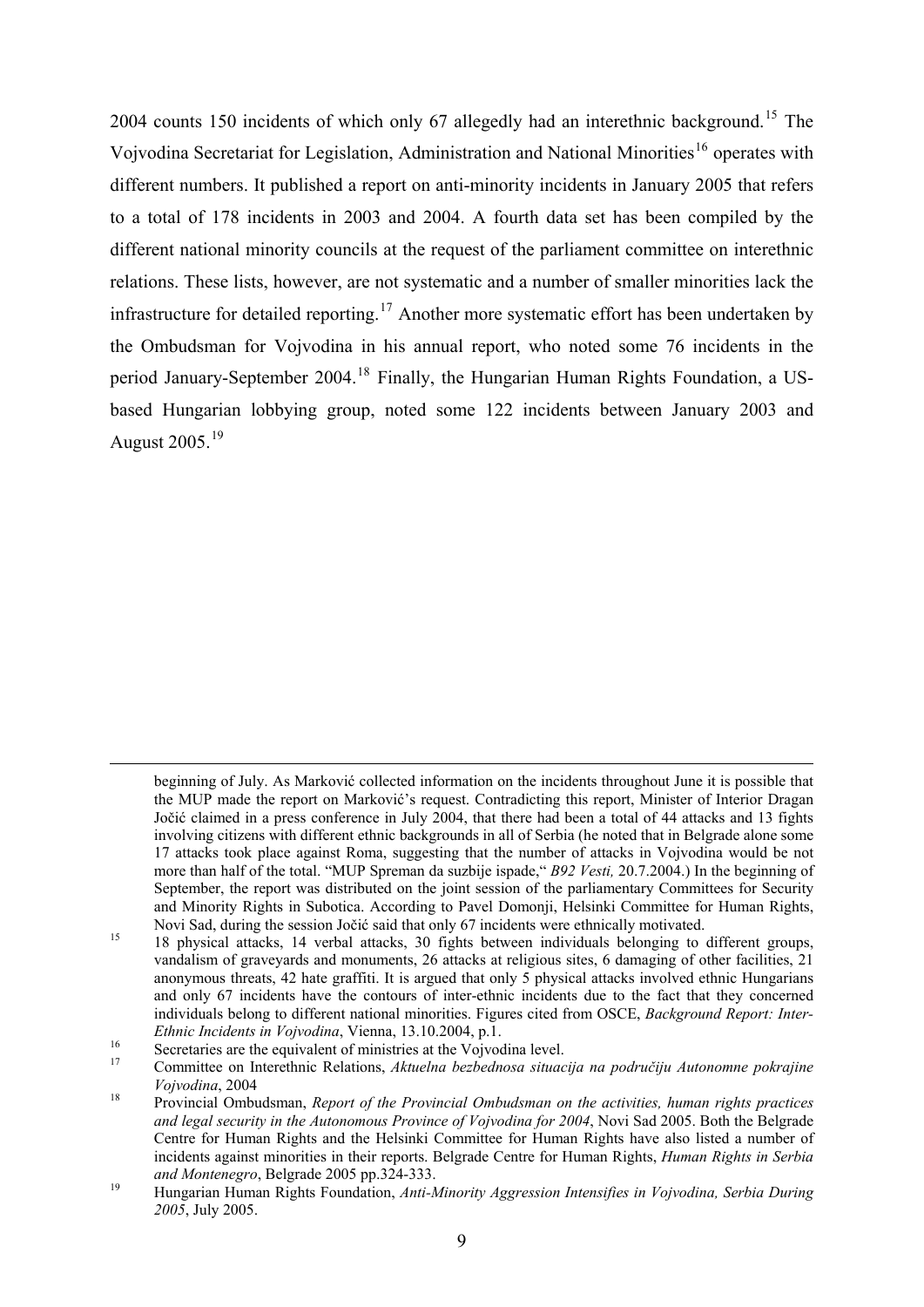

**Graph 1: Distribution of the Number of Incidents in 2004** 

The considerable variation between the different figures can be accounted for in a number of ways. In the first place there is a problem of how to define incidents and how to count them. For example, a large number of the incidents have been graffiti which is difficult to 'count' in a systematic manner. Secondly, there is the challenge of information. Not all victims report intimidations and threats to the police because they fear possible consequences and have no confidence that the police will investigate the case.<sup>[20](#page-12-0)</sup> While some larger minorities, in particular the Hungarian minority, have the organizational infrastructure to gather their own data, the national councils of the smaller minorities lack the resources and networks to collect such information. Thus, on one hand the numbers available are probably underestimating the real number of cases due to unreported incidents. On the other hand, numbers are likely to be partly too high, as some incidents are included in different statistics, which apparently have no ethnic background. Especially property destruction and bar brawls are notoriously difficult to judge whether they had an ethnic background or whether the participants merely happen to be from different ethnic backgrounds. Despite these methodological problems, the existing reports reveal the same tendency: a marked increase of anti-minority incidents in late 2003/early 2004 and a substantial decline by the end of 2004 (see graph 1).

Finally, not only the numbers in the reports and the responses to the incidents vary, but also the terms used to characterize them. In the public debate two terms have been particularly

<span id="page-12-0"></span> $20$ 20 See Centre for the Development of Civil Society, *Etnički incidenti u Vojvodina,* October 2005.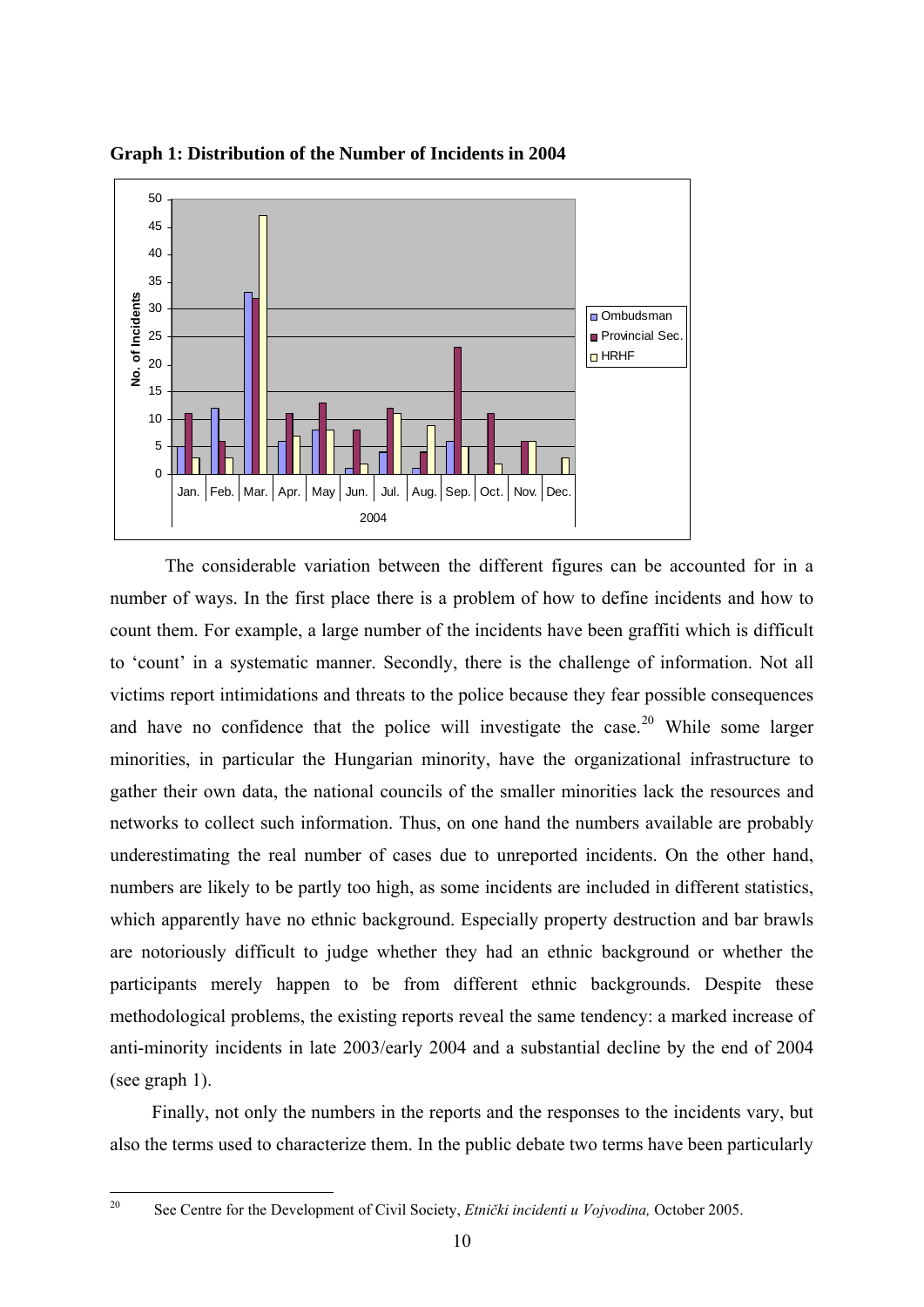<span id="page-13-0"></span>widely used. Representatives of the state have described them largely as "isolated cases,"<sup>[21](#page-13-1)</sup> some minority representatives and NGOs on the other hand have used the term "atrocities" as used by Hungarian Human Rights Foundation and a draft resolution of two Hungarian MEPs in September 2004. The figures below will show that the incidents were not isolated cases, but constituted a widespread phenomenon in Vojvodina. At the same time, the term "atrocities" is grossly exaggerated.<sup>[22](#page-13-2)</sup> as only a few cases included violence against persons and there is no indication of systematic physical attacks against minorities or the systematic destruction of property or cultural sites.

### *a) Number and Character of Incidents*

The difficulties arising from the numbers of the incidents is closely intertwined with the nature of the types of acts committed against minorities. Of the materials available, the two most comprehensive and detailed sources have been issued by the Provincial Secretariat for Legislation, Administration and National Minorities and the Ombudsman for Vojvodina, Petar Teofilović. Here, we shall focus on the data of the Vojvodina Secretary, as it covers a longer time period. Its report covers the period from January 2003 - November 2004 and includes short descriptions of most incidents. The purpose of Korhec's report was to inform Vojvodina's cabinet and to advocate preventive measures against interethnic tensions and violence.<sup>[23](#page-13-3)</sup> The report lists 206 incidents over a 22 month period, with around 84 percent of the incidents occurring between December 2003 and November 2004.

<span id="page-13-1"></span> $21\,$ 21 Foreign minister Vuk Drašković for example called the events "single incidents" and "isolated acts of violence". "Položaj vojvođanskih Mađara: Činjenica, kampanja i komentari," *Vreme*, 16.9.2004.<br><sup>22</sup> The EP's Ad-hoc mission to Vojvodina comes to the same conclusion concerning the term "atrocities."

<span id="page-13-2"></span>European Parliament, *Mission d'enquête réalisée par la délégation ad hoc du Parlament Européen en* 

<span id="page-13-3"></span>*Voivodine et à Belgrade*, 29.-31. Janvier. Rapport, Bruxelles, 2.3.2004.<br><sup>23</sup> Unlike other state institutions, such as the Ministry of Interior, the provincial secretary has displayed greater sensitivity to the issues, explained in part by the fact that the Secretary Korhec is a member of the Hungarian minority and a member of the Alliance of Vojvodina Hungarians.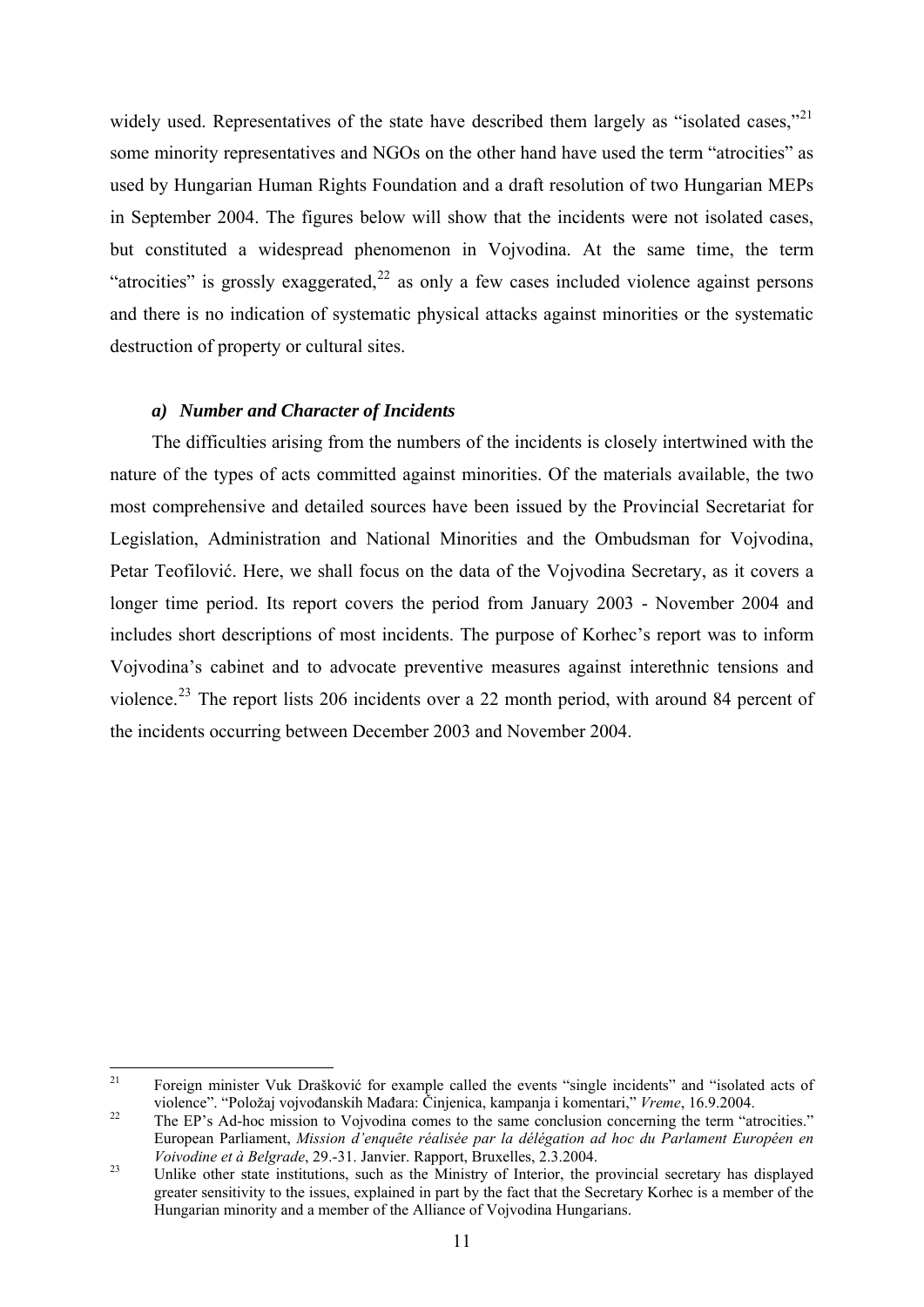

**Graph 2: Incidents in Vojvodina by Categories and Total, 2003-4[24](#page-14-0)**

The above graph shows all incidents in total over the period covered by report and classifies them according to different categories. The graph indicates a sharp increase of incidents in December 2003. The December 2003 total is three times higher as in the previous month. It is significant that the increase began before the anti-Serb riots in Kosovo in March 2004 and cannot be explained as a mere reaction to these events. In March 2004 the curve reaches its peak and returns in April to the level of the previous months. This level is maintained until October 2004, when it declines.

The individual types of incidents have been classified into six categories:

- Category 1: Nationalist graffiti, leaflets, and posters;
- Category 2: Damage to objects associated with one community, mostly religious objects, such as statues, tombstones or churches;
- Category 3: Damage to private property;
- Category 4: Verbal attacks and threats;
- Category 5: Physical attacks;
- Category 6: Fights. $^{25}$  $^{25}$  $^{25}$

# *Category 1: Nationalist graffiti, leaflets, and posters*

The first category – slogans and phrases in public spaces with nationalistic content – mostly includes graffiti, which often was sprayed on the walls of cultural institutions. It was directed

<span id="page-14-0"></span> $24$ 24 Pokrajnski Sekretarijat za propise upravo i nacionalne manjine, APV, Izvršno Veče Vojvodine, *Informacija o incidentima na nacionalnoj osnovi koji su se desili u Vojvodini u 2003. i u 2004. godini,* 10.1.2005.<br><sup>25</sup> The differentiation between physical attacks and brawls was made because in brawls it is often very

<span id="page-14-1"></span>difficult to assess to what extent they were ethnically motivated.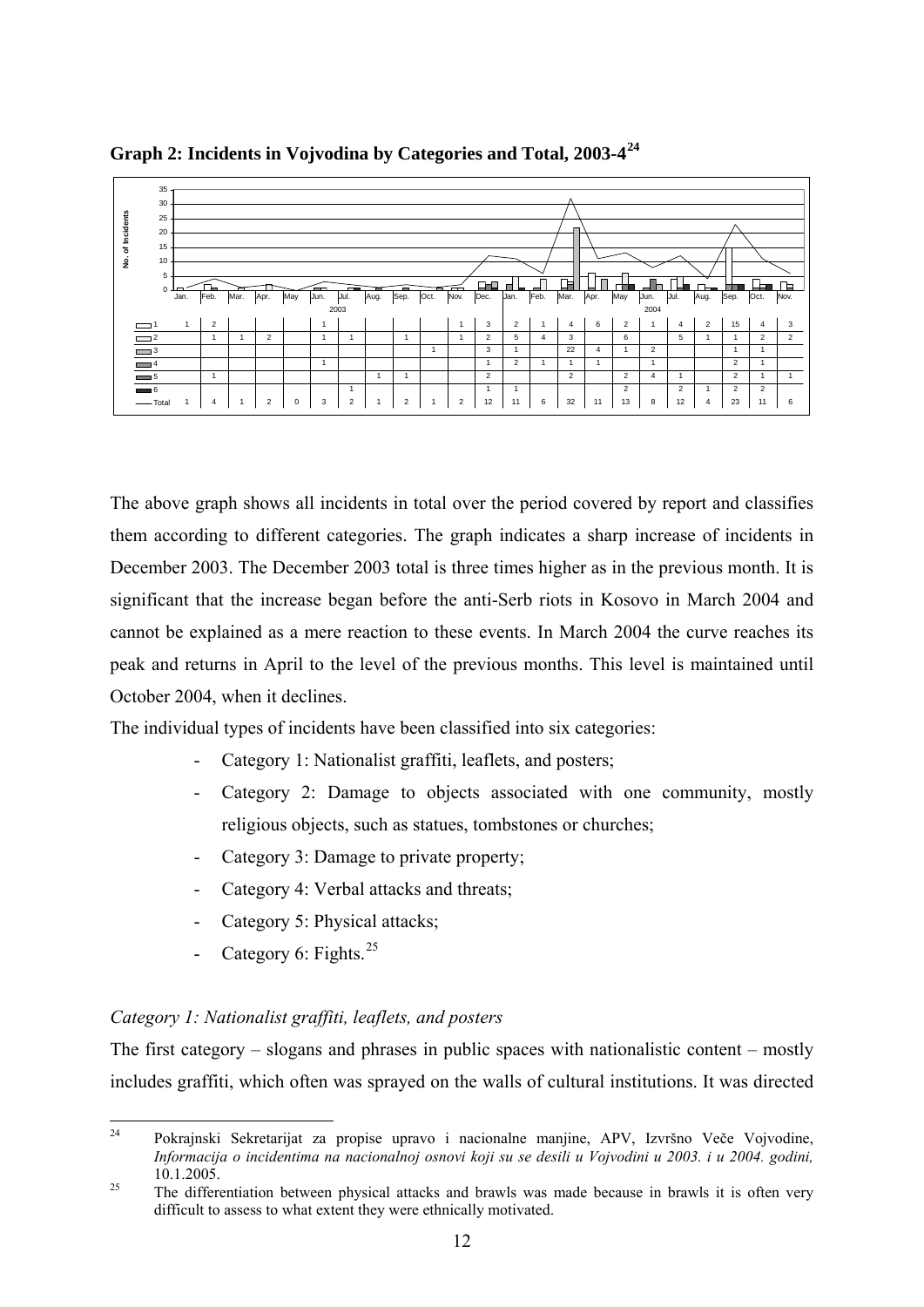against one minority or expressed general Serbian nationalism. Alarmingly violent language is frequently used such as: "Death to the Hungarians," "We will kill the Hungarians," "Death to Nonserbs," and "Hungarians under the ice." Often the graffiti demands that Albanians, Roma, Jews and even Chinese leave Serbia ("Napolje sa kinezima", "Napolje sa šiptarima," etc). There were some graffiti and posters with Hungarian nationalist content often referring to the Treaty of Trianon. The list of graffiti is probably the most incomplete. Often it remains unclear when it appeared and the perpetrators were seldom identified. Furthermore, quantifying graffiti is most difficult, as often large areas are covered overnight by graffiti by apparently the same persons with similar messages. In total, there have been some 61 instances of nationalist or anti-minority graffiti between January 2003 and November 2004. It is furthermore important noting the prolific use of graffiti in other region of Serbia, such as in Belgrade to promote a nationalist agenda. In particular supporters of the Serb Radical Party have made extensive use of graffiti in the electoral campaigns over recent years.

# *Category 2: Damage to Community Objects*

The second category covers the damage to objects with symbolic meaning, particularly of religious buildings. Two kinds of incidents are typical. Often church windows were smashed, for example the windows of the Adventist churches in Zrenjanin, Srbobran, Novi Sad and Sremska Mitrovica, as the Orthodox church in Novi Sad and the Protestant church in Sombor. In most cases perpetrators were not identified.

Secondly, tombstones and other objects in graveyards were damaged. A representative case is the Catholic graveyard in Sombor, in which 20 crosses and tombstones were desecrated at the beginning of July 2004.

Frequently the target were churches and cemeteries associated with minorities. Nevertheless, a number of incidents involved also religious minorities, such as Jehova's Witnesses.<sup>[26](#page-15-0)</sup> In a few cases, Serbian Orthodox churches have been targeted.

In a number of cases, cemeteries were desecrated in towns with both Serb and minority inhabitants where the cemetery could not be symbolically 'assigned' to any community.<sup>[27](#page-15-1)</sup> In total, the number of incidents is the approximately same as graffiti.

<span id="page-15-0"></span> $26$ 26 For a comprehensive list see Branko Bjelajac, "Serbia: Increased attacks on religious minorities," *F18News*, 9.6.2005. Available at: http://www.forum18.org<br><sup>27</sup> Closer examination of the tombstones in question might allow for a clearer identification of the target, but

<span id="page-15-1"></span>is not provided in the report.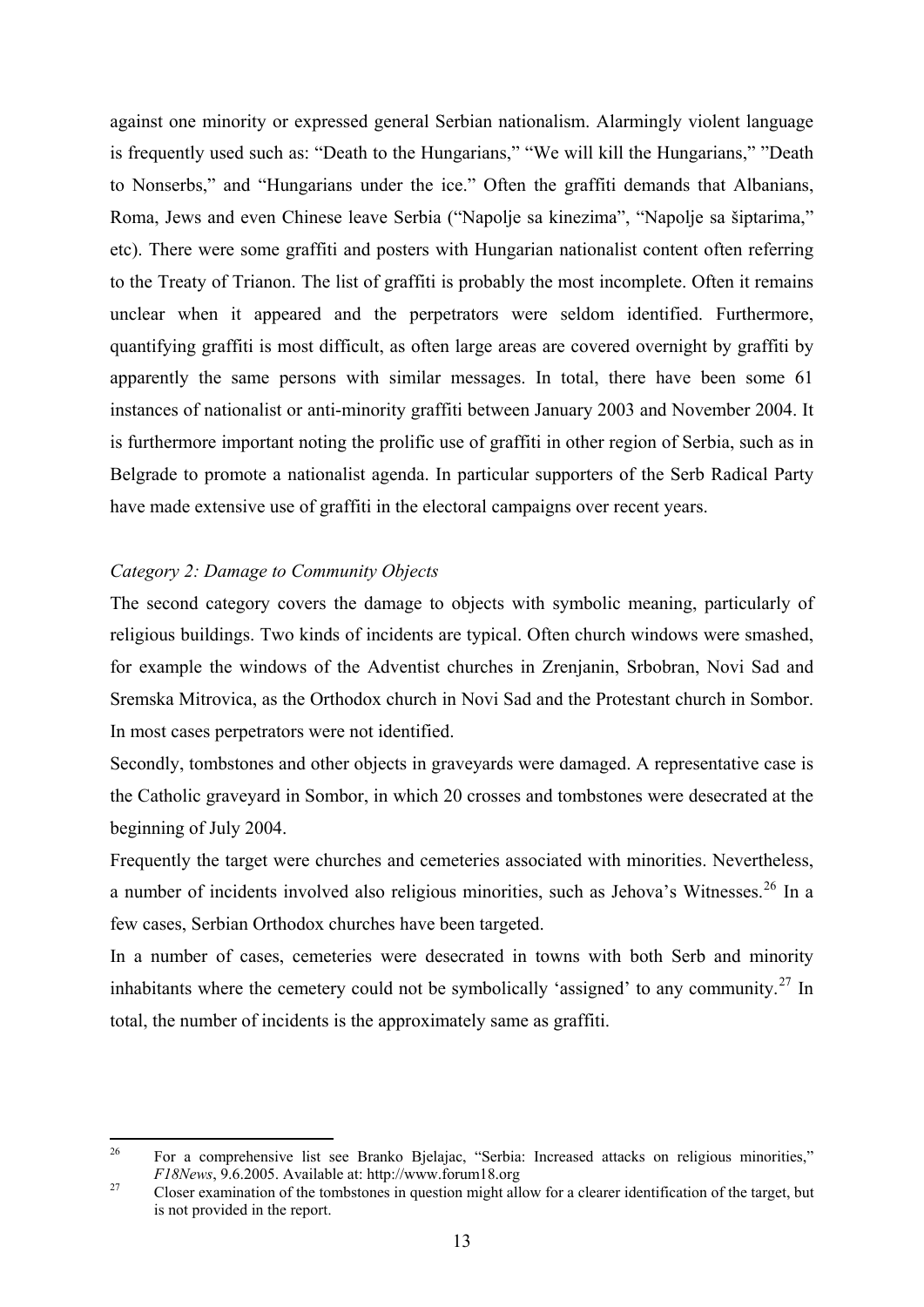#### *Category 3: Damage to private property*

The number of incidents (41) which cover damage to private property is largely related to the riots in reaction to the violent riots in Kosovo in March 2004. The targets were shops, bakeries and houses belonging to Albanians or where rioters thought they belonged to Albanians, but belonged to either Roma or other minorities. According to the Ministry of Interior in the period 17-19 March 2004, 54 Albanian or alleged Albanian objects (shops, apartments) were damaged in Novi Sad alone. In Sombor, the police registered 35 cases.  $28$ This type of attacks continued on a lower level in April and May 2004. In addition to the difference in terms of the trigger (Kosovo) to other incidents, the attacks against allegedly Albanian properties were committed 'publicly', i.e. by large mobs and in view of the public, unlike much of the other categories of incidents.

## *Category 4: Verbal attacks and threats*

The fourth category, verbal attacks, threats and other forms of discrimination constitutes the smaller share of the overall incidents. These include anonymous telephone threats against some journalists and politicians. It is likely that many verbal attacks were not reported, especially when directed against Roma.

## *Category 5: Physical attacks*

The report lists 18 cases of physical attacks.<sup>[29](#page-16-1)</sup> Most of them took place in May and June 2004. The victims were nearly always young Hungarians, beaten up by young Serbs. This was the case in beginning of May, when a 17 year old pupil on his way home from school was beaten up by a group of six or seven young Serbs in the center of Subotica.

## *Category 6: Fights*

Finally, the sixth category covers more than ten bar brawls and fights, the so-called 'kafanske tuče', which are listed in the report. They largely took place in the period from May to August 2004. In most cases Hungarians and Serbs were involved, but there are also reports on fights between Serbs and Slovaks in and around the Slovak village Lug. In most cases the fights and brawls took place at private parties or in bars. Alcohol was involved and it is difficult to assess to what extent they had an interethnic background.

<span id="page-16-0"></span><sup>28</sup> 28 Ministarstvo Unutrašnjih Poslova Republike Srbije, Uprava policije. *Informacija o međunacionalnim* 

<span id="page-16-1"></span>*ekcesima gde su identifikovani izvršioci u 2003. i 2004. godini*, 2.7.2004, p.3.<br><sup>29</sup> It is surprising that the case of Zoran Petrović is included in the report since it had no interethnic background and was reported in detail in the press. The inclusion of the Petrović case points to some weaknesses in the quality of the report. Here the case was not included.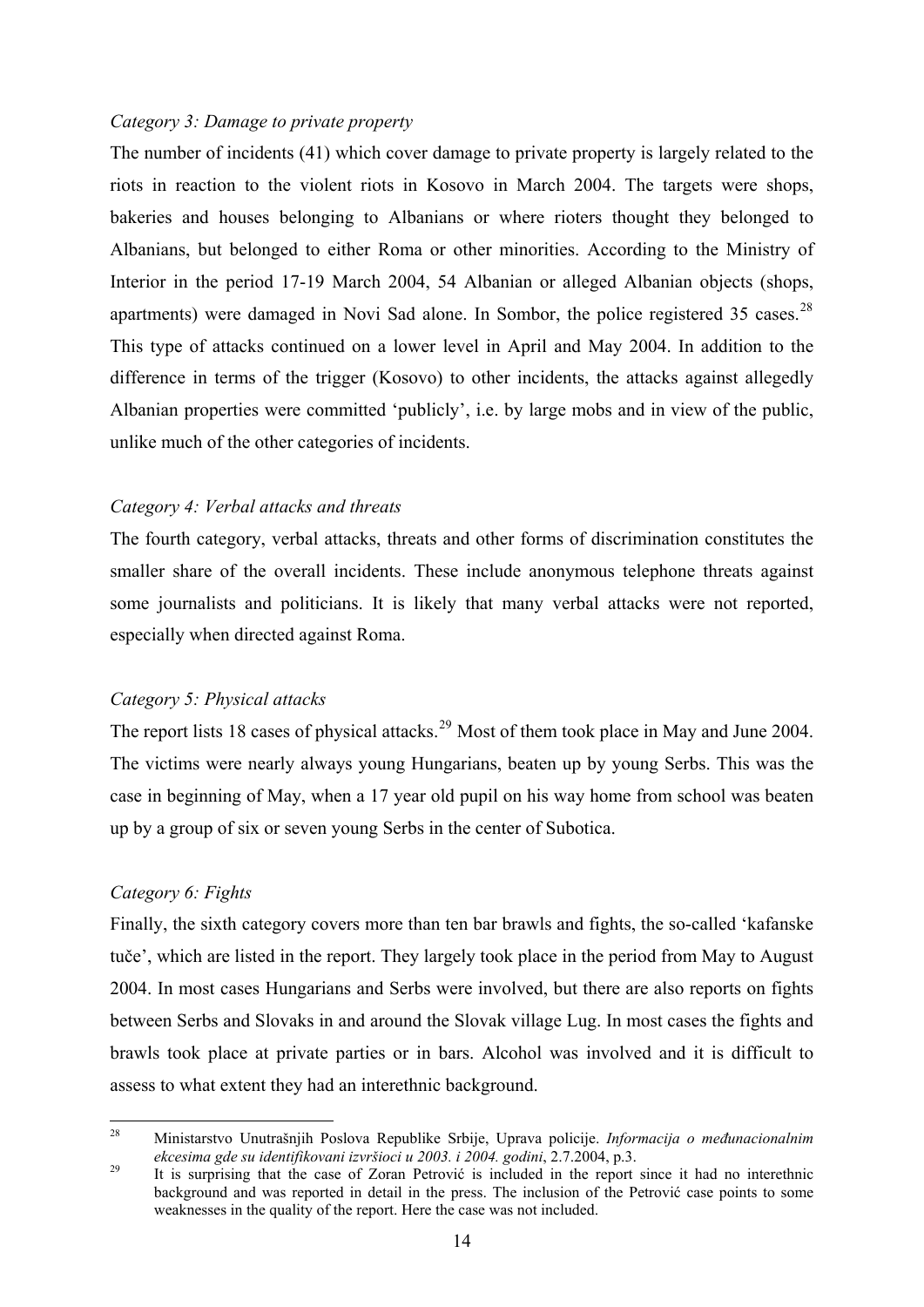<span id="page-17-0"></span>As the data suggests, ethnically motivated incidents are not new in Vojvodina, but took place at regular intervals in most categories before late 2003. Between December 2003 and October 2004, however, the increase of such incidents is dramatic.

Altogether, the most frequent types of incidents were the ones described in category one and two, i.e. graffiti and damage to minority community property, accounting for nearly two thirds of all incidents.

When compared with other countries, the number of incidents does not stand out particularly.[30](#page-17-1) In Austria for example, with approximately four times the population of Vojvodina, some 436 complaints for prohibited racist/xenophobic acts were recorded for 2003. In the Czech Republic, some 236 racist crimes for 2003 and 209 for January through August 2004 have been officially registered.<sup>[31](#page-17-2)</sup> The total of 173 incidents for the one-year period December 2003-November 2004 thus constitutes a considerably higher number than in Austria and Czech Republic, but in no way amounts to a dramatic departure from racist violence/crime in the two countries. The number of incidents per 100,000 inhabitants thus ranges from 2.3 in the Czech Republic in 2003 to 5.3 in Austria for the same year and 8.5 in Vojvodina. With numbers 60 percent higher than in Austria and nearly at a quarter of those incidents that took place in the Czech republic, the scale of incidents is alarming but certainly within a range of violence which can be found in current EU members.<sup>[32](#page-17-3)</sup> The key in understanding the significance in the ethnically motivated violence in Vojvodina in 2004 lies thus not in the numbers alone, but in the repercussions on society and interethnic relations at large; the incidents on their own in fact revealed considerable weakness on the side of the state in its willingness to tackle anti-minority violence.

### *b) Victims*

The incidents in Vojvodina have been generally been described as targeting minorities. To be more precise, one should qualify them as being interethnic and nationalist incidents. Long-established minorities were the general target of the attacks in 2004. In addition to traditional minorities, some of the graffiti and damage to property targeted new religious movements. In addition, also members of the majority have become victims or been targeted.

<span id="page-17-1"></span> $30$ There are many difficulties in cross-country comparisons of such incidents in terms of data collection, definition of what constitutes a racist incident, etc. Here, the example of Austria and the Czech Republic are given as both do have a good state reporting mechanism.

<span id="page-17-2"></span>are given as both do have a good state reporting mechanism. 31 European Monitoring Centre on Racism and Xenophobia, *Racist Violence in 15 EU Member States. A Comparative Overview of Findings from the RAXEN National Focal Points Reports 2001-2004*, Vienna

<span id="page-17-3"></span><sup>&</sup>lt;sup>32</sup> In Austria in 1999, some 717 incidents were recorded, just slightly less than in Vojvodina in 2004.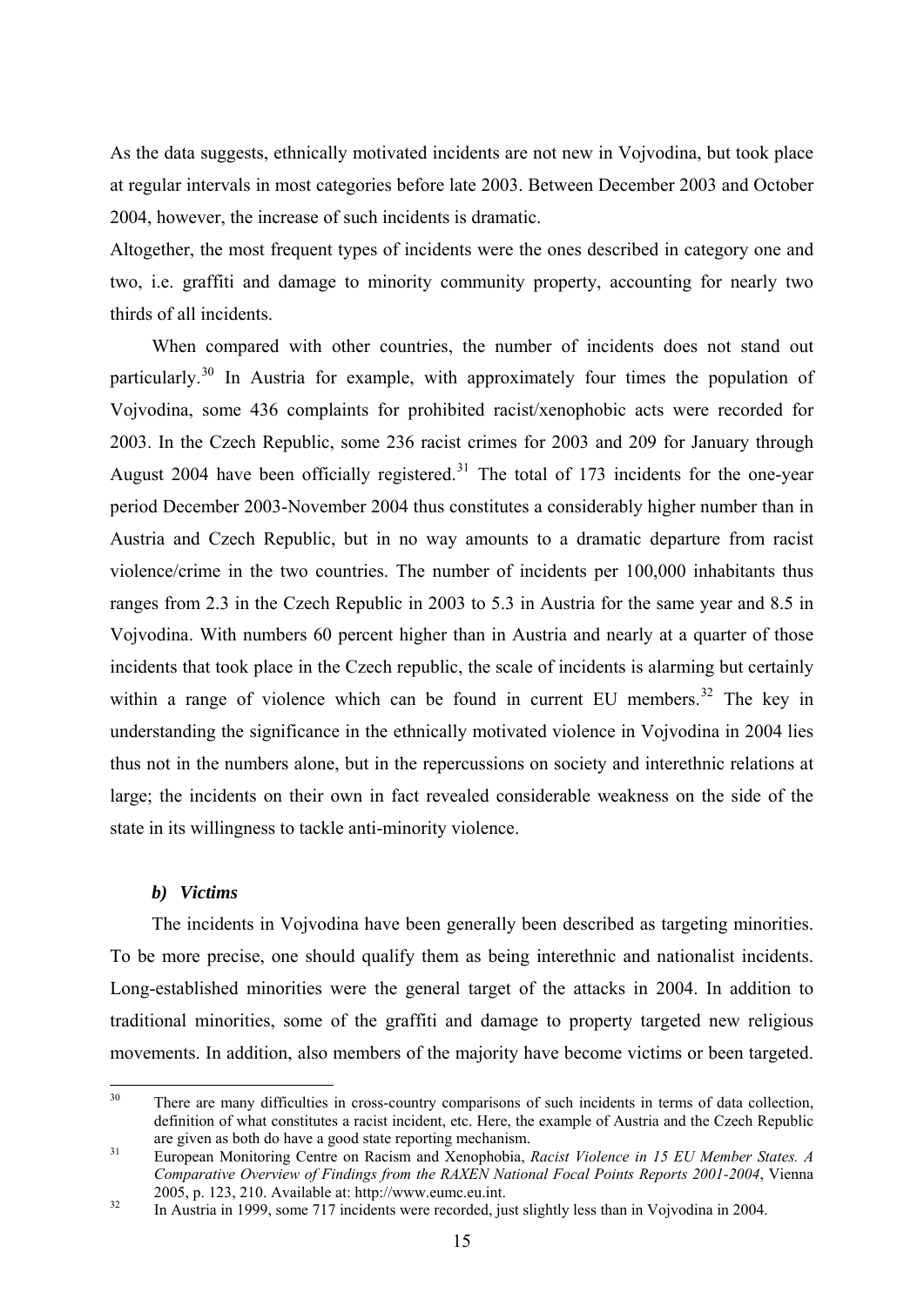In most cases, these incidents involved bar fights between members of different groups. All the numbers regarding victims are, as other data regarding the incidents, to be considered with care, as many incidents remain unreported.

In the majority of the cases the victims were Hungarians, followed by religious minorities. Partly these are small religious communities such as the Baptists and the Adventists. Partly, violence was directed against Protestant and Catholic churches, which are connected to the Hungarian or Croat minority or other smaller national minorities. There has also been a clear chronological link to the targeting of some groups.

In March 2004 the victims were predominantly Albanian or communities which served as substitute targets, as elsewhere in Serbia. Whereas in Belgrade and Niš, the targets were mosques, mostly frequented by Bosniaks/Muslims. In Vojvodina, the primary targets besides Albanians were Ashkali.

| 1. Hungarians | $82 \mid 8$ . Rusyns                |   |
|---------------|-------------------------------------|---|
| 2. Croats     | 19 9. Ashkali                       |   |
| 3. Serbs      | $15 \mid 10$ . Bunjevci             |   |
| 4. Albanians  | 14 11. Gorani                       |   |
| 5. Roma       | $12$   12. Germans                  |   |
| 6. Jews       | 7 13. Against minorities in general | 6 |
| 7. Slovaks    | 14. Unclear                         | Q |

**Table 3: Targets of Interethnic Incidents, January 2003-November 2004[33](#page-18-0)**

Among the victims of the other incidents were minorities which had not before been targets of nationalism incidents like Slovaks and Rusyns. In the past, incidents have targeted larger minorities, such as Hungarians, Croats or Roma in Vojvodina. The smaller minorities had not been targeted either because they had not been perceived as a possible threat because of their small number or because their community was not associated with the conflicts in former Yugoslavia. Finally, as mentioned earlier, smaller minorities are often less visible and not the subject of pronounced ethnic stereotypes and surveys fail to indicate significant ethnic distance among Serbs to these groups. Nevertheless, in course of the anti-minority incidents in 2004, members of the smaller minorities became targets. The National Council of the Slovak Minority reports for example that the village Lug in Srem (Southeastern Vojvodina) was frequently attacked by groups of the neighboring village and 15 fights took place in

<span id="page-18-0"></span> $33$ Based on the data from the Secretary of Vojvodina for Regulations, Administration and National Minorities. The category of religious minorities includes acts of violence against religious minority institutions, which in many cases are associated with specific national minorities. In a series of cases, however, New Religious Movements, such as Jehovah's Witnesses, were targeted.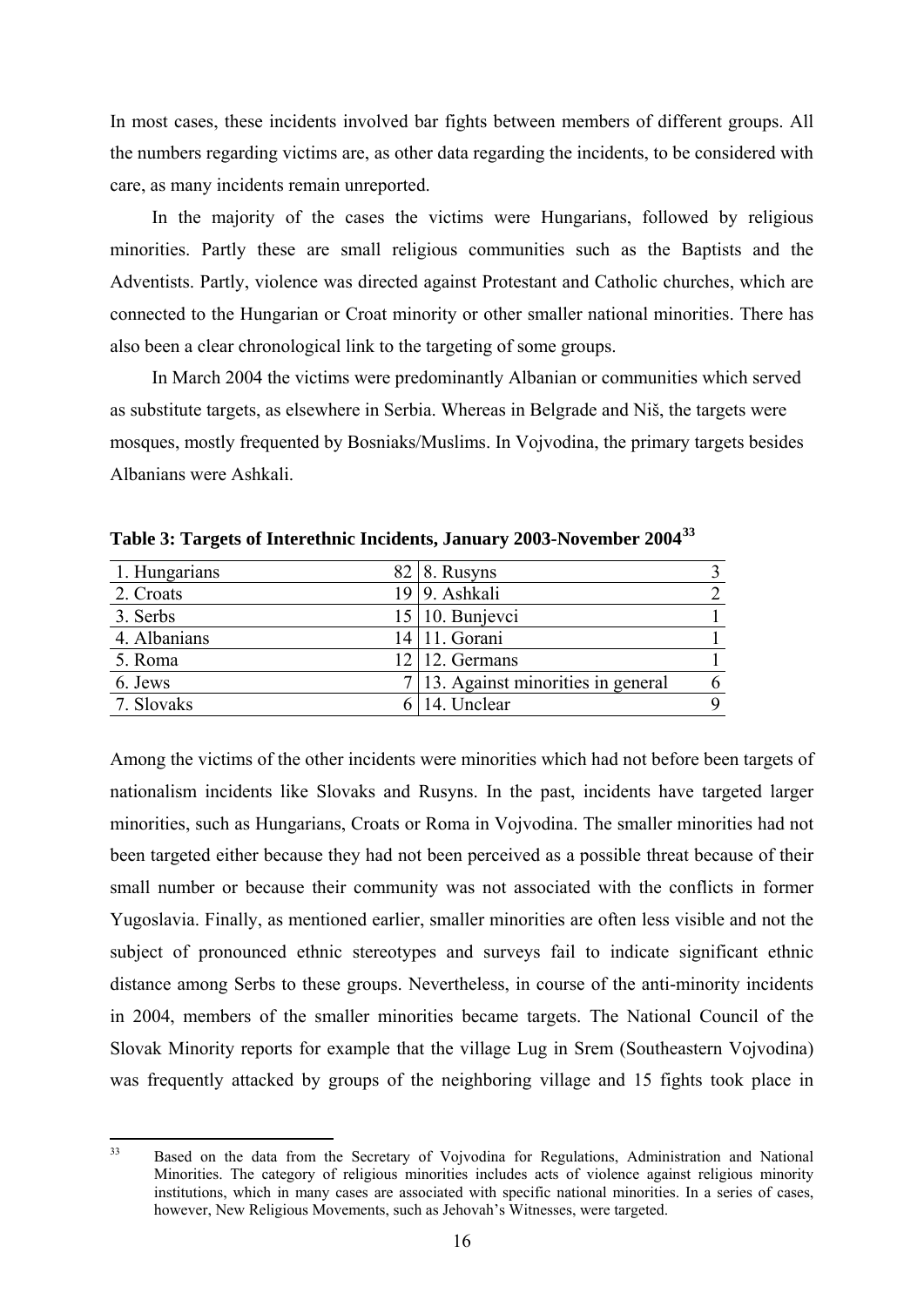<span id="page-19-0"></span>March and April 2004 alone.<sup>[34](#page-19-1)</sup> In addition to the number of the incidents, the fact that small minorities became targets of Serbian nationalism points to a new dynamic in nationalism.

# *c) Perpetrators*

Statistics and data on the number and targets of the incidents, as outlined above, remain sketchy and often unreliable. The data on perpetrators is even less reliable than on the incidents. One report from the Ministry of the Interior is the only source available (in the following MUP report).<sup>[35](#page-19-2)</sup> This report was distributed at the joint session of the Serbian Parliamentary Committee for Security and the Committee for Interethnic Relations, which took place in Subotica in September 2004. It contains a list of approximately 45 incidents with the names and ages of the alleged perpetrators and the charges against them. Most of the identified perpetrators were between 15 and 25 years old.

On the basis of press coverage and the victims' reports to the Nation Council of the Hungarian Ethnic Minority the council's secretary, László Varga, estimates that approximately a quarter of the perpetrators were refugees or from refugee families respectively.[36](#page-19-3) Approximately 200,000 refugees from Croatia, Bosnia and Herzegovina as well as IDPs from Kosovo live in Vojvodina. While there is no data on whether the perpetrators were refugees, it is often mentioned that refugees participated in the incidents.<sup>[37](#page-19-4)</sup> It is impossible to estimate to what extent the refugees contributed to the escalation of violence in Vojvodina in 2004, but the interethnic violence and the general process of radicalization in Vojvodina, which manifests itself in the electoral success of the Serb Radical Party cannot be reduced to being an imported problem. In particular, the fact that most refugees have resided in Vojvodina for a decade or longer, if they came from Bosnia and Croatia, suggests that the social origin of the perpetrators, if they were to be often refugees, cannot explain the timing and nature of the incidents. In fact, when considering the

<span id="page-19-1"></span> $34$ 34 Nacionalni Savet slovačke nacionalne Manjine, *Informacije o incidentima, koji su se dogodili u pojedinim vojvođanskim mestima naseljenim slovacima i o kojima je informisan Nacionalni savet Slovačke* 

*nacionalne manjine*, 13.5.2004. 35 Ministarstvo Unutrašnjih Poslova Republike Srbije, Uprava policije, op. cit., p.1-2.

<span id="page-19-3"></span><span id="page-19-2"></span>László Varga, Interview, Secretary of the National Council of the Hungarian Ethnic Minority, Subotica, 3.3.2005.<br><sup>37</sup> The head of the EP's ad-hoc mission, Doris Pack, stated after her visit to Vojvodina that the refugees in

<span id="page-19-4"></span>Vojvodina were not used to live in a multicultural environment and needed to be educated on this issue. This statement was considered as offensive and refugee organizations protested. Radenko Popić, the director of the committee for the help of refugees in Vojvodina said that Pack's comments were offensive and not true. Popić stressed that most of the refugees come from particularly multiethnic regions in Croatia and Bosnia and Hercegovina and have no need for education in this area. See "Popić: Uvredljiva izjava Doris Pak," *B92*, 01.02.2005. The later published report of this mission deals with the issue in a more sensitive way by stressing especially the refugees' difficult economic situation. See "Fact-Finding Mission by the European Ad Hoc Delegation to Voϊvodina and Belgrade (28-31 January 2005) Report". Brussels: European Parliament, 2 March 2005.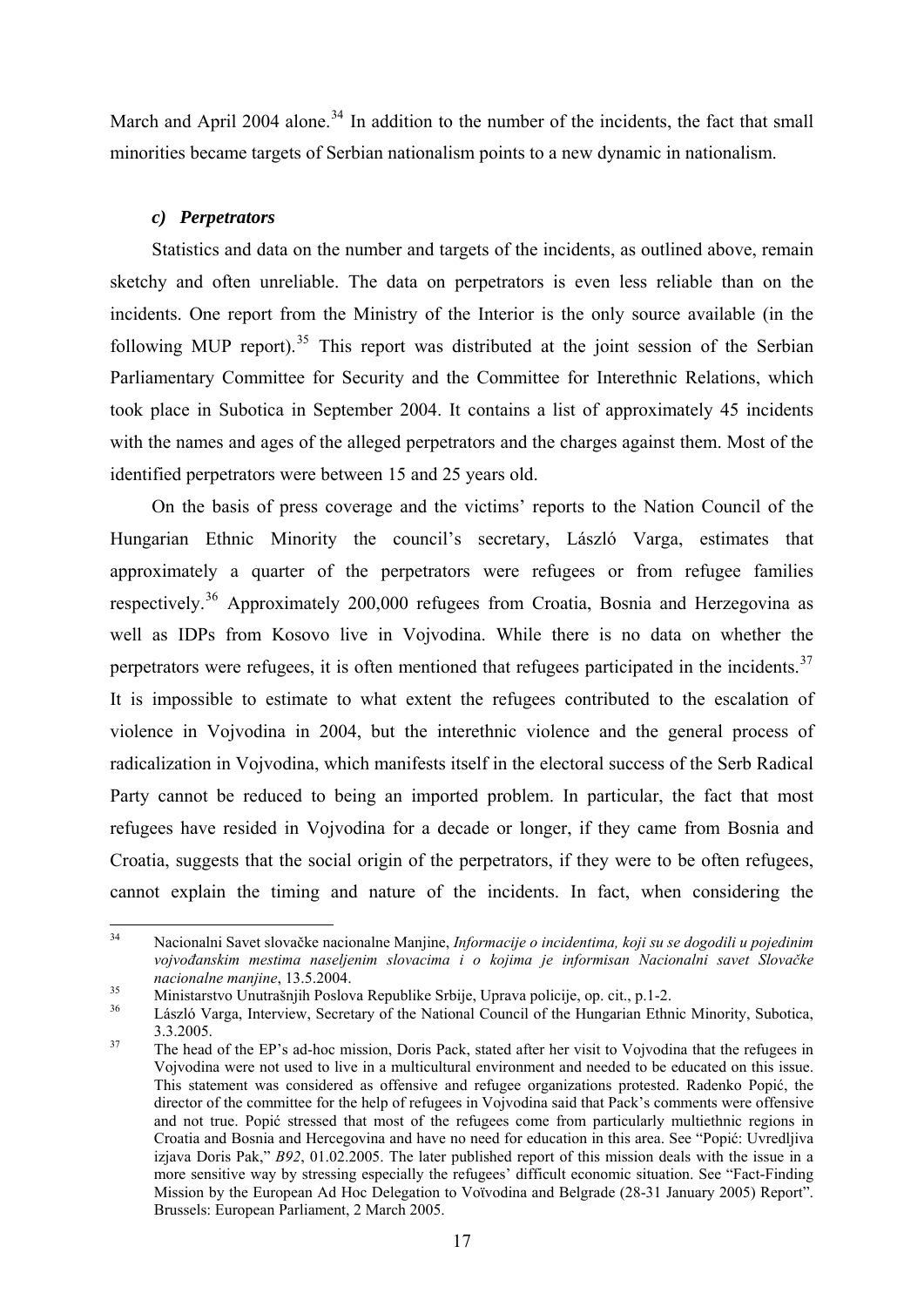geographic distribution of the incidents and the regions of Vojvodina having the largest share of population from refugee communities, no clear correlation is detectable (see maps in annex). Furthermore, most refugees moved into predominantly Serb municipalities, whereas municipalities with a strong minority population received considerably less refugees.<sup>[38](#page-20-0)</sup> At the same time, the fact that 49.1 % of all refugees live in Vojvodina and that the social and economic profile of this community resembles more that of Roma than of the majority population suggests a conflict potential which doubtlessly affected the incidents.<sup>[39](#page-20-1)</sup> Not only the economic situation distinguishes the refugee population from the rest, social relations remain difficult and in many municipalities of Vojvodina relations between the established population and refugees are tense. These tensions only sometimes coincide with ethnic differences, for example in the case of Serb refugees from Croatia and Hungarians from Vojvodina, but often lack ethnic connotations.

Another question concerning the perpetrators is to what extent they were organized. At the beginning of the debate there were some claims that the Serbian secret service stood behind the incidents.<sup>[40](#page-20-2)</sup> Other theories claimed that the incidents were instigated by the Serb Radical Party to polarize the political climate and gain support in the upcoming local elections and elections to the Vojvodina assembly.<sup>[41](#page-20-3)</sup> Supporters of this theory argue that the incidents decreased quickly after the elections and that the Serb Radical Party did very well in the elections. What contradicts this explanation is the fact that voters in Vojvodina had already in the December 2003 elections supported the Radicals more than elsewhere. It is well imaginable that some of the incidents—especially those where perpetrators were not identified such as church window smashing or graffiti—were organized. There is, however, no conclusive evidence to support this. It is argued elsewhere that incidents of such a large scale could not happen without coordination. When considering the reports of the incidents this argument is not convincing. It appears that most of the incidents happened spontaneously or involved a very low organizational level of small groups that were not connected to one another. The only exceptions are the demonstrations after the events in Kosovo. These clearly

<span id="page-20-0"></span><sup>38</sup> 38 Municipalities with a Hungarian majority have a refugee share of the population between 0.97% (Senta) and 7.26% (Bačka Topola), Ministry for Human and Minority Rights, *Data on the Hungarian National Minority in the Republic of Serbia*, 2005, unpublished Report to the European Parliament on file with the author. 39 UNDP, *Human Development Report 2005, The Strength of Diversity*. Belgrade 2005, p. 29. The reasons

<span id="page-20-1"></span>for the large number of refugees lies in a) the geographic proximity to Croatia and Bosnia-Herzegovina; b) family ties due to the wave of Serb settlers from Croatia and Bosnia-Herzegovina after World War Two (who took over properties from expelled Germans); and c) due to the relative wealth of the region.

<span id="page-20-2"></span>Information materials of the Ministry for Human and Minority Rights. 40 "Kasa optužio BIA za pojavu nacionalistickih grafita," *B92*, 2.4.2004; "Napadi na Madjare uz podršku

<span id="page-20-3"></span>vlada, "*B92*, 10.6.2004; "Vlada" da spreči napade na manjine, "*B92*, 10.6.2004."<br>Pavel Domonji, Interview, Helsinki Committee for Human Rights, Novi Sad, 23.3.2005.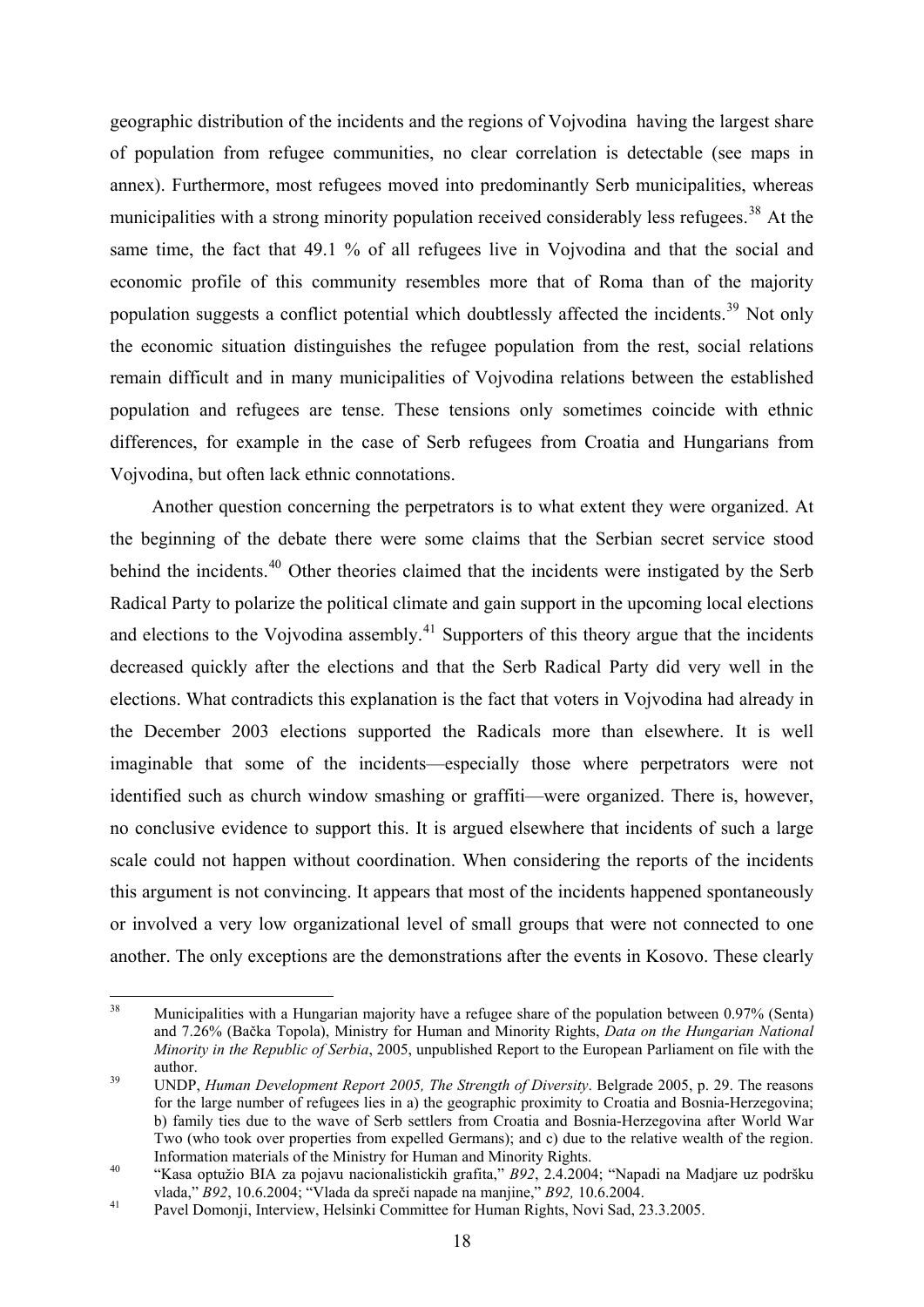had been organized and the violence in their aftermath must have been expected by the organizers.[42](#page-21-0)

In attempt to reduce the significance of the incidents, officials in Belgrade often stress that perpetrators were minors, drunk, and known troublemakers.<sup>[43](#page-21-1)</sup> Some NGOs and minority organizations have challenged this interpretation claiming that there was coordination of the incidents and that the perpetrators were not only teenagers. However, perpetrators were neither 'only' drunk under age or instrumentalized puppets of political actors. The fact that most of the perpetrators were between 15 and 25 years old does not reduce the seriousness of the acts committed but makes them even more alarming, as it indicates a considerable readiness for violence among the youth. This is not a specific problem of Vojvodina. In March 2004 after the unrests in Kosovo the mosques in Belgrade and Niš were set on fire and a number of other targets were damaged. The profile of the perpetrators in these cases largely matches those in Vojvodina, both during the attacks on minorities in March and the incidents throughout 2004.

The age profile of most perpetrators draws attention to the broader phenomena of nationalism and violence among youth. This debate took place in Serbia in early 2005 in regard to violence between school children after a series of incidents in which one pupil was beaten to death by fellow pupils. The incidents brought attention to a long-standing pattern of high juvenile crime.<sup>[44](#page-21-2)</sup> Surveys indicate a high degree of violence in schools, confirmed by both state institutions and civil society.<sup>[45](#page-21-3)</sup> There has not, however, been a dramatic change since 2000, at least at the level of statistics. According to official statistics, the number of criminal offenses committed by juveniles during the period 1999-2003 peaked in 2001 and declined afterwards.<sup>[46](#page-21-4)</sup> While the youth of the perpetrators has been used as an argument against the seriousness of the crimes, this fact actually sheds a troubling light on society in Serbia today. The perpetrators and their generation were not active participants in the dissolution of Yugoslavia, but rather grew up during the violent 1990s. For the generation under 20, Yugoslavia no longer constitutes a concrete personal experience. This includes limited travels to other parts of former Yugoslavia, sanctions and international isolation, as

<span id="page-21-0"></span> $42 \overline{ }$ 42 Human Rights Watch, *Dangerous Indifference. Violence against Minorities in Serbia*, October 2005, pp. 14-23. 43 *Vreme* 13.1.2005, p. 18; "Koštunica: Incidenti su pojedinačni," *B92*, 8.9.2004; "Koštunica i Labus o

<span id="page-21-1"></span>potezu Budimpešte," B92, 9. 9.2004.<br>See Davor Konjikusic, "School's Out, But Violence Is In," Southeast European Times, 27.6.2005.<br>According to a survey by the Centre for Policy Studies, pupils report in 18.1% of primary a

<span id="page-21-2"></span>

<span id="page-21-3"></span>secondary schools other pupils bringing arms to school. 14.5% of pupils in primary and 17.9% in secondary schools know of cases when pupils beat teachers (vice versa the ratio is 21.9% and 12.5%). Milan Nikolić. 2005. *Education and National Minorities in Serbia*. Belgrade: Centre for Policy Studies,

<span id="page-21-4"></span>p. 16.<br>
See Statistical Office of the Republic of Serbia, webrzs.statserb.sr.gov.yu.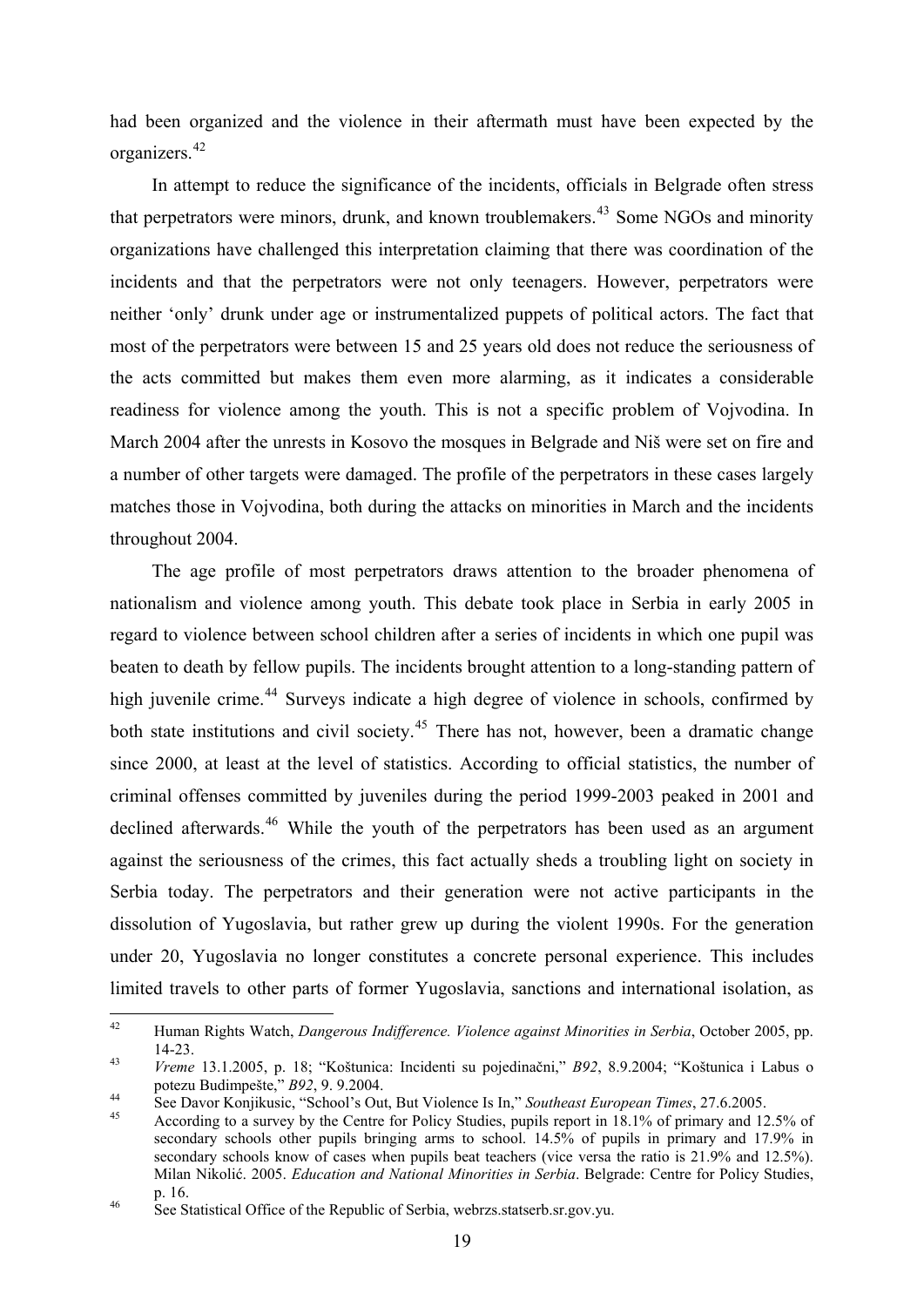well as hyperinflation, war and an extreme nationalist social environment. The degree of isolation and its impact on the world view of this generation constitutes a troubling picture. A 2004 survey by the Student Union suggested that approximately 70 % of all students have not left the country (including to neighboring ex-Yugoslav republics).<sup>[47](#page-22-0)</sup> A broader survey among the Serb population confirms this trend, with only 51.5% of 15 to 25 year-olds never having been abroad. Of those who have been abroad, only 31.1% did so more than once. Among all age groups over 15, the youngest group has traveled the least abroad, whereas among the 40- 59 year olds around three quarters have been abroad. Obviously, the comparison is inherently problematic, as traveling is a cumulative experience, meaning that with age more opportunities arise to have traveled during ones' lifetime.<sup>[48](#page-22-1)</sup> At the same time, the curve of citizens who traveled abroad clearly correlates the different generational experiences in regard to free travel during the 1970s and 1980s and the isolation of the 1990s.<sup>[49](#page-22-2)</sup> This lack of exposure to other cultures and countries does have an affect on the world view of the generation. As a recent UNDP study on diversity in Serbia has documented, the highest level of ethnocentrism in Serbia can be found among 20-23 year-olds, followed by the over 60 year-olds.

Overall, ethnic distance has decreased since the 1990s. However, the decline has been far from linear and clear when considering the post-Milošević era; levels remain alarmingly high.

|                           | <b>Albanians</b> | Muslims/<br><b>Bosniaks</b> | Roma | <b>Hungarians</b> | <b>Croats</b> |
|---------------------------|------------------|-----------------------------|------|-------------------|---------------|
| Trust in                  | 14               | 24                          | 41   | 36                | 28            |
| Trust in Loyalty of       | 13               | 23                          | 50   | 36                | 25            |
| Rejecting Minorities      |                  |                             |      |                   |               |
| as citizen                | 43               | 28                          |      | 16                | 25            |
| as neighbor               | 52               | 34                          | 25   | 21                | 32            |
| as friend of child        | 50               | 35                          | 29   | 23                | 30            |
| as boss                   | 59               | 45                          | 41   | 35                | 45            |
| marrying a close relative | 80               | 73                          | 73   | 57                | 64            |

**Table 4: Attitudes of the majority towards key minorities** 

(Source: Strategic Marketing, 2004)

Interestingly, the social attitudes towards all key minorities improved in regard to earlier polling conducted in 2002, but in fact worsened since 2003.<sup>[50](#page-22-3)</sup> The decline in attitudes towards

<span id="page-22-0"></span> $47$ <sup>47</sup> Zelimir Bojovic. 2005. *Serbische Studenten sollen Europa kennen lernen*, Deutsche Welle, 19. July.<br><sup>48</sup> On the other hand, traveling to other parts of former Yugoslavia today would not have qualified as

<span id="page-22-1"></span>foreign travel for those traveling there before 1991.<br>UNDP, op. cit., p. 41.

<span id="page-22-2"></span>

<span id="page-22-3"></span><sup>50</sup> Strategic Marketing Research & International Republican Institute. 2005. *Public opinion poll: Attitudes towards ethnic minorities. Summary of the Key findings*. Belgrade. See also UNDP, op. cit., p.35.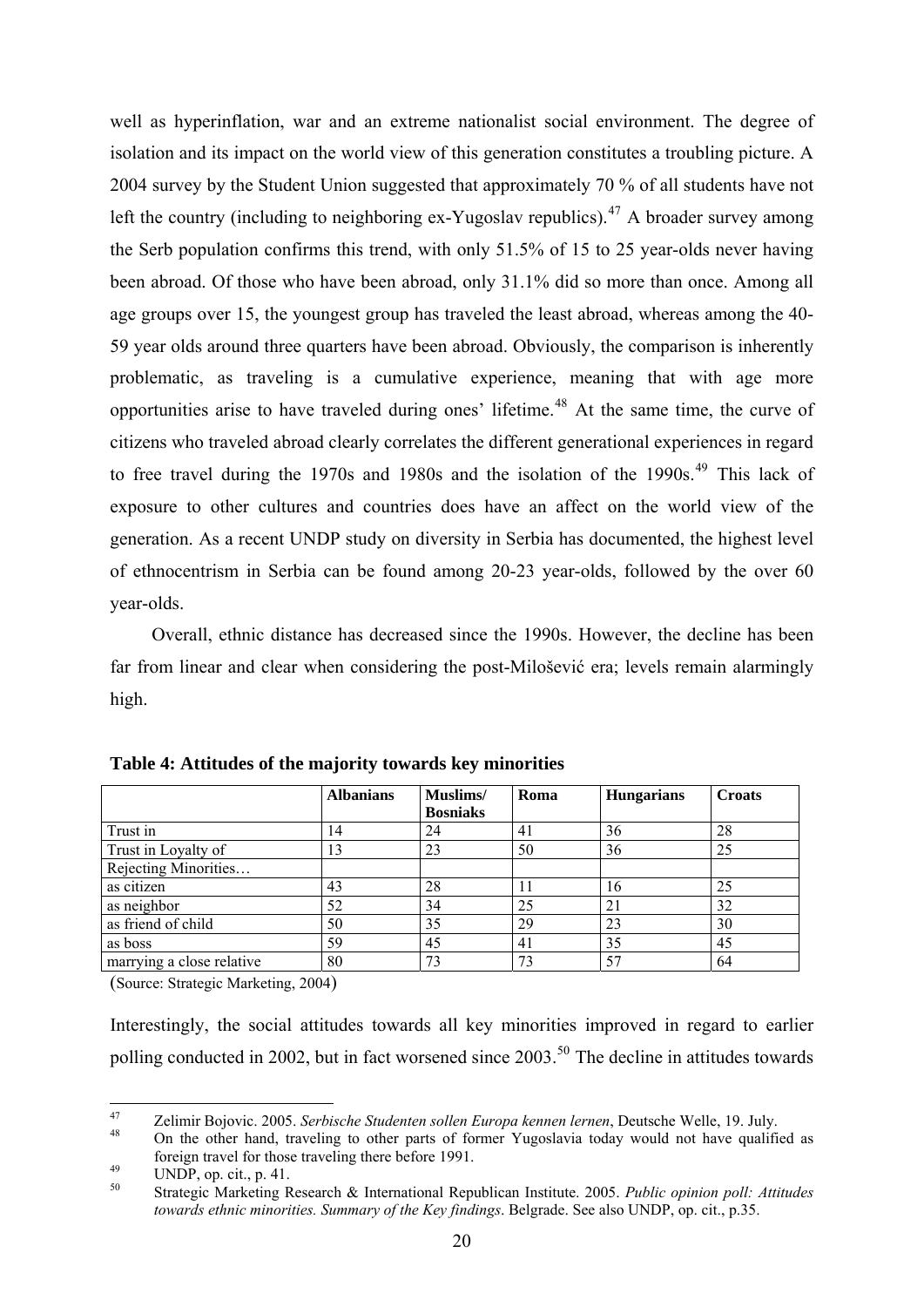<span id="page-23-0"></span>minorities is a stark warning that democratic transition and the end of armed conflict does not per se lead to improved interethnic relations. The decline since 2003 can be explained by a combination of a number of factors. Firstly, there has been a conservative backlash since 2003, expressing itself in the revival of the Serb Radical Party and the more conservative government in power since 2004. Furthermore, the interethnic incidents in 2004 in Vojvodina have been highlighted by some mainstream media in an attempt to accuse minorities and their political leadership of exploiting the incidents. Finally, the riots in Kosovo in March 2004 against Serbs worsened interethnic relations in Serbia, not only towards Albanians, but also towards Muslims.

The perpetrators of the incidents constitute a too small part of the population of Vojvodina to draw conclusions on the larger state of society. At the same time, the social environment of the young generation and their nationalist and ethnocentric views suggest that the incidents have to be seen in this particular light. Thus, the violence in Vojvodina has to be seen as an expression of a particular type of nationalism associated with the post-Milošević era, rather than reducing it to a hold-over from the Milošević period.

#### **4. Responses to the Incidents**

In attempting to understand the meaning of the incidents in Vojvodina for Serbia, a focus has to be placed on the ways in which these have been confronted (or not) by different actors. A key criticism of minority groups has been the passivity of the state, whereas Serb media and politicians repeatedly accused minority politicians of instrumentalizing (or even inflating) the incidents for their own political goals. Here we will discuss the response of police and judiciary, the political elite and institutions in Belgrade and Novi Sad, as well as that of the key minority actors, the Alliance of Vojvodina Hungarians and the involvement of the kin state Hungary.

#### *d) Police and Judiciary*

A key source of contention in regard to the incidents in Vojvodina has been the police response and the court processes involving the cases. The police have been repeatedly accused by Human Rights Organizations and minorities for failing to react appropriately to the incidents. Victims reported that the police did not act on their behalf and failed to protect them. The police apparently overlooked the nationalistic motives for the violence and considered the incidents as mere vandalism.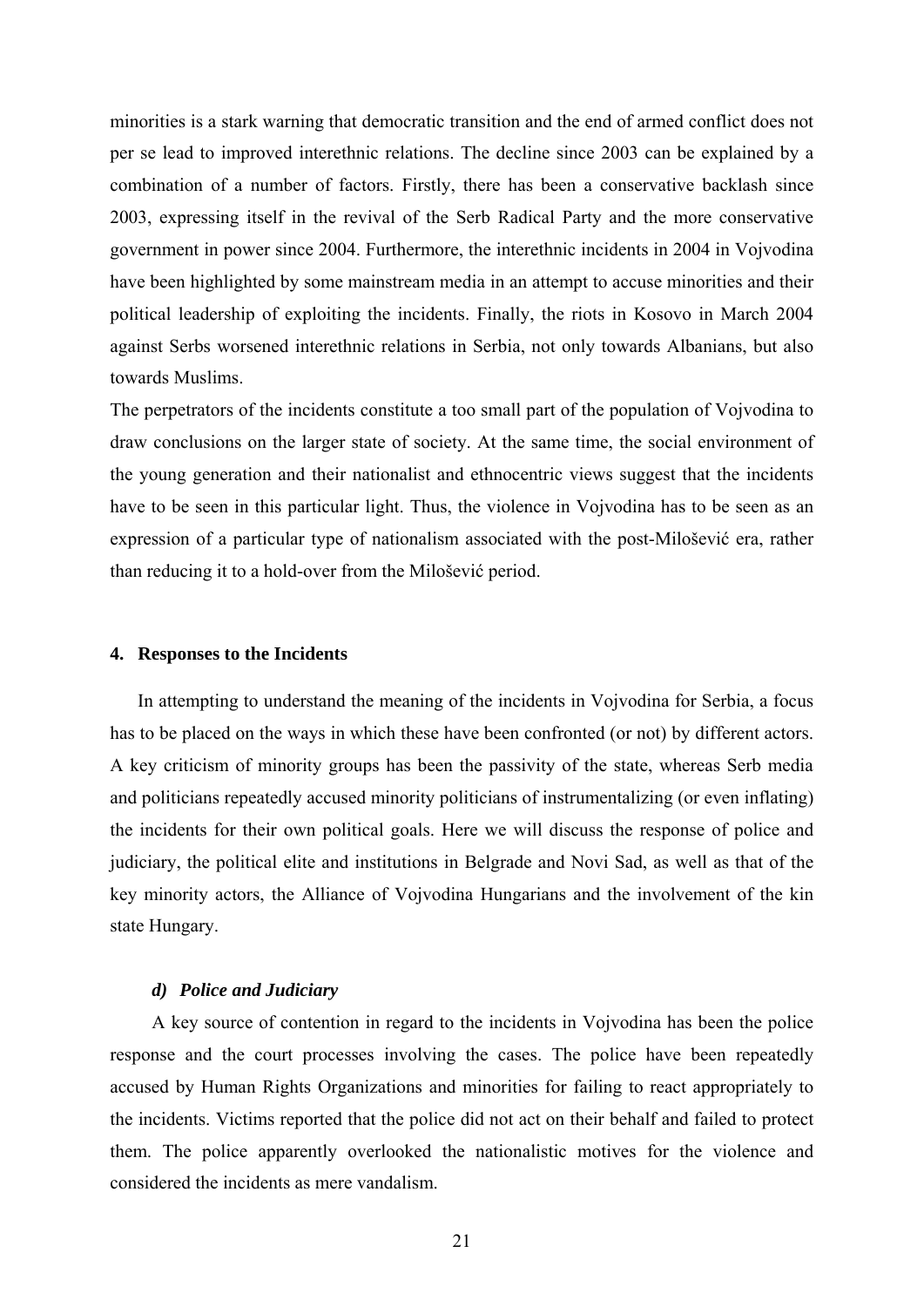During March 2004 in Belgrade, Niš and Novi Sad, the police response was patchy and problematic. Leaked transcripts of telephone conversations between the Minister of Police, Dragan Jočić, and the head of the Belgrade police at the time, Milan Obradović, suggest that the minister did not recognize the seriousness of the anti-minority violence on the night of the 17-18 March  $2004$ <sup>[51](#page-24-0)</sup> In Novi Sad, in the same night the police did not prevent the demonstrators from damaging the house of the Muslim community, Vojvodina's government and several Albanian bakeries. At the same time, they managed to block the demonstrators' way to a Roma and Ashkali settlement of the same mob. In fact, in a coordinated effort between police and the Vojvodina government, the police concentrated efforts to protect the Ashkali settlement rather than protect the other buildings in an attempt to reduce risk to human life.<sup>[52](#page-24-1)</sup> The police were unable to block a similar attack the following night in Veliki Rit, a poor suburb of Novi Sad, and to protect its mostly Ashkali and Roma inhabitants. According to the MUP report,  $53$  during these events 24 persons were arrested. As of April 2005 nobody had been sentenced, although the demonstration was taped by police.<sup>[54](#page-24-3)</sup>

The aforementioned MUP report contains only information on charges against perpetrators, but fails to provide information on further proceedings although some cases took place in summer 2003 a year before the report was written. According to the National Council of the Hungarian Minority and the Provincial Secretary Tamás Korhec, it has been difficult to obtain information from the judiciary on this issue.<sup>[55](#page-24-4)</sup> A recent report by Human Rights Watch suggests that generally misdemeanor, rather than criminal charges were levied against perpetrators.[56](#page-24-5) In only one case was a perpetrator accused of inciting ethnic, religious and racial hatred.<sup>[57](#page-24-6)</sup> During the period January 2003 to June 2004, the interior ministry reported that the police had launched 50 criminal investigations in what the ministry noted were some 49 interethnic incidents. The police cleared up some 20 cases and arrested three persons. Most of the arrests were for desecration of cemeteries (15), property damage (8), participation in

 $51$ 

<span id="page-24-1"></span><span id="page-24-0"></span><sup>51 &</sup>quot;Džamija gori, Jočić se cešlja," *Blic*, 8.6.2005. 52 Centre for the Development of Civil Society, *Ethnic Incidents in Vojvodina after Internationalization*.  $\sum_{53}$  Zrenjanin 2005, p.26.<br>See 2.1.<br> $\sum_{54}$  Temás Kerbes, Jutan.

<span id="page-24-2"></span>

<span id="page-24-3"></span>Tamás Korhec, Interview, Vice-President and Provincial Secretary for Legislation, Administration and National Minorities, Novi Sad, 23.3.2005. 55 Interviews with Korhec and Lásló Varga, Secretary of the National Council of the Hungarian Ethnic

<span id="page-24-4"></span>Minority, Subotica, 3.3.2005.<br><sup>56</sup> On the other hand, the five young Hungarians who were sentenced for the beating of a Serb in the town of

<span id="page-24-5"></span>Temerin (see below) in June 2004 to jail sentences between 10-15 years. The sentencing has by criticized by the Alliance of Vojvodina Hungarians as being discriminatory. "Kasa: Pred Evropskim sudom kršenje prava manjina u Vojvodina," Danas, 10.11.2005.

<span id="page-24-6"></span>prava manjina u Vojvodina," *Danas*, 10.11.2005. 57 Human Rights Watch, op. cit., p. 26. The ministry in its own report apparently takes a narrow approach and notes that none of the physical attacks on Hungarians were motivated by ethnic, religious or racial hatred. Ministarstvo Unutrašnjih Poslova Republike Srbije, Uprava policije, op. cit., p.1.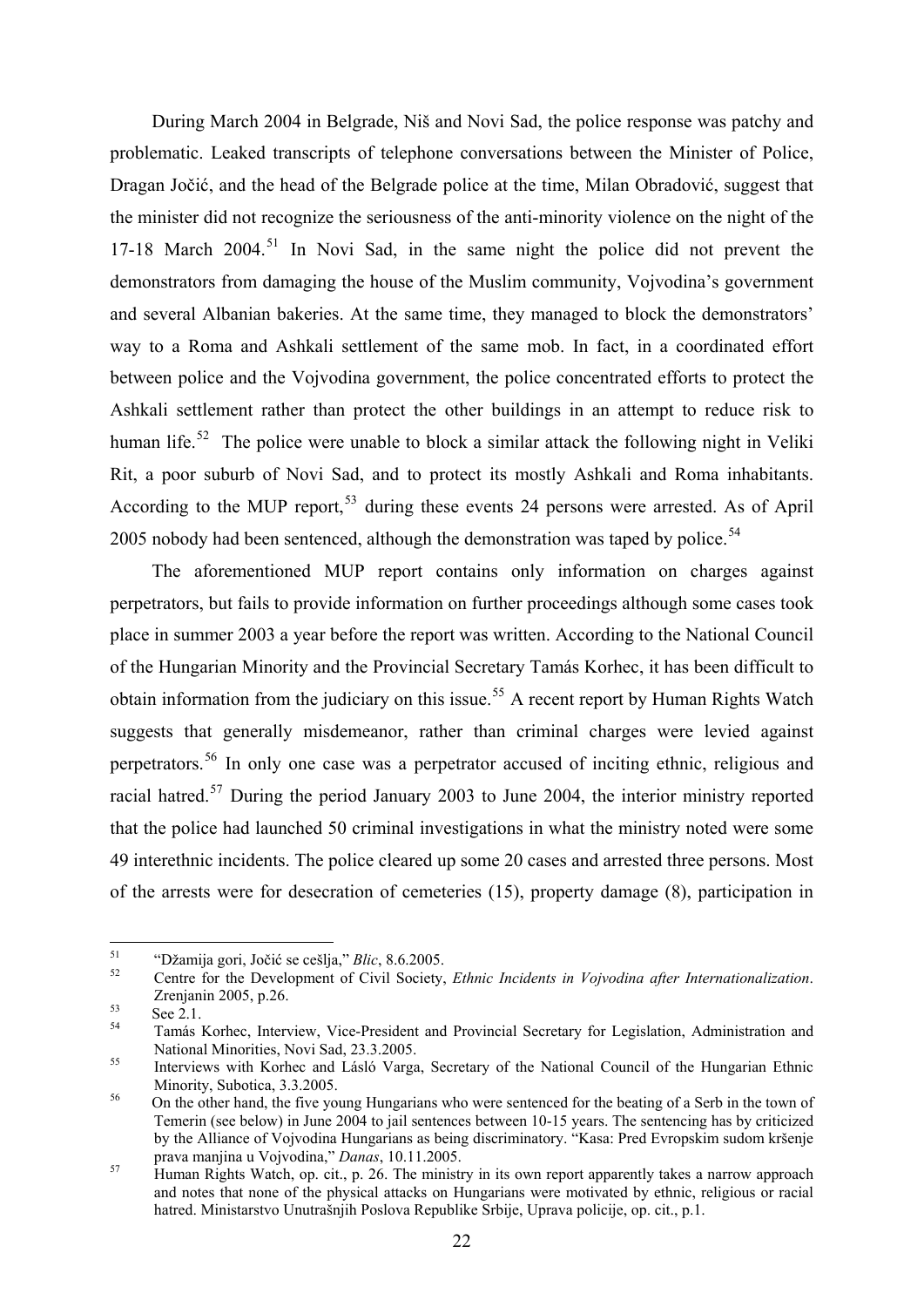fights (2), threatening peace (2) violent behavior (2) and inflicting light physical injury (2). However, in most cases, perpetrators were sentenced to relatively low financial penalties for breach of public order and peace. The ministry notes some 10 misdemeanor cases against 39 persons in 2003 and in the first half of  $2004$ <sup>[58](#page-25-0)</sup> According to a 2005 report on incidents involving the Hungarian minority of the Ministry for Human and Minority Rights, 28 criminal charges were brought against individuals regarding offenses, including 11 Serbs and three Hungarians and 20 charges were brought forward on offenses against public order and peace, including 39 Serbs and 21 Hungarians. With the decline of incidents in 2005, the number of charges brought forth between January and August 2005 decreased to four for criminal acts and two for offenses against public order and peace, involving four Hungarians, three Serbs and one Muslim<sup>[59](#page-25-1)</sup>

The relative leniency of the police, at least until October 2004, and of the judiciary is in part the consequence of the fact that many perpetrators are underage and that courts and police generally did not consider or underestimated the ethnic dimension of the crime. Beyond these two aspects, the originally weak state response highlights two particular problems.

First, the public administration, in particular the police, has not been fully reformed since the end of the Milošević regime. As a consequence, nationalism among some staff and lack of professional awareness of the sensitivity of the incidents remains a problem. Furthermore, minorities remain underrepresented in public service. As the table below highlights, Hungarians, while constituting over 14 % of the population of Vojvodina, constitute only slightly more than five percent of the police force and public prosecutors.<sup>[60](#page-25-2)</sup>

| Population of Vojvodina (2002)                     |                          |    | 14.28% |
|----------------------------------------------------|--------------------------|----|--------|
| Judges                                             | <b>Municipal Courts</b>  | 31 |        |
|                                                    | <b>District Courts</b>   |    | 8.80%  |
|                                                    | <b>Commercial Courts</b> |    |        |
| Public prosecutors and deputy public prosecutors   |                          |    | 5.43%  |
| Employees in the Ministry of Interior (including   |                          |    |        |
| Police)                                            |                          |    | 5.81%  |
| Members of the Provincial Parliament               |                          |    | 20.00% |
| Members of the Provincial Council                  |                          |    | 23.80% |
| Employees in municipal and city administrations in |                          |    | 14.99% |
| Vojvodina                                          |                          |    |        |

**Table 5: Share of Hungarians in key sectors of the public administration in Vojvodina[61](#page-25-3)**

<span id="page-25-0"></span><sup>58</sup>  $\frac{58}{59}$  Ibid., p.1-2.

<span id="page-25-1"></span><sup>&</sup>lt;sup>59</sup> Ministry for Human and Minority Rights, Data on the Hungarian National Minority, op. cit.

<span id="page-25-2"></span>It is important to note that the small share of Hungarians in police is not only based on the Milošević legacy, but also on the lack of interest among minority members of joining the police forces.

<span id="page-25-3"></span>legacy, but also on the lack of interest among minority members of joining the police forces. 61 Source: Ministry for Human and Minority Rights, Data on the Hungarian National Minority, op. cit.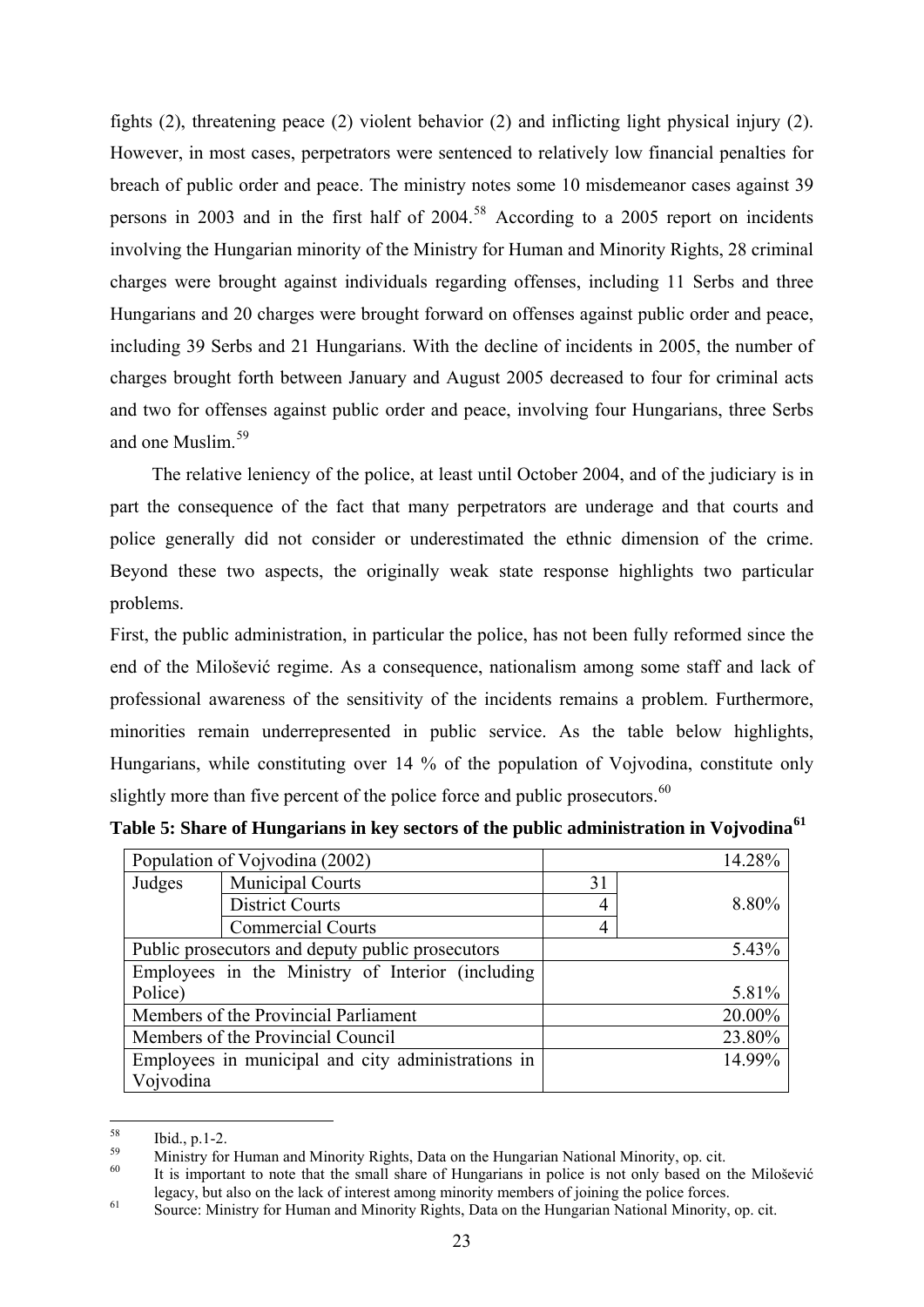<span id="page-26-0"></span>Second, the political leadership did not attribute sufficient importance to the incidents and did not make the investigation and prosecution of ethnically motivated violence a priority until these had received substantial international attention. In regard to the March 2004 violence, both the Minister of Interior and the judge in the case against defendants for the burning of the mosque in Niš expressed understanding for protests, if not the violence itself in light of the violence in Kosovo.<sup>[62](#page-26-1)</sup>

The weak state responses doubtlessly encouraged the perpetrators and contributed to a social atmosphere in which nationalistic violence appeared to be tolerated. According to the president of the Hungarian National Council, after the visit of Prime Minister Koštunica to Subotica in September 2004, where he met with local authorities of police, judiciary and administration, the attitude of the police improved noticeably. This coincides with a sharp drop of the number of incidents taking place. Consequently, the apparent effectiveness of the response suggests that if the incidents had received adequate political attention earlier, a more assertive intervention by the police and judiciary could have reduced the number of incidents. The reaction of the police and the judiciary thus cannot be reduced to the lack of resources or lack of sensitivity at the local level, it had its rationale in the broader political framework. Thus, we shall next discuss the reasons for the hesitant and delayed government response.

## *b) The Government Response*

In early March 2004, three months after the elections, the Serbian parliament finally elected Vojislav Koštunica as the new prime minister. Since then he has been presiding over a coalition formed by his Democratic Party of Serbia, the liberal party G17+, and the smaller coalition of the Serbian Renewal Movement (*Srpski pokret obnove*, SPO) and New Serbia (*Nova Srbija*, NS). Koštunica's coalition does not hold a parliamentary majority and has relied on the Socialist Party of Serbia for support. After Djindjić's reformist government, the new government has come to represent in many ways a reorientation towards more conservative and nationalist policies and a slowdown of the reform process.

Part of the reason for the initial passivity of state institutions was the interlude between the elections in December 2003 and the formation of the new government, when Serbia was without an effective government. The care-taker Živković government had been unable to act decisively, as it lacked the necessary legitimacy following the dramatic losses of DS in the

<span id="page-26-1"></span> $62$ Human Rights Watch, op. cit., pp.16; 46-7.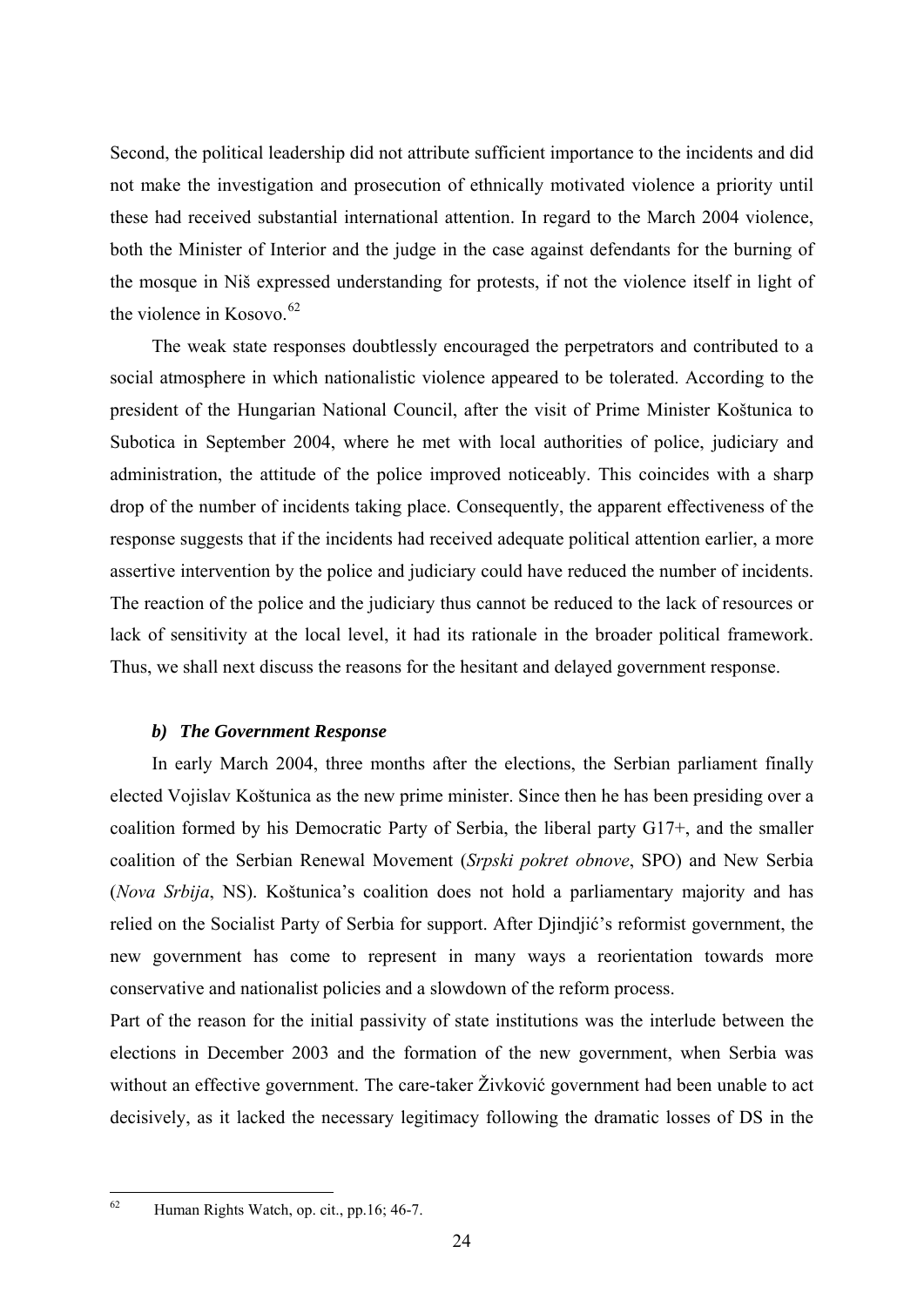December 2003 elections and power struggle within the party, which Zoran Živković lost to Boris Tadić.

The new government represented by Koštunica and deputy prime minister Miroljub Labus first responded to the incidents by holding a series of meetings with the leader of the SVM, Joszef Kasza. The talks remained declaratory and produced few tangible results. For three months this remained the only visible response from Belgrade. In the beginning of July 2004, the president of the Serbian parliament, Predrag Marković, was the first politician in Belgrade to admit that there was a serious problem in Vojvodina. His press release, which actually announced the next local elections, noted that the number of the "interethnic excesses" in Vojvodina was "worrying"<sup>[63](#page-27-0)</sup> and referred to the numbers given in the first MUP report.[64](#page-27-1) Koštunica followed Marković's example a few days later and condemned all ethnically motivated incidents. In his press release he stated that it was "unavoidable to work on the prevention of the incidents and on the creation of an atmosphere of mutual trust and tolerance between the national communities."[65](#page-27-2) At the same time, the Minister of Interior Dragan Jočić maintained that most of the incidents did not have an interethnic background.<sup>[66](#page-27-3)</sup> and emphasized the fact that perpetrators were school children under "the influence of alcohol."<sup>[67](#page-27-4)</sup> In July and August 2004 there was a second round of meetings without results between Koštunica and a broader circle of different minority representatives from the minority councils. In addition, Rasim Ljajić, the State Union Minister for Human and Minority Rights, went to Budapest to meet with Hungarian officials.<sup>[68](#page-27-5)</sup>

Only in September 2004 did Koštunica visit several towns in Vojvodina to talk with officials of the police, the judiciary and the administration. A joint session, as mentioned above, of the Serbian parliamentary Committees for Security and for Interethnic Relations was held in Subotica on the issue and included representatives from minorities. During the discussions a dispute arose on the figures presented by the Interior Minister Dragan Jočić, who maintained that there had been only 67 ethnically motivated incidents. The meeting produced no further results. Later, in September 2004, Koštunica discussed the issue with Javier Solana, the EU High Representative for Foreign and Security Policy, in Brussels, while the President of Serbia and Montenegro Svetozar Marović invited the Hungarian President

<span id="page-27-0"></span> $63$ 

<span id="page-27-1"></span><sup>&</sup>lt;sup>63</sup> "Lokalni izbori 12. ili 19. septembra," *B92*, 9.7.2004.<br><sup>64</sup> Marković also asked the local police presidents, local authorities and the mayor of Subotica to report on the incidents. The reports were included in the material for the joint session of the two parliamentary Committees for Security and National Minorities in Subotica beginning of September.<br>
"Koštunica osudio incidente," B92, 14.7.2004<br>
"Kasa: Jočić ublažava napade na Mađare," B92, 24.7.2004; "SVM traži Jočićevu ostavku," B92,

<span id="page-27-3"></span><span id="page-27-2"></span><sup>5.7.2004.</sup> 67 "Dragan Jočić: Groblja su oštećivala uglavnom deca," *Danas*, 21.7.2005. 68 "Koštunica rešava probleme u Vojvodini," *B92*, 18.7.2004.

<span id="page-27-5"></span><span id="page-27-4"></span>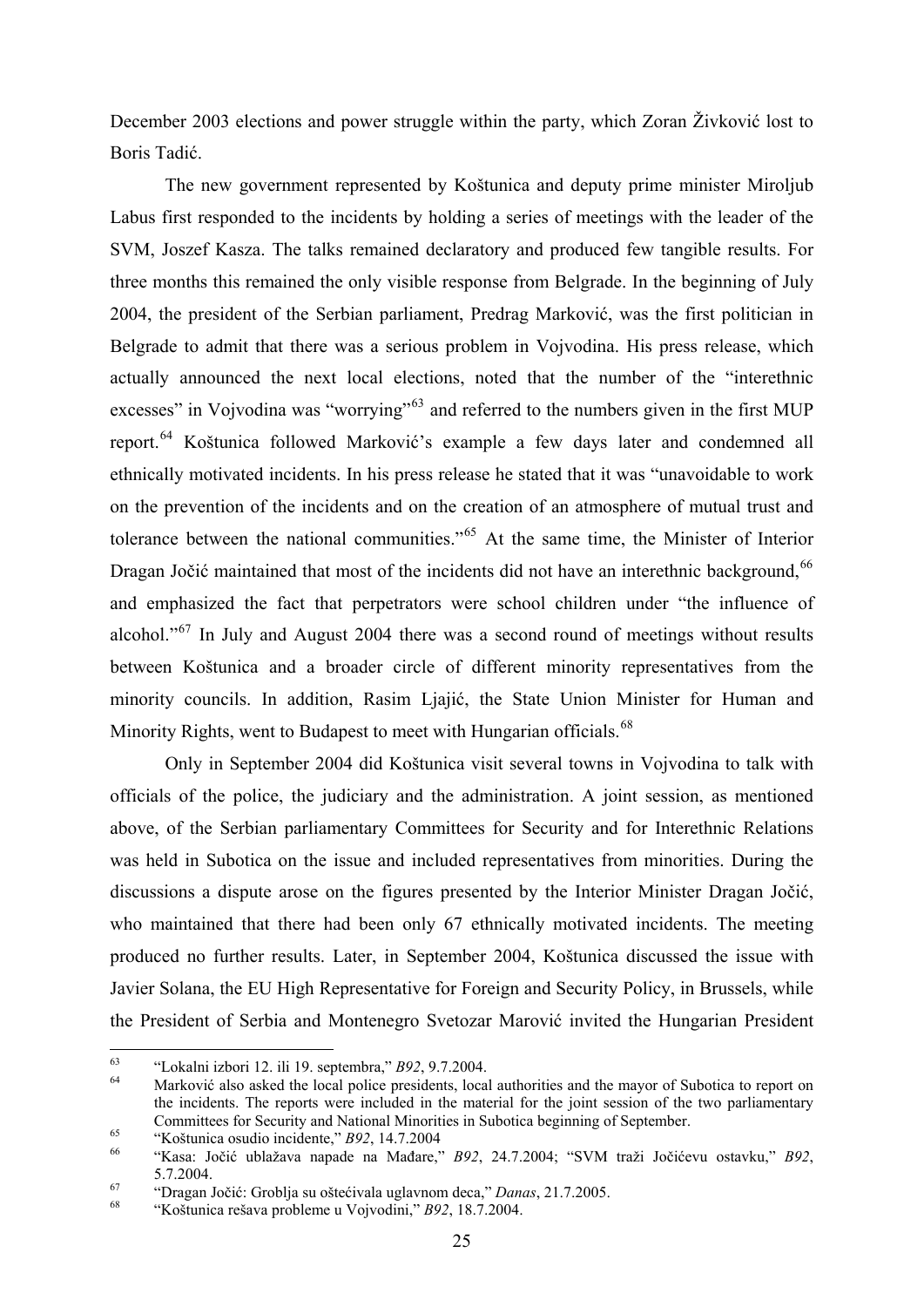Ferenc Madl, who visited Serbia and specifically Vojvodina during a three-day visit in the beginning of September. A further response of the government was the establishment of the Council of National Minorities, which brings together all the national minority councils with key resources ministries.<sup>[69](#page-28-0)</sup>

Altogether the reaction of the Koštunica government to the incidents was passive and indecisive at least until July 2004, if not in fact until September 2004. Not Koštunica but Marković, a member of the government coalition's more moderate party G17+, was the first to address the problem. It remains unclear why Koštunica did not react to the incidents. There are a number of possible reasons for the delayed response. First, the incidents actually began during the Živković government, which was weak prior to the elections in December 2003 and was unable to act decisively between the elections and formation of the new government. The incidents in Vojvodina were only one of the pressing issues on the agenda of the Koštunica government. It was also confronted with the trial of the murderers of prime minister Djindjić, economic and political reforms and cooperation with the International Criminal Tribunal for the Former Yugoslavia (ICTY). Second, the government displayed a weak and indecisive public profile, especially during its first year in office, due to the often contradictory positions of the coalition members on key issues of reform. Thirdly, the minority government had to rely on the support from SPS, which made it reluctant to take positions which might weaken the backing of the Socialist Party. Finally, the reservations of the conservative DSS towards minorities and its opposition to Vojvodina's autonomy made a close cooperation between the government and authorities in Vojvodina and the minority parties unlikely. The fact that Koštunica (reluctantly) began to take action against the incidents in beginning of September, half a month before local and regional elections in Voivodina, suggests that electoral tactics could not explain the weak government response.

As the Koštunica government failed to condemn the interethnic violence from the start, it indirectly contributed to their escalation. First it dealt with the incidents as if they were a–in a narrower sense–political problem and tried to reach a solution through talks with the most influential representative of the Hungarian minority Kasza. Confronted with increasing international attention Koštunica took action and appears to have chosen a double strategy. He exerted pressure on the police to treat the incidents with more care and by doing so contributed to their decrease. The noticeable change of the police's attitude indicates that the

<span id="page-28-0"></span><sup>69</sup> 69 "Premijer Koštunica najavio formiranje saveta nacionalnih manjina," *Danas*, 10.9.2004. The council is foreseen as a federal-level institution in the FRY law on national minorities, but as national minority councils only exist in Serbia, the establishment of the Serbian council reflected the reality that only minorities in Serbia had formed national councils. The Council of National Minorities received a secretary, Petar Lađović, but has met only a few times since its establishment.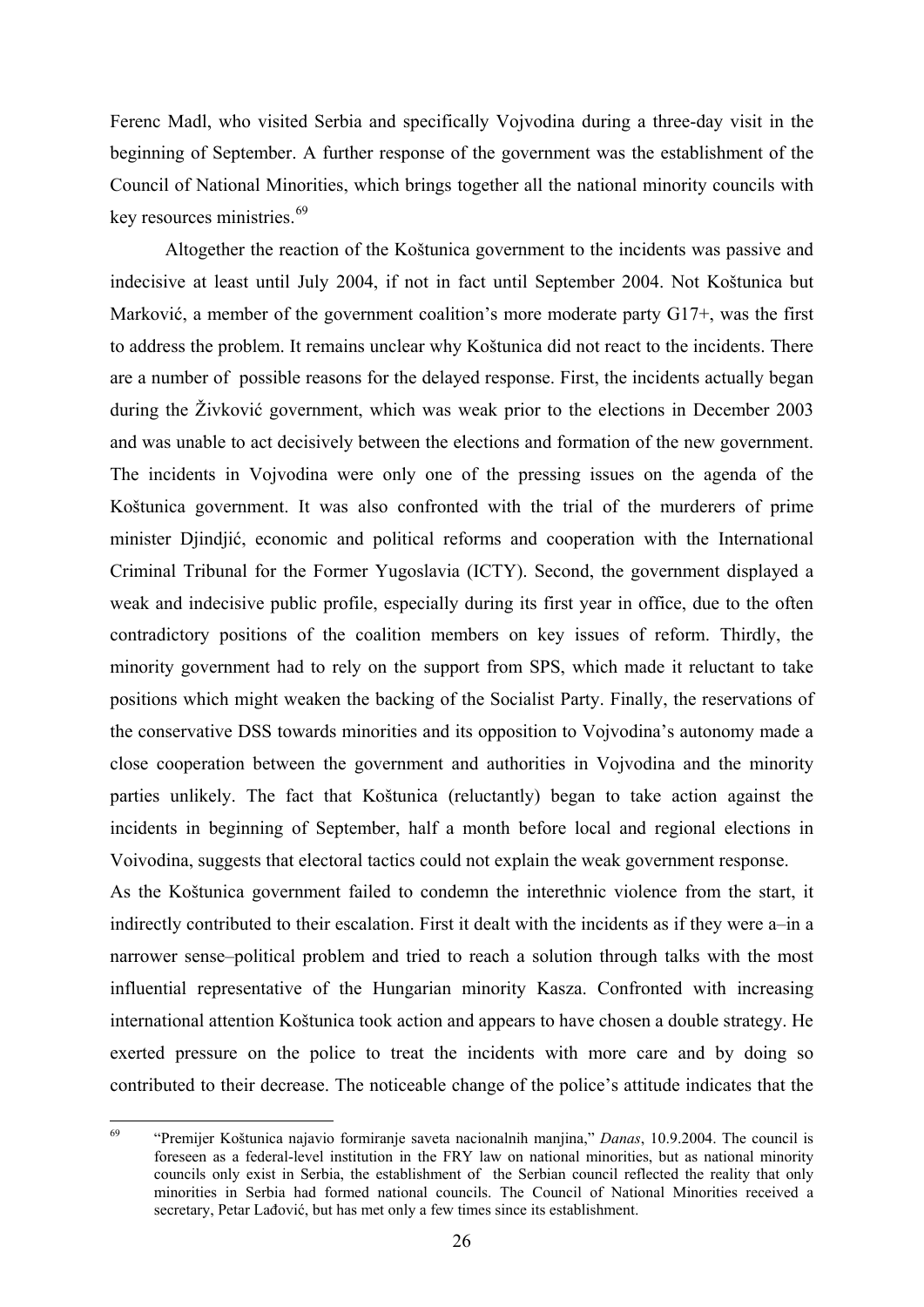<span id="page-29-0"></span>government controls the police and that indeed earlier, firmer actions could have prevented the escalation. But in fact Koštunica downplayed the significance of the incidents in his public statements.<sup>[70](#page-29-1)</sup> He and other member of the government maintained that the incidents were only sporadic and that an internationalization of the issue was unnecessary.<sup>[71](#page-29-2)</sup>

The government strategy was aimed at satisfying the international community as well as its voters in the upcoming local elections in October 2004. By reducing the significance of the incidents it obtained the former, although it could not stop the issue's internationalization. The repeated claims that the incidents were only isolated cases failed to convince the international community, but were intended for domestic consumption.

#### *c) Reactions in Vojvodina*

The institutions of Vojvodina have only recently regained some of the competences they had lost in the late 1980s due to the centralization under Milošević. The province has been governed by a reformist government, in power since 2000, and received additional competences through the aforementioned Omnibus Law in 2002.[72](#page-29-3) Nevertheless, the areas of responsibility of the provincial authorities remain limited. The provincial institutions are thus neither responsible for the police nor for the judiciary and therefore had only limited power to act against the incidents. Furthermore, the assembly of Vojvodina is not able to legislate, reducing the ability of the province to tailor laws to its specific needs.

In addition to the response by the Vojvodina branches of Belgrade-based parties which largely overlap with those of the headquarters, there is a need to consider the response of the provincial institutions and in particular the regionalist and minority parties represented therein. Here we consider the response of the regionalist perspective by Nenad Čanak, president of the Social Democratic League of Vojvodina and speaker of the Vojvodina assembly until late 2004 and the SVM–the main party representing the Hungarian minority in

<span id="page-29-1"></span><sup>70</sup> 70 "Koštunica: Incidenti su pojedinacni," *B92*, 8.9.2004; "Koštunica i Labus o potezu Budimpešte," *B92*,

<span id="page-29-2"></span><sup>9.9.2004. 71 &</sup>quot;Ocenjujući etničke probleme u Vojvodini ministar Ljajić je januara 2005. pored ostalog izjavio: »na Jugu Srbije smo imali oružani konflikt, a u Vojvodini kafanske tuče, nekada sa elementima etničkog konflikta, a nekada klasične tuče ljudi u alkoholisanom stanju, ali su nesumnjivo svi ti incidenti imali političke reperkusije. To je poslužilo kao povod za političku i medijsku eksploataciju i internacionalizaciju. (...) Ja ne mogu da budem u svim kafanama i da razvađam ljude. (...) Tako da mislim da je to jedan naduvan problem i da se to sve više i uviđa u međunarodnoj zajednici. Mnogi predstavnici međunarodne zajednice su mi rekli da nisu mogli na prvi zahtev Mađarske koja je ušla u EU da odgovore negativno, nego su to pitanje na taj način otvorili, sa dubokom svešću da problem nije onakav kakav se predstavlja.«" *Vreme,* 13.1.2005, p.18, cited in Centre for the Development of Civil Society, *Vojvodina* 

<span id="page-29-3"></span><sup>&</sup>lt;sup>72</sup> See for an English version of the document: www.osce.org/documents/fry/2002/02.123\_en.pdf.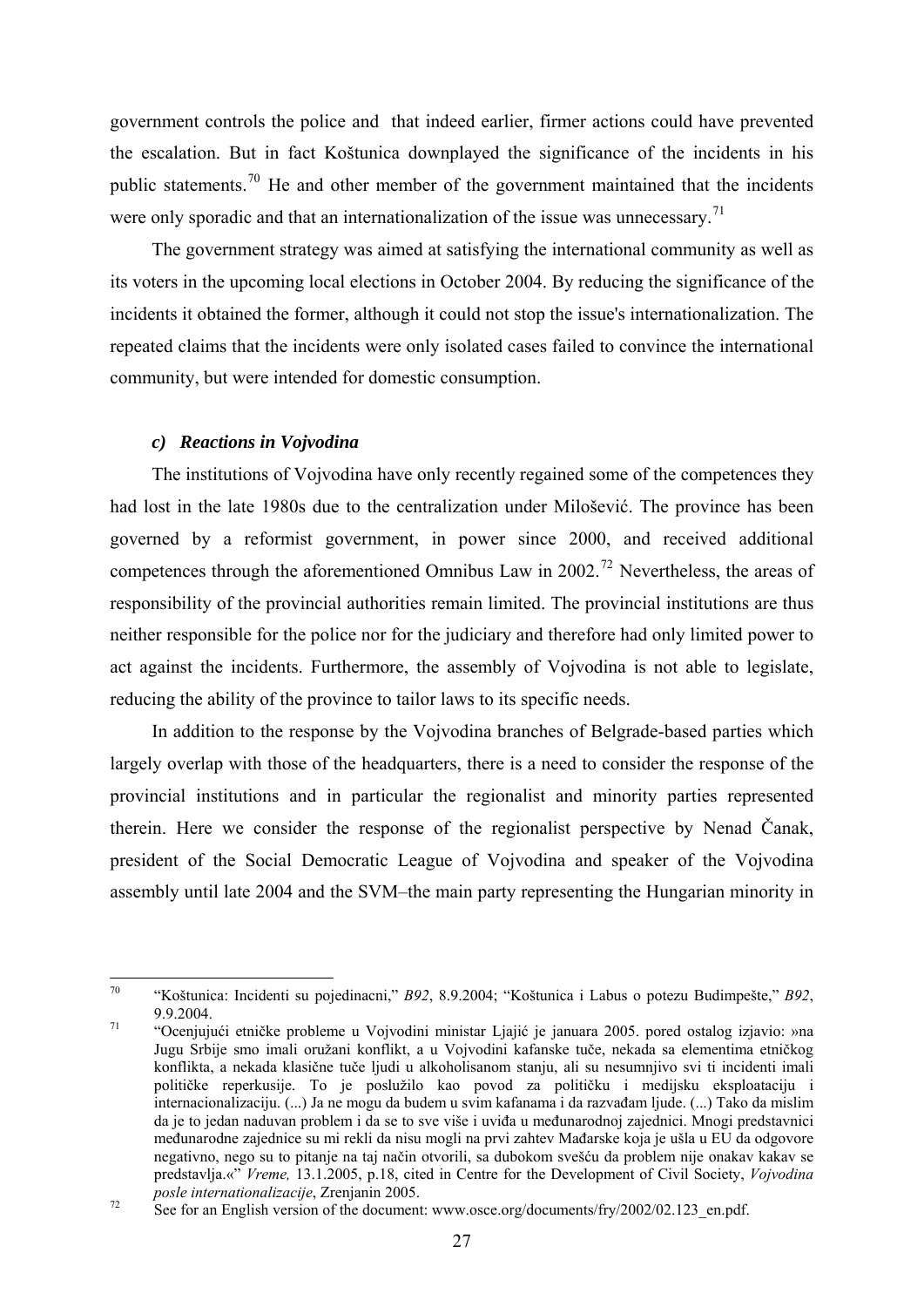Vojvodina, headed by Jószef Kasza, deputy prime minister in the Djindjić and Živković governments.

As the main autonomist party, the LSV had taken a consistently critical position of the Belgrade authorities during the Milošević period and generally pursued a minority-friendly policy. However, Nenad Čanak did not take a firm attitude towards the incidents and their internationalization. On one hand he sharply criticized the Belgrade government for its passive reaction to the interethnic violence and demanded the resignation of Koštunica and Jočić. On the other hand he maintained in December 2004 that the incidents were only bar brawls that had been instrumentalized for political means.<sup>[73](#page-30-0)</sup> Čanak is the strongest advocate of Vojvodina's autonomy and has been trying to internationalize the issue of regional autonomy for years. One might have expected that the anti-minority incidents would have offered a good occasion for Čanak to raise the question of autonomy in the international arena, which he did when he met with a delegation of the Council of Europe in September 2004. If Vojvodina controlled the police and the judiciary, Čanak noted, the problem of interethnic incidents would be resolved.<sup>[74](#page-30-1)</sup> Surprisingly, on other occasions Čanak did not support the internationalization and criticized the Hungarian minority institutions and the SVM for doing so. "History has shown," Čanak noted "that every time a mother state tried to internationalize the situation of its diaspora, it had bad effects on the diaspora itself. I wouldn't draw the parallel to the events ten, fifteen years ago, when it was said that the Serbs in Knin had to be protected. We all know how this ended.<sup> $75$ </sup> To understand his ambivalent attitude towards internationalization it helps to examine inter-party relations in Vojvodina. Čanak's LSV and the SVM, as well as the Sandžak Democratic Party (*Sandžačka demokratska partija*, SDP) of the State Union Minister for Human and Minority Rights, Rasim Ljajić, participated together in the coalition *Zajedno za toleranciju* (Together for Tolerance) in the parliamentary elections in December 2003. The coalition failed to pass the 5 percent threshold and as a consequence the parties which had been previously represented in parliament lost their seats. The Alliance of Vojvodina Hungarians formed closer ties to the Democratic Party, cooperating and supporting each other's candidates in the local elections and provincial elections in 2004.<sup>[76](#page-30-3)</sup> This is has been one of the reasons why Čanak's coalition *Zajedno za Vojvodinu* (Together for Vojvodina) lost in the local elections, winning only seven

<sup>73</sup> <sup>73</sup> Public discussion organized by the Robert-Bosch-Stiftung, Novi Sad, 28.11.2004.

<span id="page-30-1"></span><span id="page-30-0"></span>

<span id="page-30-3"></span><span id="page-30-2"></span>

<sup>&</sup>lt;sup>74</sup> "Čanak za vojvodjansku policiju," *B92*, 6.9.2004.<br>
"Čanak kritikuje Beograd i Budimpeštu, " *B92*, 18.8.2004.<br>
"Zajedno na izborima. Potpisan protocol o straškoj saradnji DS i SVM," *Dnevnik*, 15.5.2004.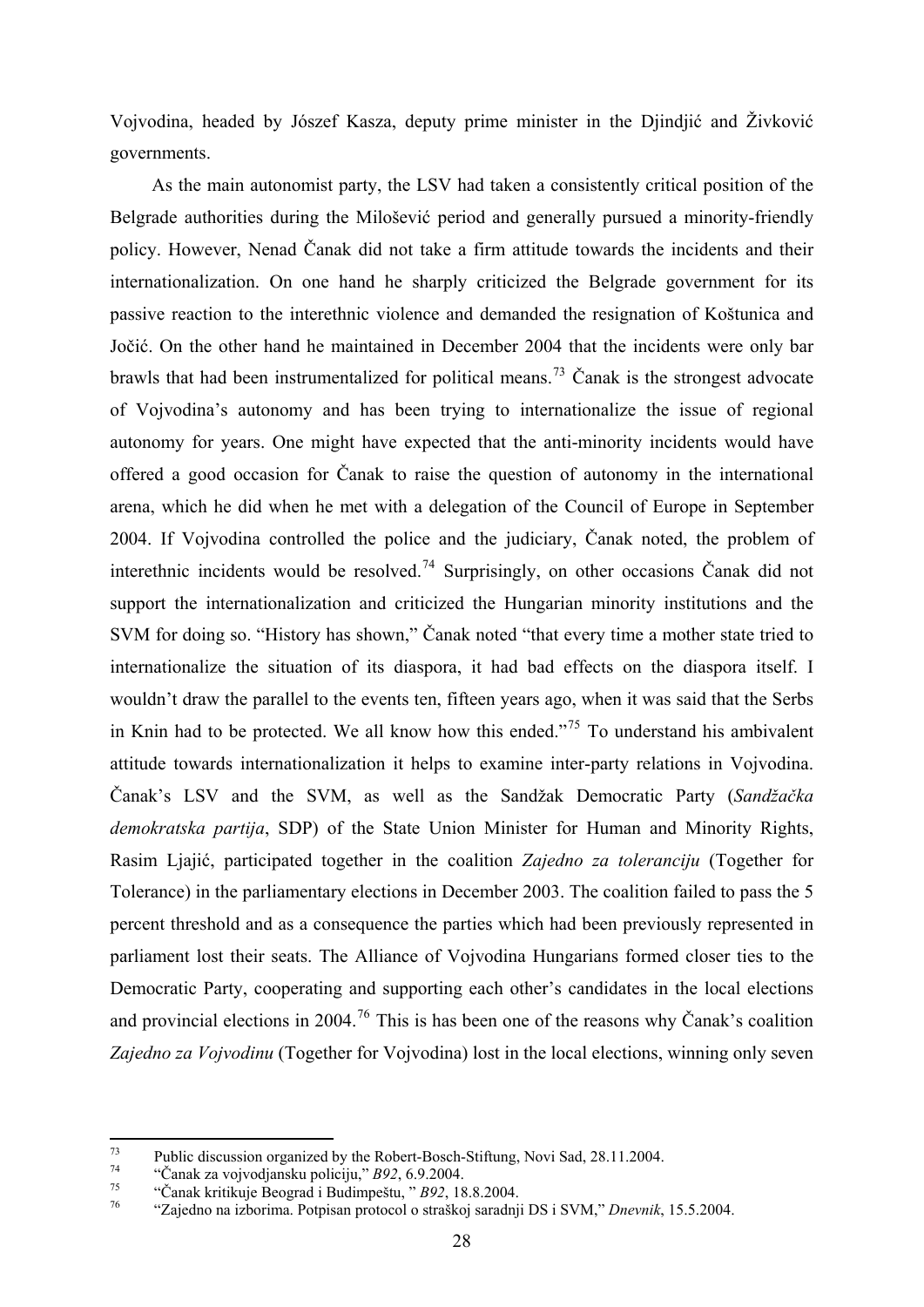<span id="page-31-0"></span>seats in the Vojvodina assembly.<sup>[77](#page-31-1)</sup> The response of the LSV and Nenad Čanak thus has to be viewed through the prism of the split between the largest minority party and the largest autonomy party. This development has largely been a consequence of the faltering support for autonomist parties, making them a less desirable partner for minorities. The alliance between autonomists and minority parties has never been as tight as it might at first appear. The Alliance of Vojvodina Hungarians, as well as some other Hungarian parties, have been contemplating the idea of either a Hungarian cultural autonomy or territorial autonomy of the municipalities in mostly Northern Bačka which are predominantly inhabited by Hungarians. More autonomy for Vojvodina alone, considering the Serb pre-dominance has thus been seen as being insufficient for the minority. In the government of Vojvodina, however, autonomists, the Alliance of Vojvodina Hungarians and Democratic Party continued to form the governing coalition even after the 2004 elections.

## *d) The Alliance of Vojvodina Hungarians*

The issue of the incidents was first raised by the Alliance of Vojvodina Hungarians, the largest Hungarian Party. Its president Jószef Kasza was deputy prime minister in the Serbian government as part of the DOS coalition 2001-2004, but, as mentioned earlier, lost his position as deputy prime minister and his party failed to clear the 5 percent threshold in the December 2003 elections.

Already in April 2004 Kasza called on Hungary to use its weight as a future member of the EU to put pressure on Serbia in regard to the treatment of minorities and characterized the incidents as 'atrocities'.<sup>[78](#page-31-2)</sup> This term was later also adopted by the Hungarian foreign minister and Hungarian lobby groups.<sup>[79](#page-31-3)</sup> Kasza furthermore declared a very high number of incidents<sup>[80](#page-31-4)</sup> and in some occasions even accused the Serbian state or the Serbian secret service respectively of supporting the incidents.<sup>[81](#page-31-5)</sup> The dominant role of Kasza in drawing attention to the incidents resulted in a situation where the incidents were first addressed in bilateral meetings between Kasza and representatives from the Serbian government. After Deputy Prime Minister Miroljub Labus had met with Kasza once, Koštunica discussed the issue with

<span id="page-31-1"></span> $77$ The DS has now 34 seats and the SVM 11 seats. In the provincial elections 2000 Čanak's LSV participated as a part of the DOS coalition and gained 24 seats.<br>*RFE/RL Newsline*, 30.4.2004.<br><sup>79</sup> Nicholas Wood, 'Attacks Against the Hungarian Minority in Serbia Are Increasing,' *New York Times*,

<span id="page-31-2"></span>

<span id="page-31-3"></span><sup>17.9.2004. 80 &</sup>quot;Kasa: Vlada ne sprečava incidente," *B92*, 25.8.2004. 81 "If the investigating organs, if the BIA cannot find the perpetrators, then they are the perpetrators

<span id="page-31-5"></span><span id="page-31-4"></span>

themselves. The agency has done such work before," "Kasa optužio BIA za pojavu nacionalistickih grafita," *B92*, 2.4.2004. On another occasion he described the incidents as "organized actions with the aim to put the members of the minorities under physical and psychical pressure." "Vlada da spreči napade na manjine," *B92*, 10.7.2004; see also "Napadi na Madjare uz podršku vlada," *B92*, 10.6.2004.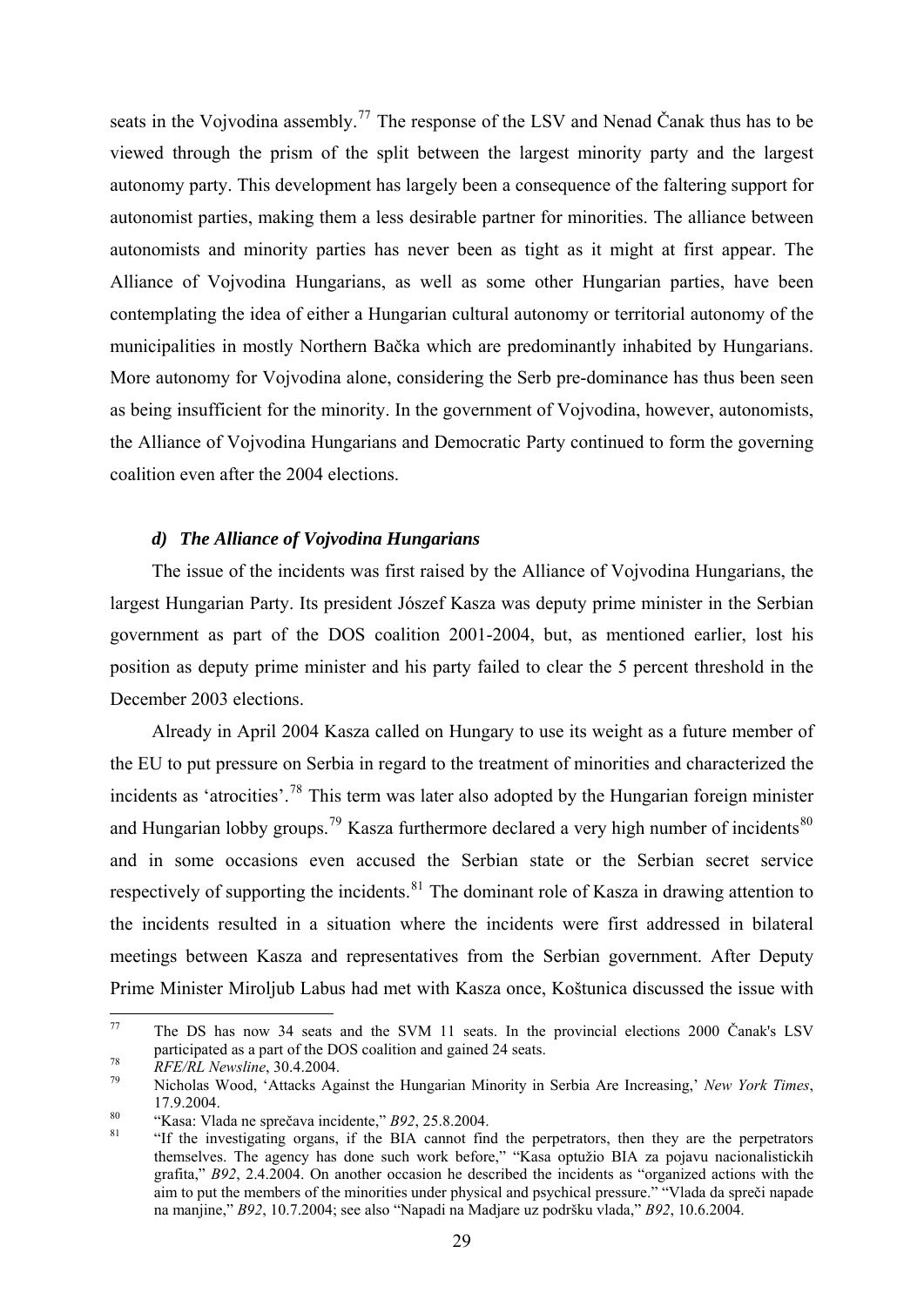Kasza at least twice in 2004. Both meetings were followed by a dispute between the two on what had been agreed upon. According to Kasza, they agreed in the first meeting in April 2004 that changes of local authorities such as the heads of the police, judges and prosecutors, would be made only with the consent of the local administration. Kasza publicly complained that Koštunica failed to keep the agreement. According to him, just a few days after their meeting all heads of the police in Vojvodina had been replaced, without discussing or even informing the local governments. $82$  After the second meeting in July 2004, Kasza maintained that they had agreed to form a multiethnic police in Vojvodina's regions that included significant shares of national minorities. $83$  Koštunica on the other hand immediately denied this.<sup>[84](#page-32-2)</sup> It remains unclear if and what kind of consent had been reached in these meetings, but it is unlikely that Koštunica would agree to an interethnic police force in Vojvodina. Kasza never went into detail but the interethnic police force was associated with the one established in southern Serbia after the end of the conflict in 2001 with international assistance. Considering the establishment of this force as a post-conflict measure, suggests that a similar police reform in Vojvodina would have been exaggerated and even problematic.<sup>[85](#page-32-3)</sup> Even less imaginable is the idea of Koštunica sharing the competencies of Belgrade concerning police and judiciary with the local governments in Vojvodina. The meetings had little impact on either convincing the government to change its policy nor did they result in a rapprochement between minority representatives and government. More problematical, it transformed the incidents into a topic of political negotiations, rather than one of state effectiveness and minority rights.

Early on, the SVM sought not only a dialogue with the Serbian government, but also involved Hungary as kin state. Already by April 2004 Kasza had met with the president of the Hungarian parliament in Budapest to discuss the incidents. The internationalization of the incidents with the support of the kin state can be interpreted both as a reaction to the originally weak state response and as a strategy to increase electoral support for the party within the Hungarian community. Kasza incorporated the incidents into his pre-election campaign and attempted to mobilize the Hungarians to vote in the September 2004 local and provincial elections.

<span id="page-32-0"></span> $82$ 

<span id="page-32-2"></span><span id="page-32-1"></span>

<sup>&</sup>lt;sup>82</sup><br>
"Sta zamera Koštunici da nije poštovao dogovor s SVM,"  $B92$ , 21.4.2004.<br>
"Multietnička policija ideja Kostunice,"  $B92$ , 17.7.2004.<br>
The press release states that in the meeting the importance of minorities' partic

<span id="page-32-3"></span><sup>&</sup>lt;sup>85</sup> The establishment of a multiethnic police in Southern Serbia as a conflict management tool often subordinated quality to inclusion. Furthermore, there has been criticism of weakness of the force in regard to the omnipresent Gendarmerie (*Žandarmerija*), a special police unit which maintains a strong presence in the region.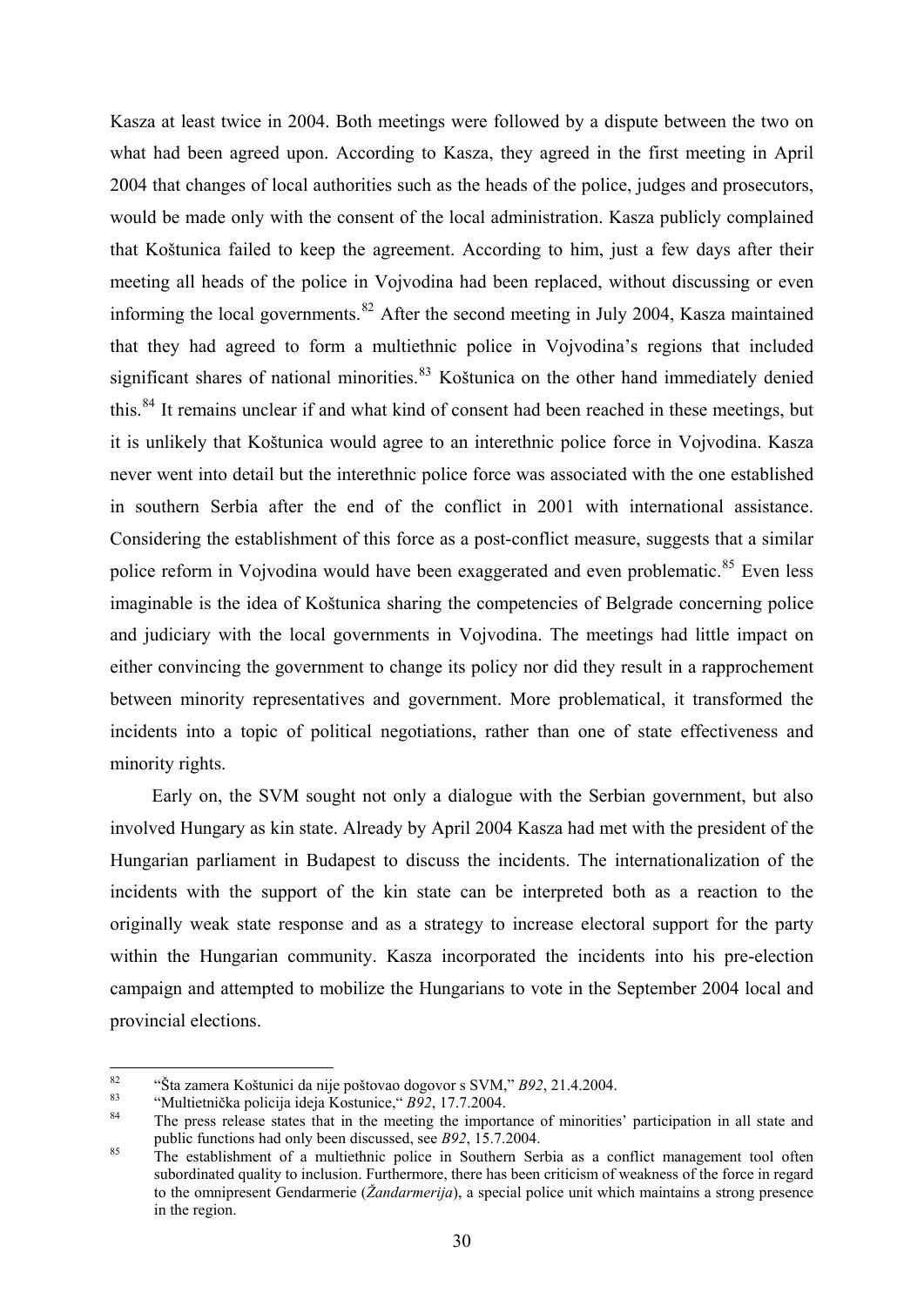<span id="page-33-0"></span>

# **Map 1: Strongest Parties in the Vojvodina Elections, September 2004[86](#page-33-1)**

The results show that the SVM failed in this strategy, losing in the local and provincial elections in September 2004. In Subotica, the SVM lost nearly half of its 30 seats dropping to 16 seats in the town council, as did the main Croat party, the Democratic Alliance of Croats in Vojvodina (*Demokratski savez Hrvata u Vojvodini*, DSHV), losing 7 of its previous 12 seats.<sup>[87](#page-33-2)</sup> Throughout Vojvodina, the support for the SVM declined sharply, losing 7 of its 18 seats in the Vojvodina assembly and Hungarian minority parties provide mayors in four instead of previously eight municipalities.<sup>[88](#page-33-3)</sup>

The political instrumentalization of the incidents has not only been (unsurprisingly) criticized by Serbian authorities and media, but also by other minority representatives and other Hungarian parties, in particular by the Democratic Party of Vojvodina Hungarians (*Demokratska stranka vojvođanskih Mađara*, DSVM) of András Ágoston.

#### *e) The Kin State and International Response*

The international response to the incidents has been shaped by the strong international scrutiny Serbia faces in the field of interethnic relations and the influential role of Hungary as a kin state taking full advantage of its newly gained membership in the European Union. After the incidents were first raised by the SVM, the Hungarian government addressed the problems in Vojvodina several times in the form of inquiries with the Serbian and State Union governments. After the failure of addressing the incidents on the bilateral level, the Hungarian

<span id="page-33-1"></span> $86$ <sup>86</sup> Adapted from "Radikali najjači, demokratski blok većinski," *Dnevnik*, 21.9.2005.<br>
"Policija u izbornoj komisiji," *Dnevnik*, 22.9.2004.<br>
Jan Briza, "Srbi i Madjari nisu u zavadi," *Dnevnik*, 10.10.2004.

<span id="page-33-2"></span>

<span id="page-33-3"></span>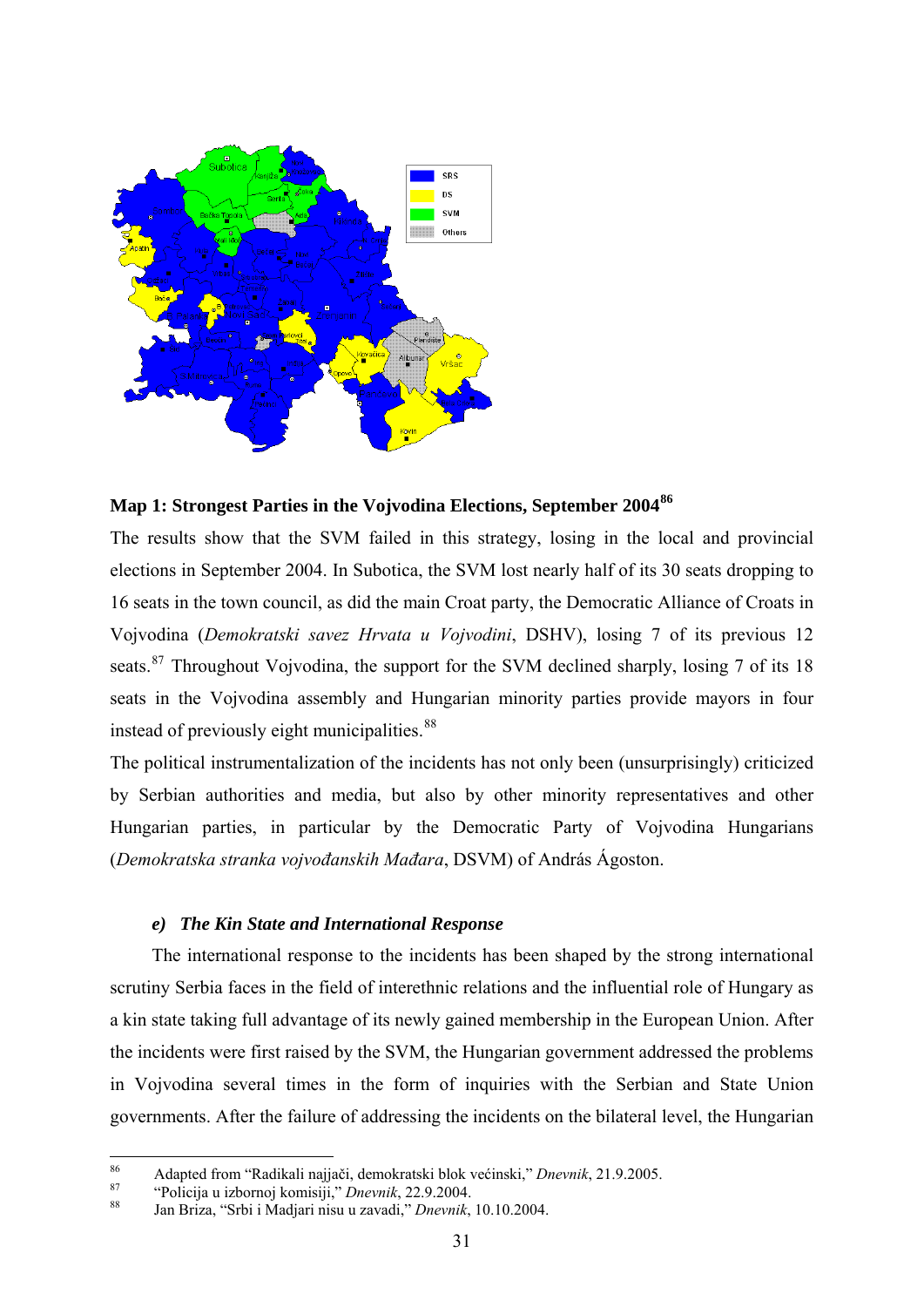government began involving international organizations, in particular the EU and the Council of Europe. This process of kin state involvement accelerated in June 2004.<sup>[89](#page-34-0)</sup> The Hungarian Interior Minister Monika Lamperth noted during her visit to Subotica that the Hungarian government was forced to report Serbia and Montenegro to the Council of Europe if the situation in Vojvodina did not improve.<sup>[90](#page-34-1)</sup> In addition to the government of Hungary, the opposition, led by the conservative party *Fidesz* also took up the issue of the incidents.

Hungarian members of the European Parliament (EP) issued a draft resolution on Vojvodina which was passed in mid-September. Although the EP did not use the term 'atrocities' as suggested in the draft,  $91$  it sharply condemned the situation in Vojvodina. It spoke of the ongoing intimidation of minorities, especially of the Hungarians, and expressed its concern that the Serbian authorities have been ignoring the incidents and violating fundamental human and minority rights. The EP reminded Serbia and Montenegro that the protection of human and minority rights is a basic precondition for the continuation of the Stabilization and Association Process with the EU.<sup>[92](#page-34-3)</sup> The second international organization which dealt with the issue was the Council of Europe (CoE). Since Serbia and Montenegro had been accepted only conditionally in 2003, the organization has been issuing regular reports monitoring the progress of Serbia and Montenegro in the field of democratization and human rights. The Secretary General addressed the problems in Vojvodina in his information on "Compliance with obligations and commitments and implementation of the post-accession co-operation programme" in September and December 2004. Additionally, the Committee of the Ministers of the CoE adopted a resolution in November 2004, warning that the "protection of national minorities should receive greater attention from law-enforcement agencies regarding especially the effective investigation and prevention of violent incidents recently committed against persons belonging to Hungarian and some other national minorities."<sup>[93](#page-34-4)</sup> A resolution by the Parliamentary Assembly of the Council of Europe also took up the issue of

<span id="page-34-0"></span> $\overline{89}$ In this month an American congressman of Hungarian origin started to make the problems of the Hungarians in Vojvodina public. The SVM informed the Helsinki committee in Washington about the incidents. The Hungarian Minister of Defense said that if the problem were not going to be solved they would request a examination of the issue in the European Council. See "SVM o napadima na madjarsku manjinu," *B92*, 23.6.2004. The Helsinki Committee for Human Rights in Belgrade wrote a open letter and attached to this a list of anti-minority incidents. The Centre for the Development of Civil Society mentions in its report *Vojvodina posle internationalizacije* as the beginning of the internationalization 6 July, when the head of the OSCE mission, Mauricio Massari, addressed the issue, see also *B92*, 15.7.2004.<br>
90 See "Sve češći napadi na nacionalne manjine," *B92*, 21.6.2004.<br>
91 See "Motion for a Resolution tabled for the debate on cases of breaches of human rights, democracy and

<span id="page-34-1"></span>

<span id="page-34-2"></span>the rule of law pursuant to Rule 115 of the Rules of Procedure by Isván Szent-Ivanyi and Jelko Kacin on behalf of the ALDE Group on the continuing atrocities against minorities in the province of Vojvodina, Serbia and Montenegro."<br>
<sup>92</sup> European Parliament, *Vojvodina: harassment of minorities*, 16.9.2004.<br>
Council of Europe Committee of Ministers, ResCMN(2004)12, 17.11.2004, see https://wcm.coe.int.

<span id="page-34-3"></span>

<span id="page-34-4"></span>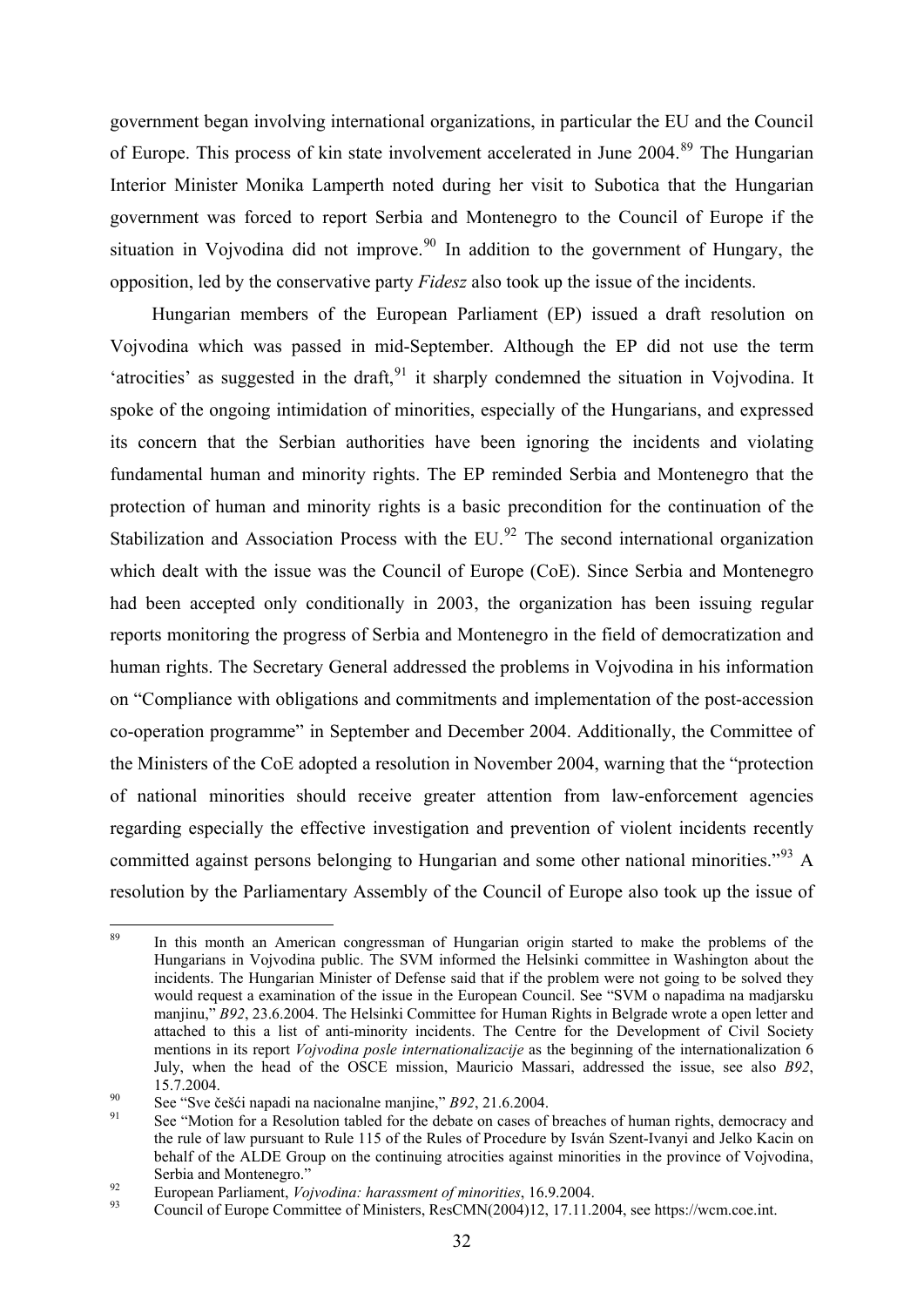the incidents in Vojvodina and called on the Serbian authorities to properly investigate these and sanction perpetrators. Furthermore, it warned against "all attempts to politically exploit interethnic tensions for political purposes, whether locally or internationally."<sup>[94](#page-35-0)</sup>

The strategy of internationalization chosen by Kasza and both the Hungarian government and opposition had several effects. International pressure contributed largely to the decrease anti-minority violence. The sharp decline of the incidents in October 2004 clearly coincides with the increased international pressure and the response by the government.

On the other hand, the internationalization contributed to the ongoing processes of radicalization of the Serbian majority and polarization of society in Vojvodina. The negative impact of the internationalization on the perceptions of the majority are visible when analyzing the media response, as will be done in the next section. The direct link between the internationalization and the Radical party victory in the 2004 elections is more difficult to assess due to a lack of clear empirical data. The SRS improved its election results in Vojvodina already in December 2003, i.e. before the interethnic violence increased, receiving 31.88 % of the voters' support, 6 % more than in Central Serbia. In the second round of the presidential election in 2004, however, the Radicals' candidate Tomislav Nikolić was supported less in Vojvodina than in Central Serbia (43.16% in Vojvodina, 45.84% in Central Serbia). After the provincial elections in September 2004 the party gained 36 seats in the provincial assembly, more than any other party. It is altogether plausible that the incidents contributed to the success of the SRS. The European Parliament certainly did not do moderate forces in Vojvodina a favor by passing its resolution only a few days before the provincial and local elections.

Arguably, the successful internationalization of the incidents on behalf of the SVM has been an encouragement to other minorities to voice grievances more prominently. At the same time the dynamics of the discourse around the incidents in Vojvodina have already polarized the Serb majority. In late October 2005, the main Croat political party, the Democratic Alliance of Croats in Vojvodina, accused the government of tolerating discrimination against Croats. The party particularly suggested that Croats are discriminated against in public service, as well as in regard to the use of language and by the recognition of the Bunjevci, a community Croats suggest are actually Croats.<sup>[95](#page-35-1)</sup> In the most recent case, a number of deputies

<span id="page-35-0"></span> $Q_{\Delta}$ 94 Council of Europe Parliamentary Assembly, *Resolution 1397, Functioning of the democratic institutions in Serbia and Montenegro*, 2004. 95 "DSHV tvrdi da država odgaja ksenofobiju i neprijatljstvo prema drugim nacijama," *Dnevnik*,

<span id="page-35-1"></span><sup>25.10.2005.</sup>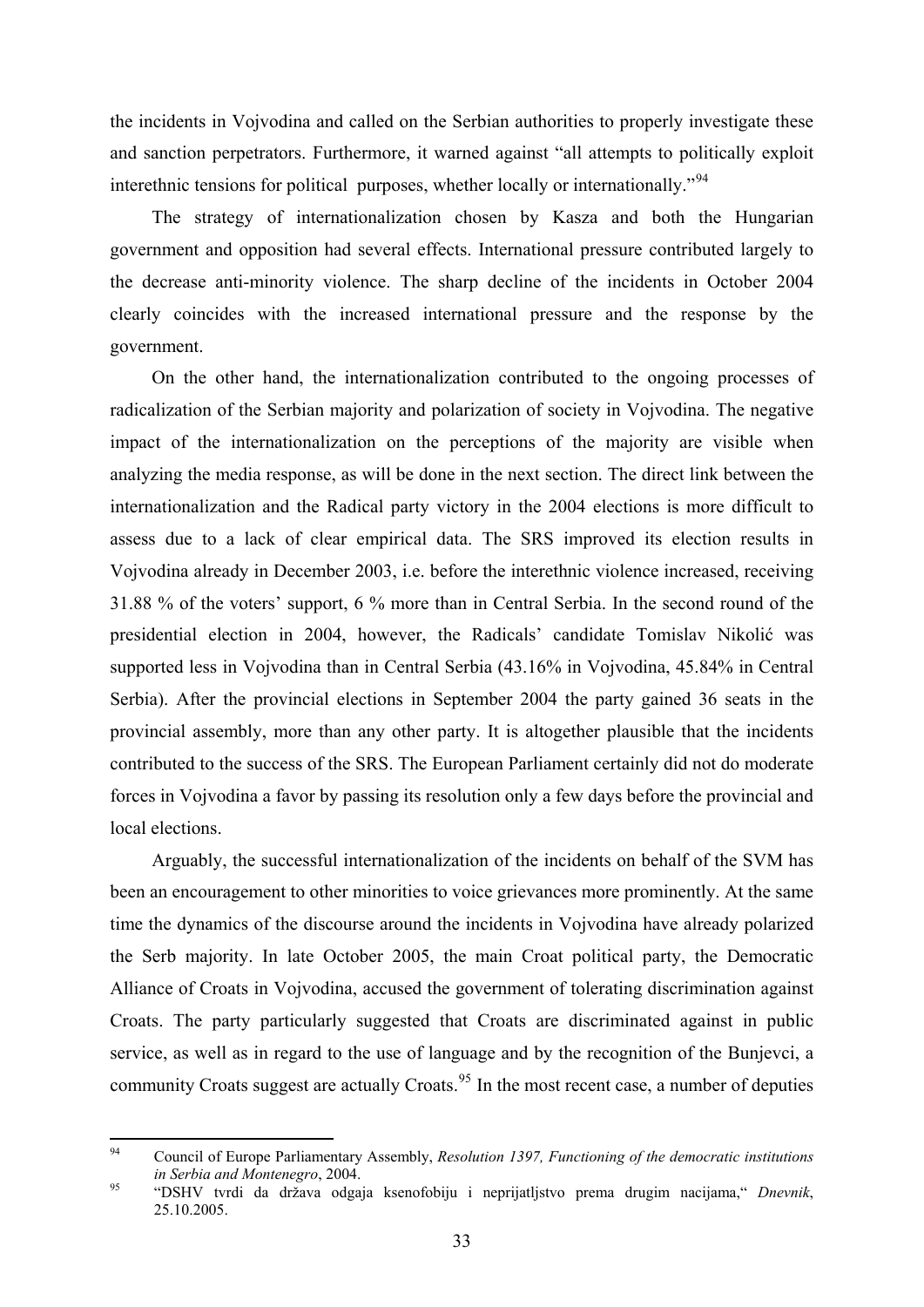<span id="page-36-0"></span>in the Parliamentary Assembly of the Council of Europe initiated a resolution to condemn the Serbian government for "an artificial separation between the Romanians of Vojvodina and the Romanians of eastern Serbia by refusing to recognize the latter group's self-designated ethnic identification (Romanians) and imposing the ethnic tag of 'Vlachs' on them," and for not protecting the rights of the Romanian Orthodox Church in Serbia.<sup>[96](#page-36-1)</sup> The response of the Serbian media is unsurprising. The tabloid *Blic* in response asks suggestively "And now Serbia is breaking the rights of Romanians?!"<sup>[97](#page-36-2)</sup> Altogether, one can agree with the words of the Hungarian Council's Secretary, László Varga: "Internationalization wasn't a good solution, but it was the only one."<sup>[98](#page-36-3)</sup> The dominant role of the kin state and the non-systematic and rather ad-hoc interest the incidents received thus tainted the international intervention and in fact raises larger questions about the ability of international organizations to effectively address such incidents.

## *f) The Media*

The media was a key actor in creating an atmosphere that fostered anti-minority violence. Both underreporting on minorities and the incidents, as well as a nationalist discourse and world view in large parts of the mainstream media account for the significance of the media in the context of the incidents in Vojvodina and their social importance. A particular phenomenon is the spread of tabloids with strong nationalist messages and a tendency to sensationalize politics. The lack of clear ownership structure of many media and the inadequate implementation of laws against hate speech contribute to the negative role media play.<sup>[99](#page-36-4)</sup>

For the purpose of this study, the popular tabloid *Večernje novosti* was chosen to illustrate the reaction of the Belgrade media toward the anti-minority incidents. The daily with a circulation about  $270,000^{100}$  $270,000^{100}$  $270,000^{100}$  is together with *Kurir* the main tabloid with a strong conservative and nationalist point of view. The coverage of *Večernje novosti* is compared to the coverage of two other newspapers, the liberal quality daily *Danas* from Belgrade and the regional daily *Dnevnik* from Novi Sad, both with an estimate circulation of 20,000.

The violence in Vojvodina only received limited attention from the Belgrade media and only came to the foreground after the incidents had been ongoing for several months. *Danas*

<span id="page-36-1"></span><sup>96</sup> 96 Council of Europe Parliamentary Assembly, *Draft Resolution, Violation of the human rights of the Romanian ethnic minority in Serbia*, Doc. 10726, 17.10.2005.<br>
<sup>97</sup> "Sad Srbija krši i prava Rumuna?!," *Blic*, 2.11.2005.<br>
Interview in Subotica, 3.3.2004.<br>
<sup>99</sup> Interview in Subotica, 3.3.2004.

<span id="page-36-3"></span><span id="page-36-2"></span>

<span id="page-36-4"></span><sup>99</sup> Helsinki Committee for Human Rights, *The Press: an Unchanged Matrix,* Belgrade, December 2004. The research included ten Serbian newspapers from March-August 2004. 100 There is no independent data on the print run of media. According to *Večernje Novosti*, the average

<span id="page-36-5"></span>circulation in 2004 was 271.175. "Rastu: Tiraž, dobit, prihod...," *Večernje Novosti*, 28.2.2005.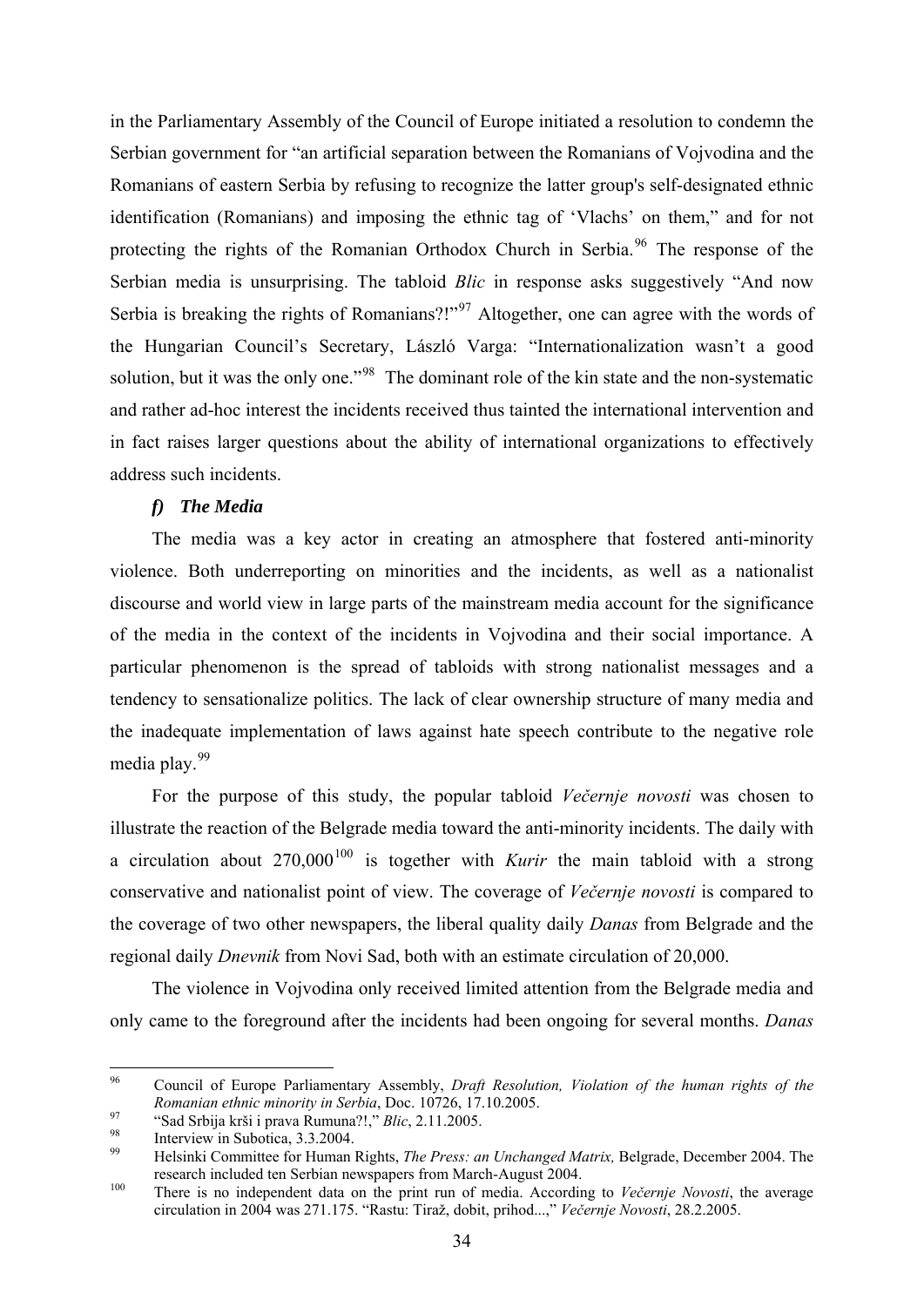began reporting on the incidents for the first time in June 2004 on the occasion of a statement of the Helsinki Committee for Human Rights, which warned in a public letter against interethnic violence in Vojvodina. Even the daily *Dnevnik* from Novi Sad reported astonishingly little on the issue. Nevertheless, both *Danas* and *Dnevnik* are exceptions in the Serb media scene. The huge majority of the media did not notice or ignored the anti-minority trend and in fact failed to inform and warn the public.[101](#page-37-0) *Večernje novosti* addressed the problem for the first time in August 2004 but it only devoted more attention in September 2004 as did most of the Serbian press. According to the Helsinki Committee, "the Belgrade press started covering them [the anti-minority incidents] only in September when the issue was internationalized."<sup>[102](#page-37-1)</sup> There was, however, one exception. Already by the end of June 2004 one incident from Vojvodina made its way into the headlines of Belgrade media. However, here the victim was a Serb. The case of the Serb Zoran Petrović who was beaten up in the small town Temerin north of Novi Sad occupied the public debate for weeks. The case became so important that even the Minister for Human and Minority Rights, Rasim Ljajić, visited Petrović in hospital to determine whether the fight had an ethnic motivation.<sup>[103](#page-37-2)</sup>

On 26 June 2004, a Saturday morning, policemen found Petrović on the street critically injured and unconscious. He was rushed to hospital and a few hours later five young Hungarians were arrested. The suspects confessed that they had beaten up Petrović because he had molested their female friend. Until this point the case did not seem particularly uncommon. Unusual was what the perpetrators had done to Petrović who was found naked with a wooden rod in the anus, the pubic hair burned and dirtied with urine. Probably these circumstances attracted the attention of *Večernje novosti* who brought a short report on the incident the following Monday. The nationality of the victim and the perpetrators was mentioned but was not referred to as a motive for the attack. The incident was rather presented as a criminal act, a local scandal which only because of repulsive details gained short media attention and was to be forgotten the next day.<sup>[104](#page-37-3)</sup> Some Serbian politicians, however, appear to have recognized the possibility to instrumentalize the case and asserted a nationalistic background. The DSS compared it with the notorious Martinović case, which inflamed the Serbian public in the 1980s over the treatment of Serbs in Kosovo.<sup>[105](#page-37-4)</sup> The SPO

<sup>101</sup> 

<span id="page-37-2"></span><span id="page-37-1"></span>

<span id="page-37-0"></span><sup>&</sup>lt;sup>101</sup> Helsinki Committee for Human Rights, op. cit., p.17.<br><sup>102</sup> Ibid., p.18.<br><sup>103</sup> The Minister's intent was to calm the situation and to stress that the incident had no nationalistic background. But by visiting Petrović he also gave the case an importance that it did not deserve and contributed to additional public attention.<br>
"Pronađen nag sa džakom na glavi," *Večernje novosti*, 28.6.2004.<br>
Djordje Martinović was a Serb farmer in Kosovo who was rushed in May 1985 to hospital to remove a

<span id="page-37-3"></span>

<span id="page-37-4"></span>broken beer bottle from his anus. Martinović claimed that he had been the victim of masked Albanians,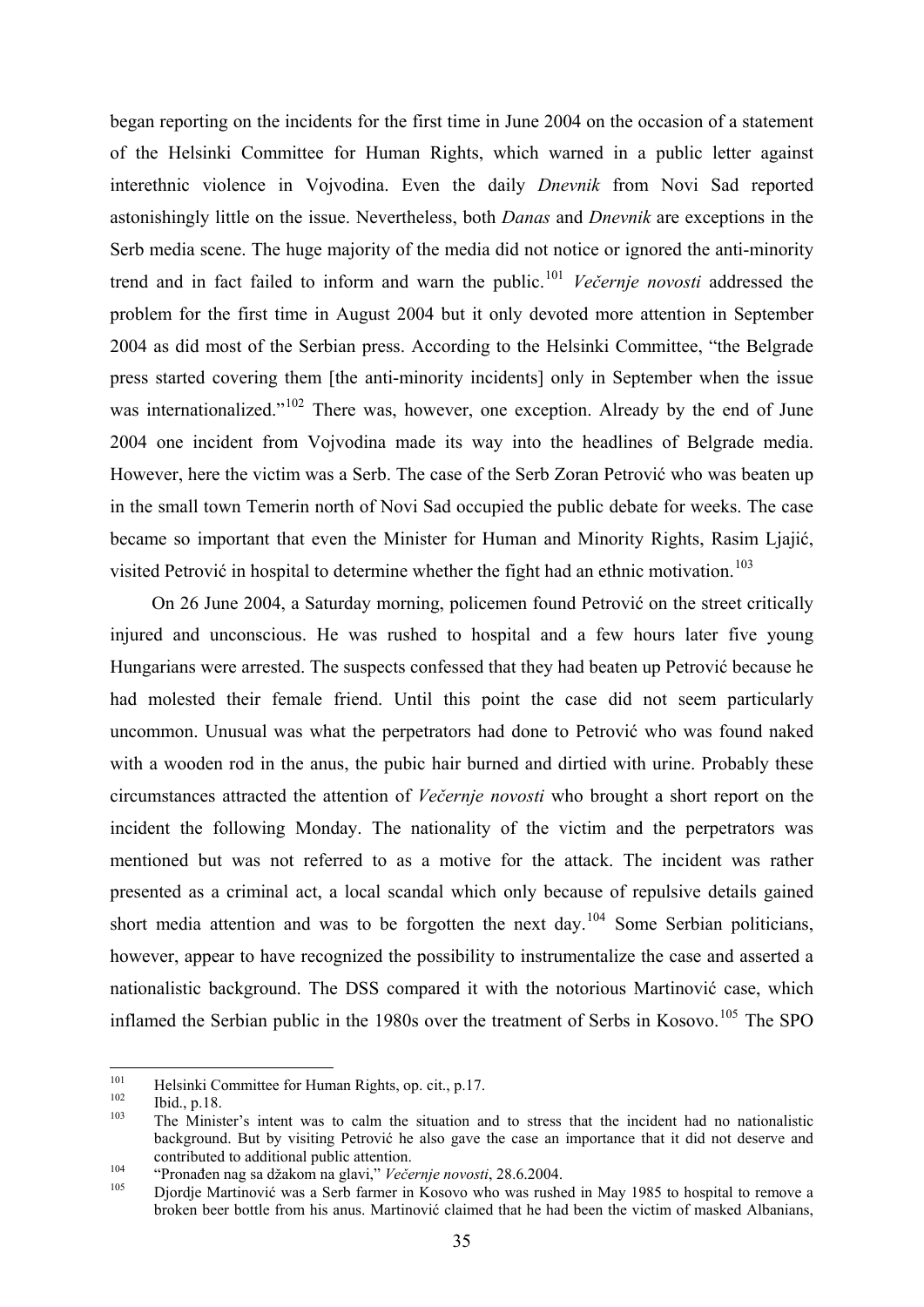was convinced that the incident was a reaction of Hungarians who had expected a victory of the Radicals' candidate Tomislav Nikolić in the Serbian presidential election. The Hungarian perpetrators, according to a rather incoherent statement of the SPO, had hoped for an increase of interethnic tensions and were disappointed after the victory of the moderate Boris Tadić.<sup>[106](#page-38-0)</sup> Nikolić himself complained that the police informed the public only after the elections and maintained that knowledge on the Petrović case would have improved his results in the elections. Considering this response, the day after the first short article, *Večernje novosti* reported in detail on the case and quoted the reactions of politicians which drew attention to an interethnic background. In addition, *Večernje novosti* included long interviews with the mother and the girlfriend of Petrović. In the course of the interviews it became obvious that the fight was not ethnically motivated. *Večernje novosti* is fair enough to admit this and did not directly question the Petrović's credibility who – as soon as he had regained consciousness – denied any nationalistic background of the incident.[107](#page-38-1) *Večernje novosti's* rival *Kurir* took a very different line, maintaining that the nationalistic background had been suppressed. According to *Kurir*, Petrović not able to remember the night of the fight and assess the motivation of the perpetrators due to his injuries. *Kurir* also mentioned Hungarian nationalist graffiti<sup>[108](#page-38-2)</sup> near the spot Petrović was found and suggested a connection between the fight and the graffiti. *Kurir* omitted to report that the graffiti had been there long before Petrović was beaten up. In summary: a common attack or fight was instrumentalized first by Serbian politicians and then by the Serbian media in order to show that the Serb majority was under threat, not the minorities. This interpretation fits in the larger pattern of the Serbian media coverage which perpetuates a "sense of self-pity and a feeling of permanent endangerment."<sup>[109](#page-38-3)</sup> Although *Večernje novosti* acknowledged that the incident had no ethnic background, most of its readers will remember it vaguely as a case were a Serb was beaten up by five Hungarians. $110$ 

In September 2004 the internationalization of the incidents reached its peak: the European Parliament and the Council of Europe discussed the issue, premier Koštunica met

1

who had tied him up and inflicted the injury on him. Albanian sources, however, maintained that Martinović was a homosexual who had injured himself accidentally. See Julie Mertus, *Kosovo. How Myths and Truths Started a War*. Berkeley, Los Angeles, London: University of California Press, 1999, pp. 95-121.<br><sup>106</sup> Before constructing this argument the SPO should have had a closer look at the timetable: Petrović was

<span id="page-38-0"></span>beaten up a day before the elections which were held on 27 June 2004.<br>
See Helsinki Committee for Human Rights, op. cit., p.95.<br>
"I believe in God, I believe in one homeland. I believe in one God's justice, I believe in re

<span id="page-38-1"></span>

<span id="page-38-2"></span>Hungary. Amen."<br>
109 Ibid., p.6.<br>
110 For some people Petrović became a second Martinović figure. In Novi Sad at a match some fans had a

<span id="page-38-4"></span><span id="page-38-3"></span>

transparent saying: "Temerin. Osveta. Veternik.", "Provokacije," *Večernje novosti*, 6.9.2004.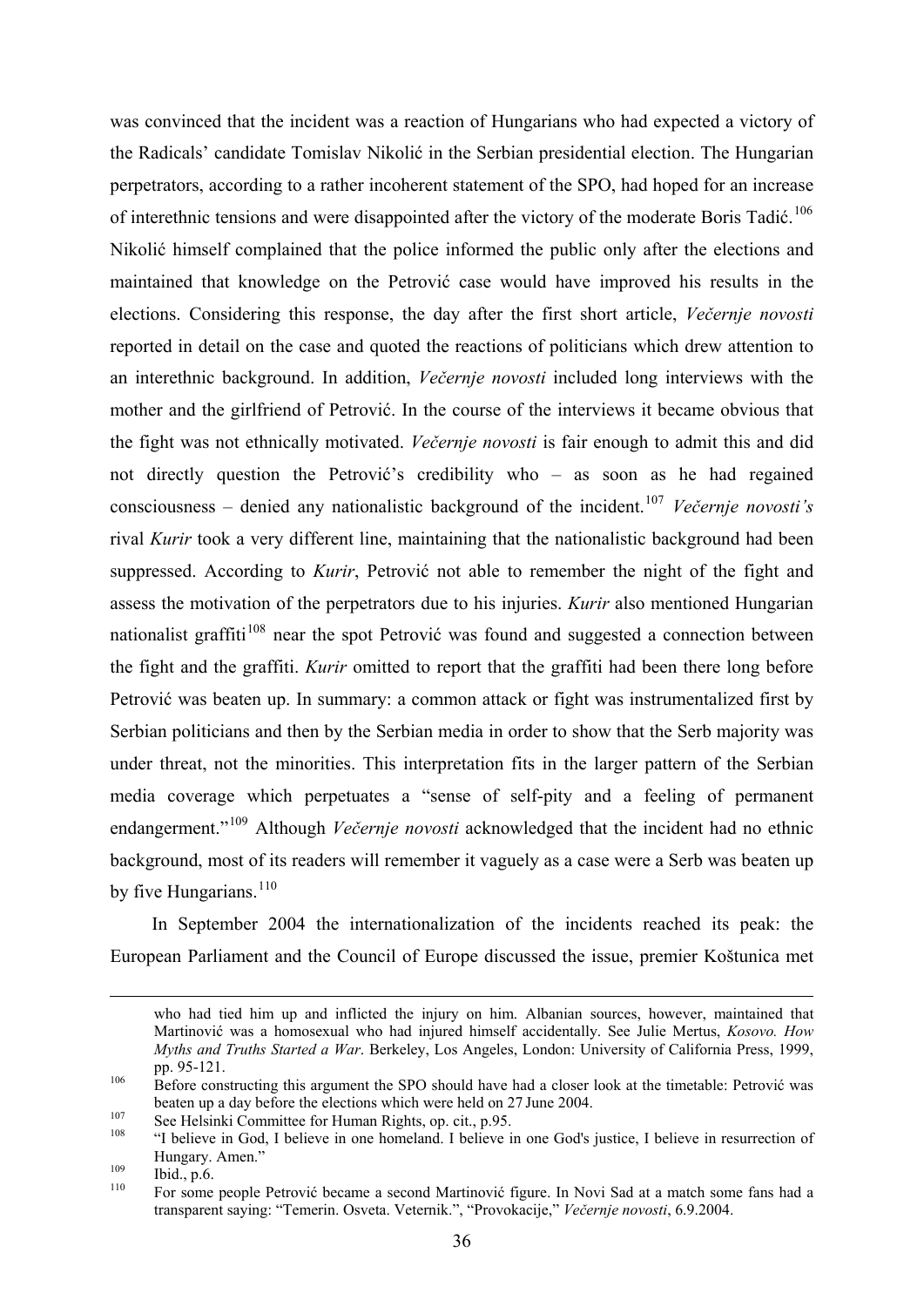with Javier Solana and the Hungarian president Ferenc Mádl came to Belgrade and Vojvodina on a three-day visit. One of the first consequences of the internationalization was the fact that the Belgrade media could no longer ignore the issue and had to report on the anti-minority violence in Serbia's northern province. In addition, the approaching elections of Vojvodina's assembly attracted further attention. Unfortunately the internationalization hardly had a positive influence on the way in which the media reported on the issue. *Večernje novosti* reacted to the increasing international pressure more and more aggressively in their coverage and developed several strategies in argumentation in order to support the nationalistic spectrum in Serb society.

First, *Večernje novosti* argued that the incidents were not a widespread phenomenon but isolated cases. According to the daily, the citizens of Vojvodina learned about existing ethnic tension in the newspapers, not from their everyday life.<sup>[111](#page-39-0)</sup>

Second, *Večernje novosti* reversed cause and consequence. The incidents, so one of its recurring arguments, were the results of the power politics of the Vojvodina Hungarian political elite. After the SVM had lost their seats in Belgrade's parliament, it instrumentalized isolated anti-minority incidents in order to gain influence and support. In the first sentence of the first article on the issue which appeared in August, Kasza and Čanak are accused of having fanned interethnic tensions by internationalizing the incidents.<sup>[112](#page-39-1)</sup> The harsh Kasza-(and to a lesser extent Čanak) bashing is part of almost every article in *Večernje novosti* on the issue. While in power, argues *Večernje novosti*, Kasza failed to care about minority rights and only discovered this concern after losing in the 2003 elections.

 Third, the internationalization is considered as a strategy of Kasza to strengthen Hungarian autonomy in Vojvodina or even secessionism which Kasza allegedly supports. Consequently, internationalization is discredited and equated with secessionism. At times, the fear that Vojvodina can become a similar problem like The Hague or Kosovo is articulated.<sup>[113](#page-39-2)</sup>

<span id="page-39-0"></span> $111$ 111 "Nije svaka tuća rat," *Večernje novosti*, 06.09.2004; "Sukovi obavezno uoči izbora," *Večernje novosti*, 7.9.2004. 112 "Status Vojvodine srpsko-srpsko pitanje," *Večernje novosti*, 08.08.2004. Its very unlikely that Kasza and

<span id="page-39-1"></span><sup>Č</sup>anak did a statement together on the issue as they did not share the same view (see above). 113 Before the internationalization of anti-minority incidents in Vojvodina made its way to the headlines of

<span id="page-39-2"></span>the Belgrade press, the internationalization of Vojvodina's autonomy was fiercely discussed on occasion of the so-called Subotica initiative. By means of this initiative the leader of Vojvodina's League of Socialdemocrats Čanak tried to obtain international support to reconstruct Vojvodina's autonomy in March 2004. Although his initiative was without success an intensive bashing of "autonomy-minded" started in Belgrade. Conspiracy theories about the European Union (and especially Germany) supporting alleged separatist movements in Vojvodina were spread and still appear frequently in different media and the internationalisation of the anti-minority incidents is associated with these.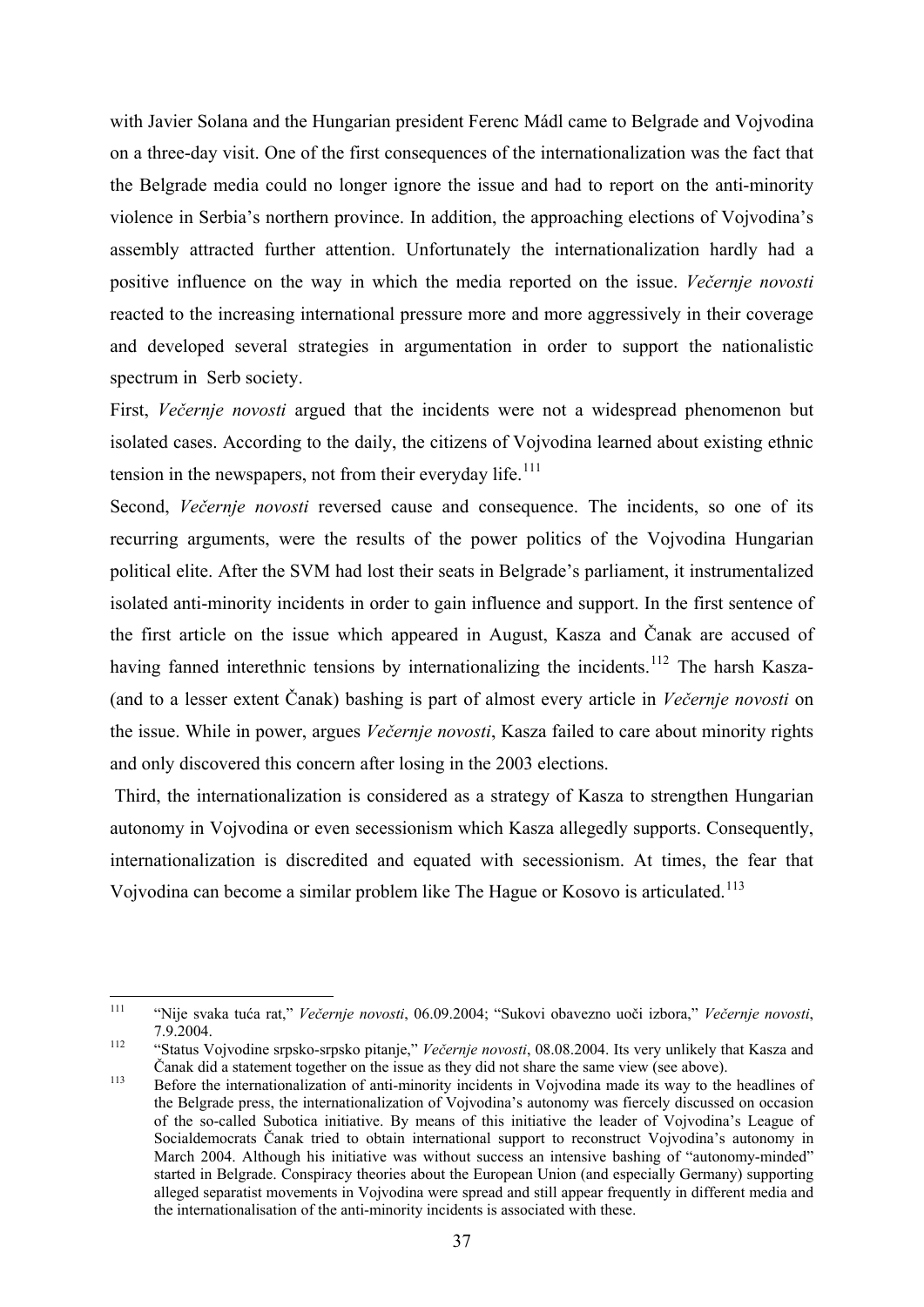<span id="page-40-0"></span> Fourth, 'attack is the best form of defense' has been the strategy when *Večernje novosti* published the article "Manjina sve manja." In this article and on other occasions the daily accused Hungary of discrimination against the Serb minority in Hungary.

The internationalization forced *Večernje novosti* to report on anti-minority violence but at the same time opened up the possibility to focus its coverage on the process of internationalization. *Večernje novosti* never discussed in depth the incidents and their cause or possible measure to improve interethnic relations in Vojvodina. For *Večernje novosti* and its readers "the problem," as the DSS member of parliament Željko Tomić puts it, "is not a lack of tolerance, but the Hungarian politician Kasza."<sup>[114](#page-40-1)</sup>

#### **5. Conclusions**

The increased number of incidents against minorities in 2004 drew renewed attention to nationalism and volatile minority-majority relations in Serbia. The renewed international interest, including the September 2005 resolution of the European Parliament in fact confused the situation in Vojvodina in 2005, as the intensity of the incidents had long subsided.

 Both NGOs, the State Union Ministry of Human and Minority Rights and the Provincial Secretariat for Legislation, Administration and National Minorities noted a marked decrease of anti-minority incidents since October 2004 (see table below). In 2005, the number of incidents has been more than five times lower than in the previous year, even though data suggests that the level is still higher than in 2003.

| <b>Types of Incidents</b>                   | 2003 | 2004 | 1-8/2005 |
|---------------------------------------------|------|------|----------|
| 1. Physical Attacks                         |      |      |          |
| 2. Fights                                   |      |      |          |
| 3. Damage to objects of the catholic church |      |      |          |
| 4. Damage to catholic graves                |      |      |          |

5. Graffiti and distribution of pamphlets 3 3 3 3

# **Table 6: Incidents directed against the Hungarian Minority[115](#page-40-2)**

Considering this sharp drop, attention should focus primarily on whether the right lessons have been learnt from the incidents in 2004 to prevent or at least effectively combat such an increase in violence in the future. In conclusion, we shall focus on a) the importance of the

<span id="page-40-1"></span> $114$ Željko Tomić, Interview, DSS, MP, Member of the Parliamentary Committee for Interethnic Relations, 115 16.3.2005.<br>
<sup>115</sup> Source: Ministry for Human and Minority Rights.

<span id="page-40-2"></span>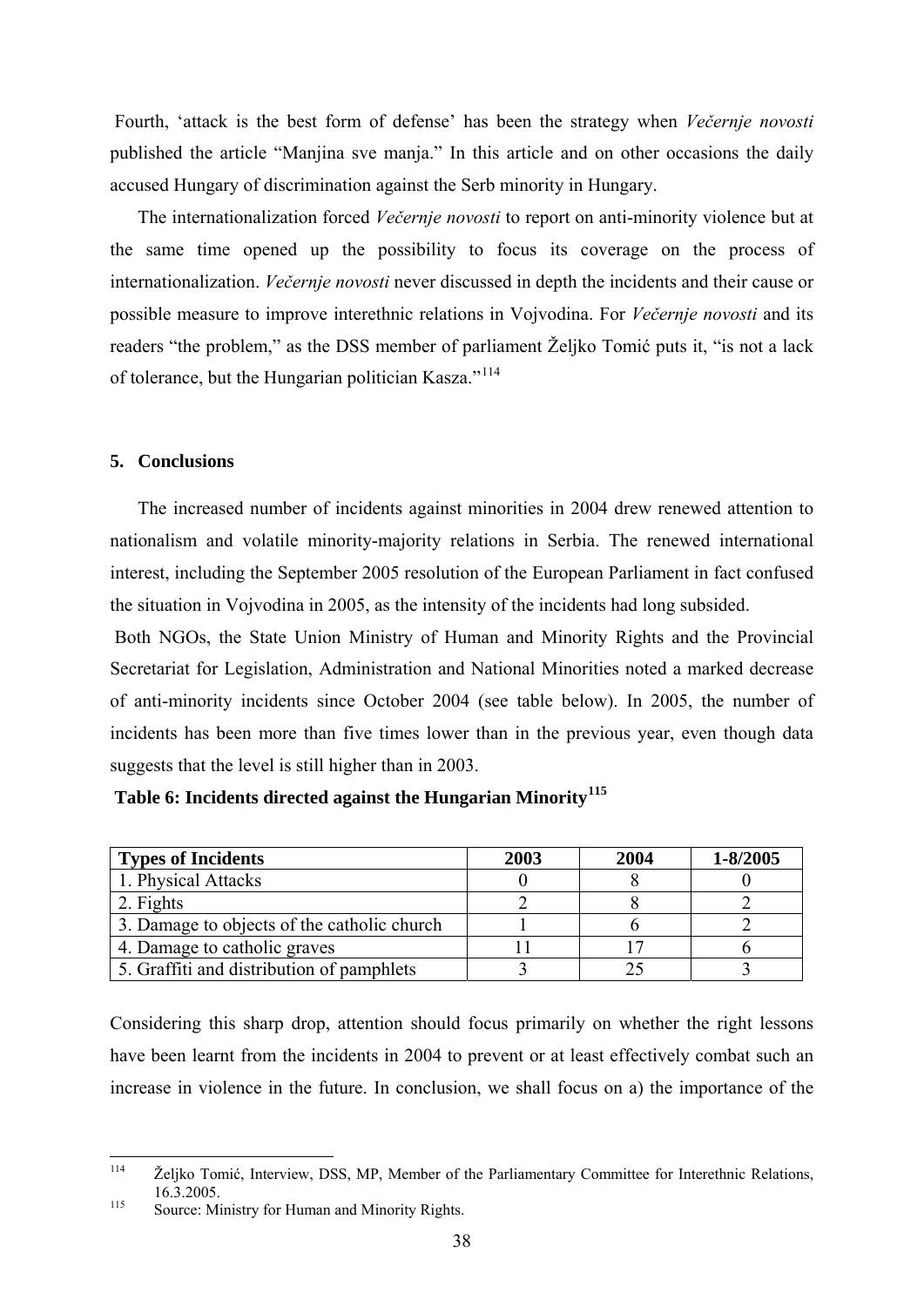<span id="page-41-0"></span>incidents and what they mean for Serbia and b) what measures have and need to be undertaken to prevent a renewed escalation.

The incidents reveal the tentative nature of progress in the field of ethnic relations in Serbia since the fall of the Milošević regime. This working paper makes the argument that the incidents should not be overly dramatized and seen as part of an organized plan against minorities, but at the same time should not be merely considered a weakening hold-over from the Milošević era. Altogether the ethnically motivated acts shed light on the state, Serbian society and the protection of minorities, as well as on the function of internationalization in reducing interethnic tensions.

#### *a) The Role of the State*

After having been the primary source of minority rights violations for a decade, public authorities, first and foremost the police, found itself in the curious position of protecting the rights of minorities. Although institutional inertia, underrepresentation of minorities (and their concerns) and opposition among members of police and judiciary can partially explain the passivity in the first months, the responsibility falls to decision-makers. Once the government took a more assertive line in regard to the violence, the number of incidents dropped off and police action and judicial procedures increased. The strong role of a passive government indicates both the primacy of politics over rule of law, but also points to the reluctance of some elected officials to recognize the seriousness of the incidents. Underestimating the international and interethnic repercussions of a weak state response cannot be explained exclusively through passivity itself, but is anchored both in a deep-rooted skepticism towards minorities, the accompanying nation state paradigm and the lack of sensitivity towards interethnic relations. This problem is particularly striking in Serbia due to the fact that diversity is concentrated in regions (parts of Vojvodina, Sandžak, Southern Serbia, etc.) and frequently not perceived in Belgrade.

The change of state policy as a result of external pressure compounds the general reservation toward externally imposed policies—in particular in the field of minority rights and the weakness of domestic reform processes.

#### *b) Incidents and Minority Rights*

The incidents point to a dilemma. Much emphasis by the EU, the Council of Europe and other international organizations in recent years has been on strengthening minority rights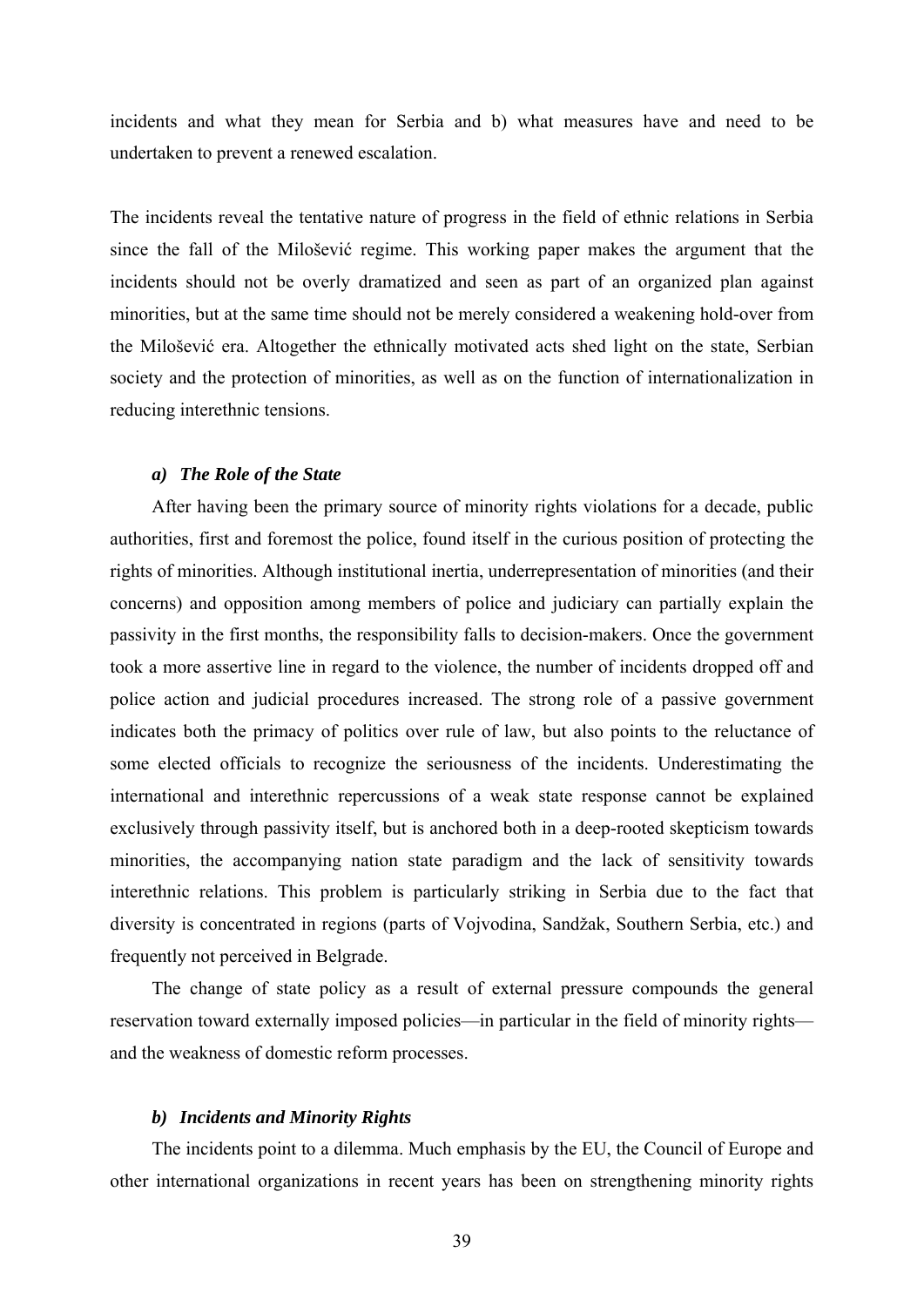<span id="page-42-0"></span>regimes in the Western Balkans to overcome the legacy of nationalism and exclusion. Arguably, Serbia has introduced extremely positive legal measures to protect minority rights. Implementation and legal details have lacked in Serbia, as is the case of similar regimes in the region (Croatia, Bosnia-Herzegovina). In Vojvodina, however, minority rights have been considerably better protected than in the rest of Serbia due to an established tradition of minority rights and the transfer of competences to the province after the fall of Milošević in the field of education, among others. The incidents at the same time suggest that improving the protection of minority rights in itself is insufficient to improve interethnic relations. Although the incidents triggered (reasonable) demands from some minority groups for better defined minority rights, the remedy for incidents is not minority rights. While some domestic institutions and international organizations recognized the importance of tolerance and interethnic communication, this aspect of improving majority-minority relations has been neglected. Minority language schooling or curricula are only useful in a context where majority children do not learn only the negative stereotypes about minorities.<sup>[116](#page-42-1)</sup> Closely linked is the weakness of the international minority rights system, represented primarily by the Council of Europe, which was unable to exercise any pressure on Serbia and Montenegro to take action against the incidents. The European Union, despite lacking standards and a serious monitoring regime in regard to human and minority rights, was much more effective due to lobbying by a member state, Hungary.

## *c) The Role of Society*

It would be false to extrapolate the general state of society in Vojvodina from some 200 incidents over three years. Nevertheless, the incidents are indicative of larger social problems which this paper has sought to identify. First, the nationalist orientation among teens and youth in their early twenties and the parallel lives minorities and majorities lead in parts of Vojvodina.

The fact that the 15-25 year olds make up nearly all of the caught perpetrators of the incidents and that the same age group in Serbia holds more ethnocentric views and has been more isolated than older citizens is alarming. Considering the 1990s, this might not be surprising. Yet, considering that 18 year olds will have had a good share of their education after the end of the Milošević regime and were 12 when NATO bombed Serbia, 8 when the Dayton Peace Accords were signed, 4 when Yugoslavia broke apart and born the year

<span id="page-42-1"></span><sup>116</sup> 116 See Conference Report, *Preparing for Europe: Education for National Minorities in Serbia and Montenegro*, 9-11.11. 2005, Wilton Park Conference WPS05/17. Available at: http://www.wiltonpark.org.uk/themes/regions/pastconference.aspx?confref=WPS05/17.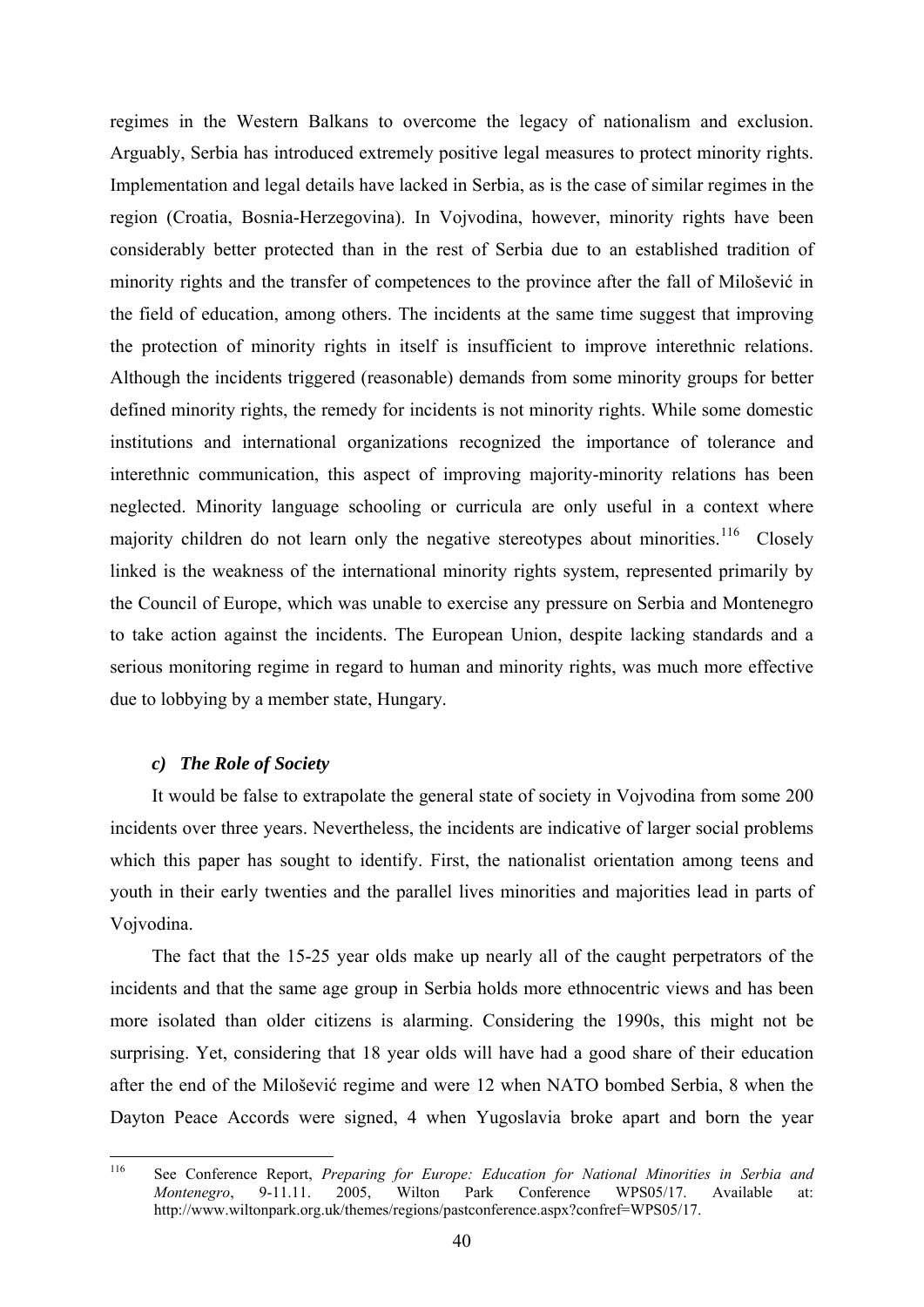<span id="page-43-0"></span>Milošević came to power. As the response of media and political elites indicate, are nationalist views present and legitimate in public discourse. The weak public condemnation of the incidents by large parts of the media and political elites only reaffirmed the legitimacy of this type of expression. Furthermore, the incidents constitute a repertoire of acts, amalgamented from the symbols and patterns of behavior legitimized in the wars of the 1990s and the social frustration of the transition period.

In addition, the incidents highlighted the emergence of parallel lives between minorities and majorities in Vojvodina.<sup>[117](#page-43-1)</sup> This 'parallelism' has been a feature of minority-majority relations in parts of Serbia for decades. In particular in Kosovo, a near complete division of public life of Serbs and Albanians has shaped the region at least since 1990, if not earlier. Similar problems have also arisen in Sandžak. The segmentation of public life is the consequence of ethnic distance and stereotypes, as well as structural and institutional divisions. Vojvodina has traditionally not been marked by this type of social divisions between communities, with the exception of Roma, who are segregated from mainstream society throughout the country. The incidents in Vojvodina indicate a worrying change. In large parts of Vojvodina, the life of minority and majority members runs on parallel tracks with few meeting points. The incidents often bore witness to this trend: bar fights most frequently focused on Serbs attacking Hungarians at a bar/club/discotheque associated with Hungarians (or vice-versa). Fights between groups of youth took on an 'ethnic' dimension exactly because social ties have become more mono-ethnic. Thus, conflicts which have little to do with ethnicity quickly take on ethnic features, as social group divisions coincide with ethnic belonging.

# *d) Internationalization and the Dialogue of the Deaf*

There has been a close correlation between the sharp drop of the incidents and internationalization of the issue in October 2004. It is certainly impossible to determine conclusively whether the international interest was the primary cause in reducing the incidents. However, there is little doubt that the police began taking the incidents more seriously and conducting more arrests and thorough investigations after both Hungary and international organizations took note. Ironically, while the internationalization might have had a positive impact on the conduct of state institutions, it most certainly had negative repercussions on the social perception of the problem and probably contributed to the polarization of society. The negative reaction of Serbian media to the international interest in

<span id="page-43-1"></span><sup>117</sup> 117 Centre for the Development of Civil Society, *Novi etnički sukobi u Vojvodini*, Zrenjanin, August 2004.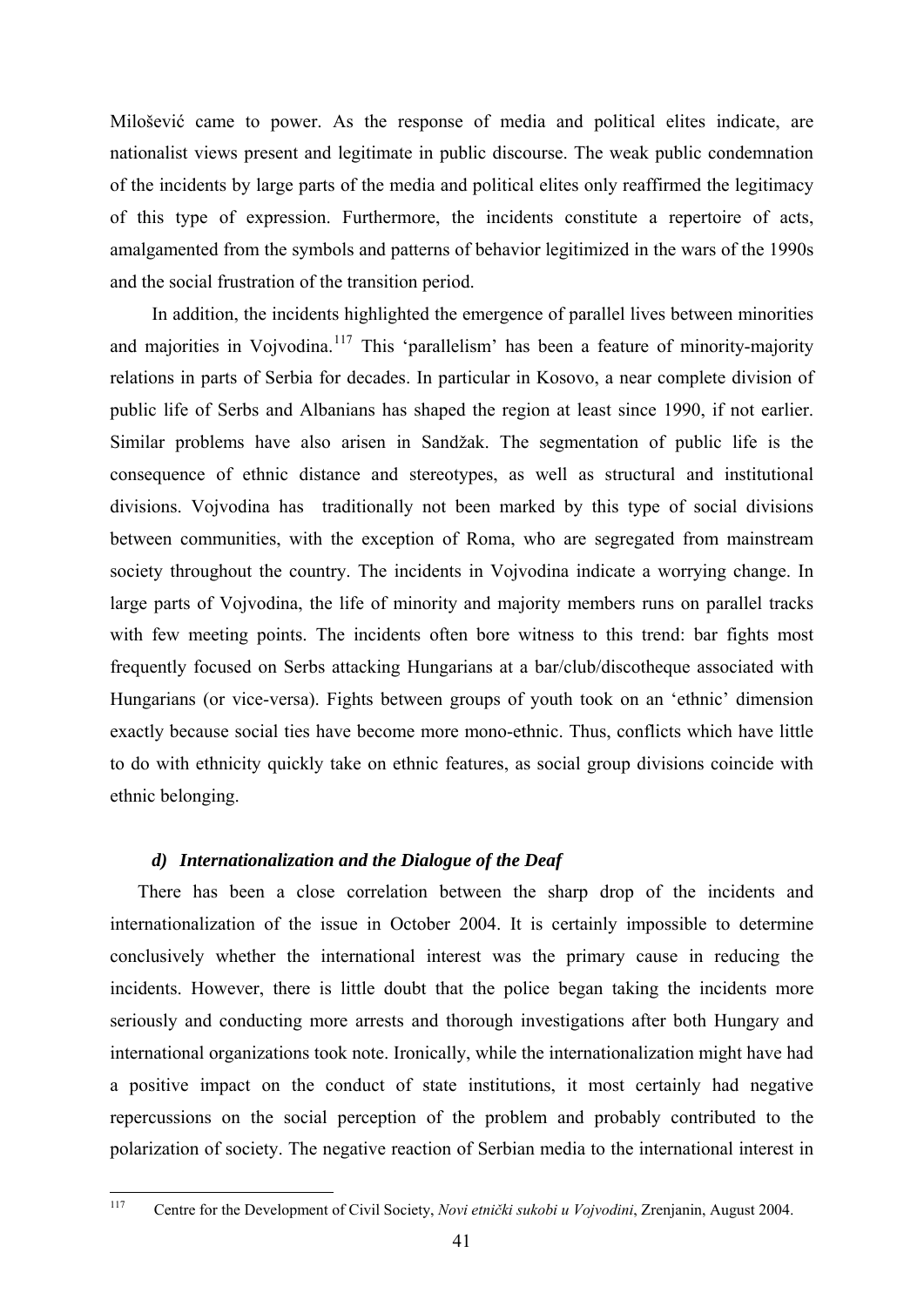<span id="page-44-0"></span>minority issues and the fear of 'internationalization', as well as the often categorical rejection of criticism by domestic political elites, has further consolidated the negative view of external intervention. The fact that much of the international interest was triggered by intervention of the kin state and international organizations themselves struggled with a nuanced approach to the problem further worsened the perception.

# **6. Next Steps**

Responses to the incidents have not all been negative, but also triggered more innovative initiatives in Vojvodina, which are likely to address some of the root causes. The only concrete initiative to date has come from the Vojvodina Secretariat for Legislation, Administration and National Minorities. It focuses on promoting grass-roots activities targeted at improving interethnic relations, in particular among pupils. The project for "Promotion of multiculturalism and tolerance in Vojvodina"[118](#page-44-1) was launched in September 2005 with support from the government of Hungary, the USA embassy, the OSCE mission and a private company (Bambi), but without support from the republican institutions.<sup>[119](#page-44-2)</sup> The project comprises several smaller initiatives such as a media campaign for multiculturalism, a quiz about minorities' tradition and history, a sporting "cup of tolerance," targeting mostly pupils.[120](#page-44-3) Considering a budget of only some 23 million Dinars (270.000 Euros), the project can only constitute a small step. A broader initiative is clearly needed to prevent repetition of the violence.

The sensitive status discussions over Kosovo and continued strong support for the Radical party in Serbia suggest that there is no reason to believe that the incidents of 2004 cannot repeat themselves in the same or greater intensity. A stronger police response and prosecution by the courts/judicial system is only one aspect of addressing the incidents. Without the emergence of an alternative value system, punishment alone might quell the extreme expressions of intolerance but it cannot address the root causes.

<span id="page-44-1"></span> $118$ 118 A problem of the proposal is the uncritical use of the term "multiculturalism" which is used throughout the whole proposal. Neither a closer understanding or definition of this concept is given nor its limits and problems are discussed. A more critical dealing of the terms "multiculturalism" and "tolerance" is therefore necessary. Considering the uncritical use of the term multiculturalism in considerably less multicultural regions such as Kosovo by international organizations makes this less surprising.<br>
Centre for the Development of Civil Society, *Etnički incidenti u Vojvodini*. Zrenjanin, 25.11.2005.<br>
Provincial Secretary fo

<span id="page-44-2"></span>

<span id="page-44-3"></span>*Multiculturalism and Tolerance in Vojvodina,* Novi Sad, February. Some of the proposals run the risk of replacing old with new stereotypes, such as emphasizing the "joint resistance against the Turkish invasion."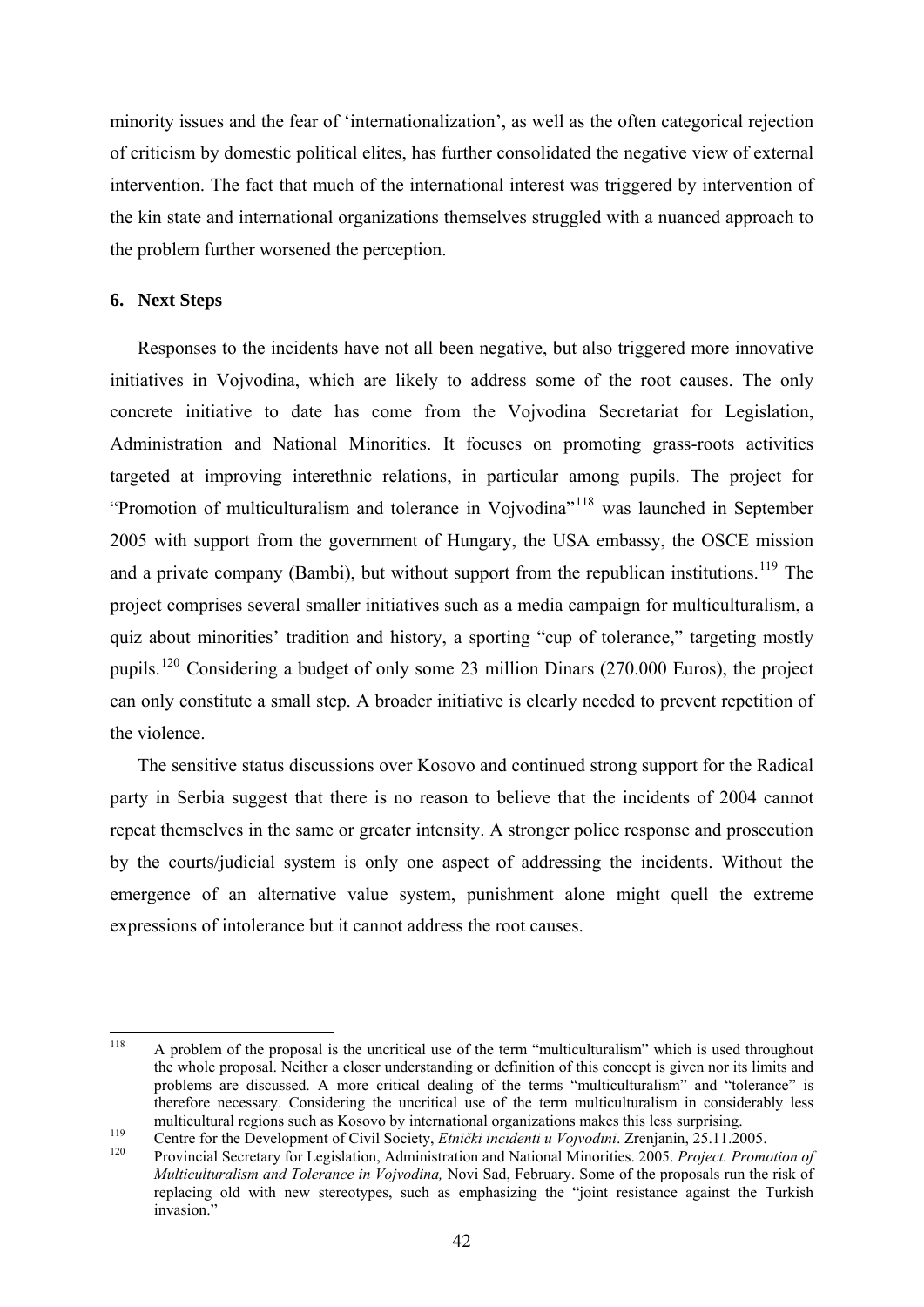# <span id="page-45-0"></span>**7. Bibliography**

Bieber, Florian, "Approaches to Political Violence and Terrorism in former Yugoslavia," *Journal of Southern Europe and the Balkans*, Vol. 5, No.1 (2003), pp.39-51.

Centre for the Development of Civil Society. *Etnički incidenti u Vojvodini*, Zrenjanin 2005. Available at: http://www.cdcs.org.yu/

Centre for the Development of Civil Society, *Ethnic Incidents in Vojvodina after Internationalization*, Zrenjanin 2005. Available at: http://www.cdcs.org.yu/.

Committee on Interethnic Relations, Parliament of Serbia, *Aktuelna bezbednosa situacija na područiju Autonomne pokrajine Vojvodina*, 2004. [unpublished report on file with the author].

Council of Europe. Committee of Ministers, *ResCMN(2004)12*, 17.11.2004. Available at https://wcm.coe.int.

Council of Europe Parliamentary Assembly, *Resolution 1397, Functioning of the Democratic Institutions in Serbia and Montenegro*, 2004. Available at https://wcm.coe.int.

European Monitoring Centre on Racism and Xenophobia, *Racist Violence in 15 EU Member States. A Comparative Overview of Findings from the RAXEN National Focal Points Reports 2001-2004*, Vienna, 2005. Available at: http://www.eumc.eu.int.

European Parliament, *P6\_TA(2004)0016, Vojvodina: Harassment of Minorities*, 29.9.2005. Available at http://www.europarl.eu.int.

European Parliament, Fact-Finding Mission by the European Parliament Ad Hoc Delegation to Voivodina and Belgrade, 29-31 January 2005. PE 350.475, Report. Brussels, 2.3.2005 Available at: http://www.dorispack.de.

Helsinki Committee for Human Rights, *The Press: an Unchanged Matrix,* Belgrade, December 2004.

Humanitarian Law Centre, *Human Rights Violations in the Territory of former Yugoslavia 1991-95*, Belgrade 1997.

Hungarian Human Rights Foundation, *Anti-Minority Aggression Intensifies in Vojvodina, Serbia During 2005*, 2005.

Human Rights Watch, *Dangerous Indifference. Violence against Minorities in Serbia*, 2005.

Janjetović, Zoran, *Between Hitler and Tito. Disapearance of the Ethnic-Germans from Vojvodina*, Belgrade 2000.

Kerenji, Emil, "From October 1988 to October 2000: Vojvodina Under Milošević,"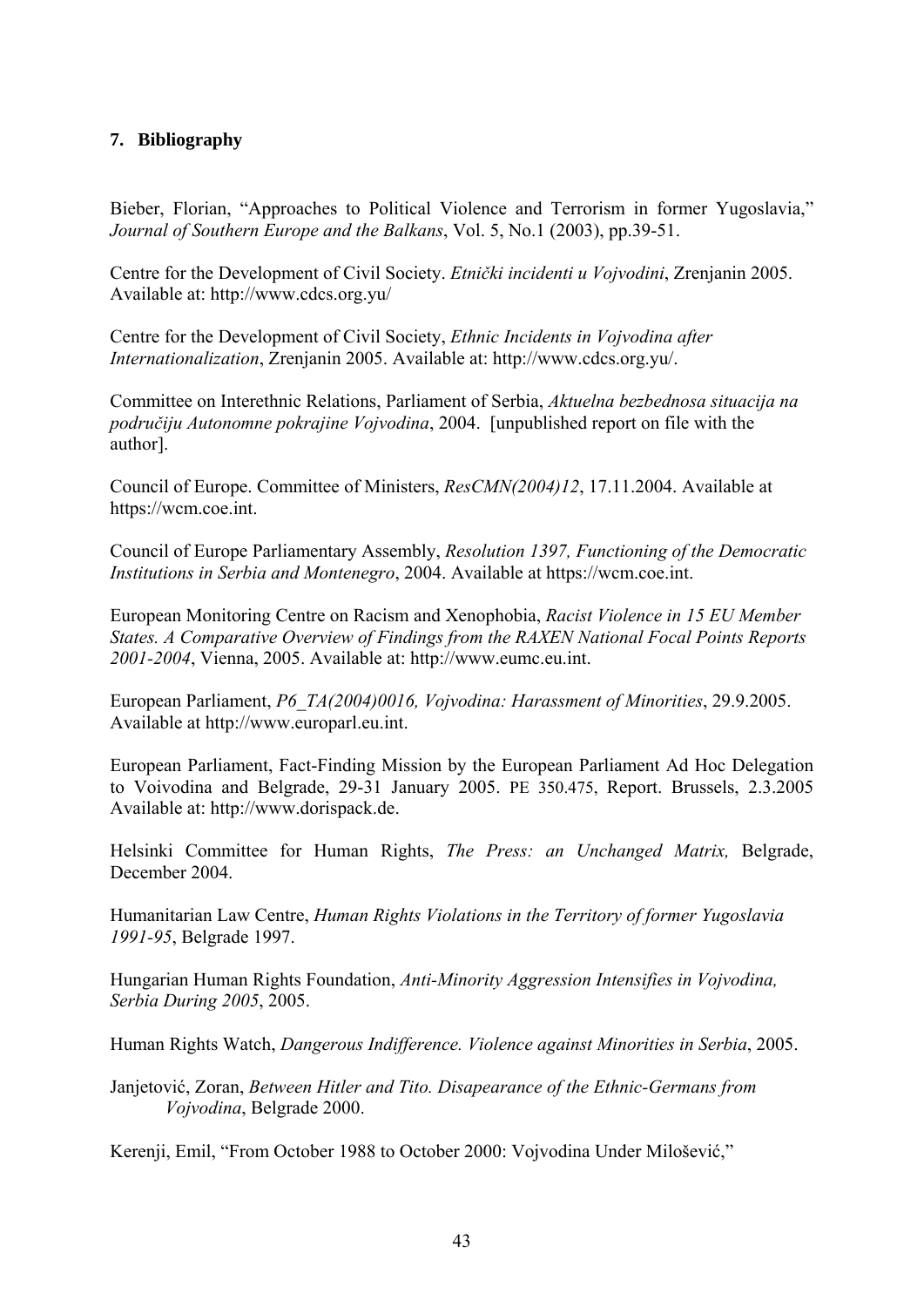Sabrina P. Ramet, Vjeran Pavlaković (eds), *Serbia Since 1989: Politics And Society Under Milosevic And After*. Seattle: University of Washington Press 2005, pp. 350- 380.

Mertus, Julie, *Kosovo. How Myths and Truths Started a War.* Berkeley, Los Angeles, London: University of California Press, 1999.

Mihailović, Milica, *Jevreji na Jugoslovenskom tlu*. Belgrade and Podgorica: Forum za etničke odnose i Centar za toleranciju i dijalog, 2000.

- Ministarstvo Unutrašnjih Poslova Republike Srbije, Uprava policije, *Informacija o međunacionalnim ekcesima gde su identifikovani izvršioci u 2003. i 2004. godini,*  2.7.2004.
- Ministarstvo za ljudska i manjiska prava Srbije i Crne Gore, *Izbeglički korpus u Srbiji.*  Belgrade 2004.
- Ministry for Human and Minority Rights, *Data on the Hungarian National Minority in the Republic of Serbia*, 2005. Unpublished Report to the European Parliament. On file with the author.
- Nacionalni Savet slovačke nacionalne Manjine, *Informacije o incidentima, koji su se dogodili u pojedinim vojvođanskim mestima naseljenim slovacima i o kojima je informisan Nacionalni savet Slovačke nacionalne manjine*, 13.5.2004.
- Nikolić, Milan, *Education and National Minorities in Serbia*, Belgrade: Centre for Policy Studies, 2005.

OSCE Mission in Serbia and Montenegro, *Background Report: Inter-Ethnic Incidents in Vojvodina*, Belgrade, 13.10.2004.

Parliamentary Assembly of the Council of Europe, *Draft Resolution, Violation of the Human Rights of the Romanian Ethnic Minority in Serbia*, Doc. 10726, 17.10.2005.

Pokrajnski Sekretarijat za propise upravo i nacionalne manjine, APV, Izvršno Veče Vojvodine, *Informacija o incidentima na nacionalnoj osnovi koji su se desili u Vojvodini u 2003. i u 2004. godini,* 10.1.2005.

Provincial Ombudsman, *Report of the Provincial Ombudsman оn the activities, human rights practices and legal security in the Autonomous Province of Vojvodina for 2004*, Novi Sad 2005.

UNDP, *Human Development Report 2005, The Strength of Diversity*. Belgrade 2005.

#### **Interviews**

Domonji, Pavel, Helsinki Committee for Human Rights, Novi Sad, 23.3.2005.

Korhec, Tamás, Vice-President and Provincial Secretary for Legislation, Administration and National Minorities, Novi Sad, 23.3.2005.

Lošonc, Alpar, Director of the Centar za Multikulturalnost, Novi Sad, 9.3.2005.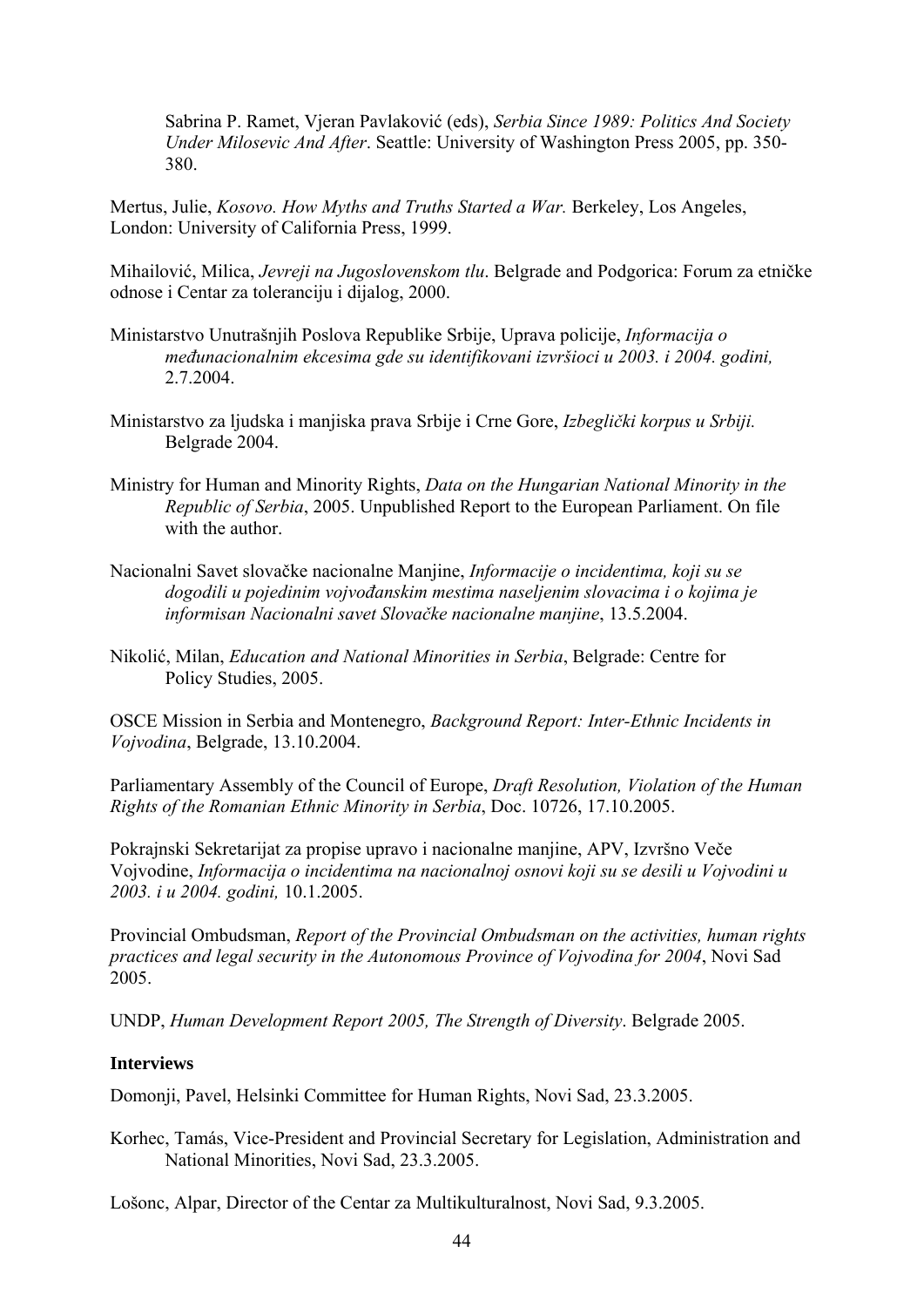- Tomić, Željko (DSS), MP, Member of the Parliamentary Committee for Interethnic Relations, Belgrade, 16.3.2005.
- Varga, László, Secretary of the National Council of the Hungarian Ethnic Minority, Subotica, 3.3.2005.

Vujić, Alexandra, Centar za ljudska prava, Novi Sad, 3.3.2005.

# **Newspapers and other News Sources**

- *B92*, http://www.b92.net.
- *Blic*, http://www.blic.co.yu
- *Danas*, http://www.danas.co.yu
- *Deutsche Welle*
- *Dnevnik*, http://www.dnevnik.co.yu
- *New York Times*
- *NIN*
- *RFE/RL Newsline*
- *Southeast European Times*
- *Večernje novosti*, http://www.novosti.co.yu
- *Vreme*